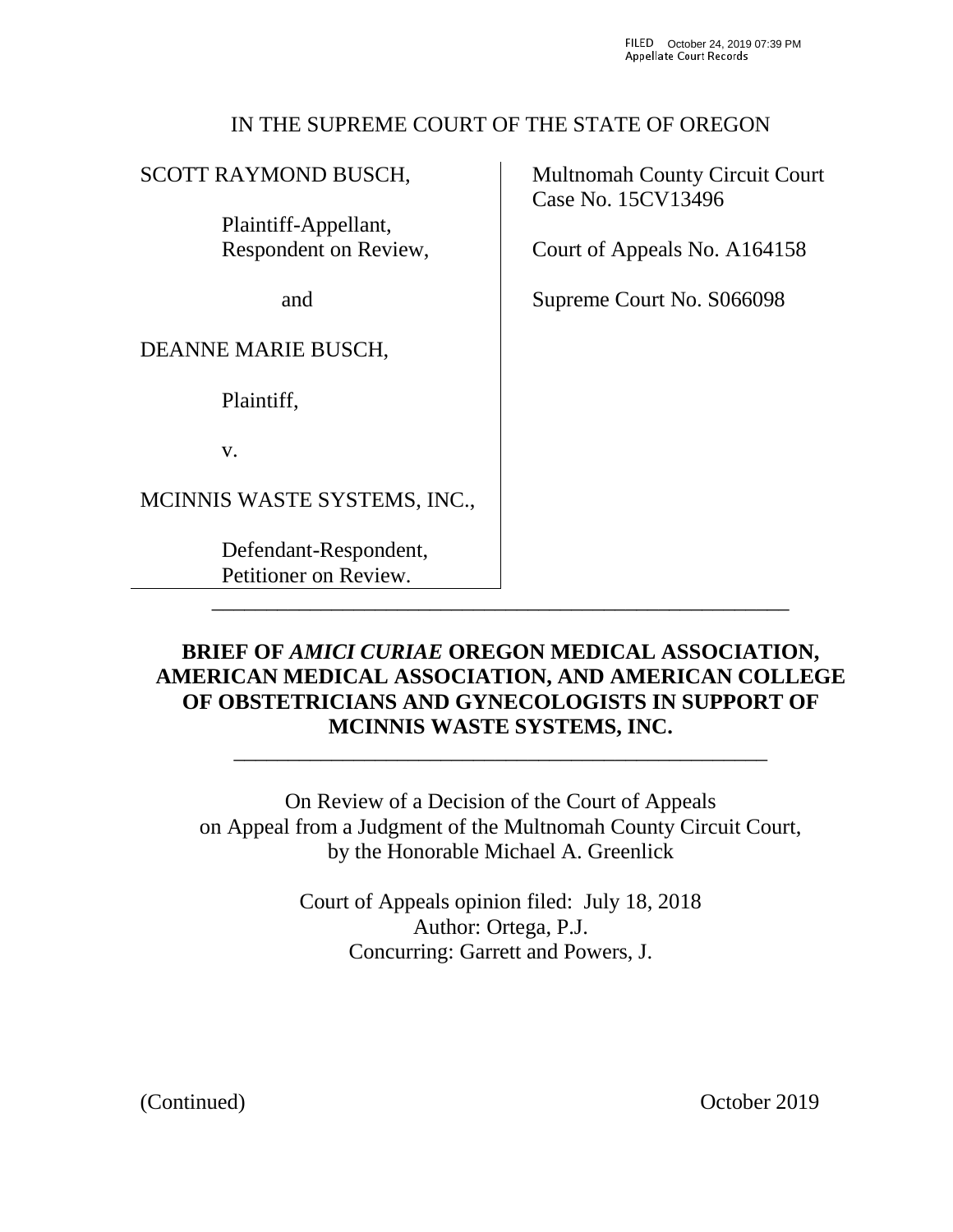Hillary A. Taylor, OSB No. 084909 Keating Jones Hughes, P.C. 200 SW Market Street, Suite #900 Portland, OR 97201 Telephone: (503) 222-9955 Email: [htaylor@keatingjones.com](mailto:htaylor@keatingjones.com) Attorneys for Oregon Medical Association/American Medical Association/American College of Obstetricians and Gynecologists

Julie A. Smith, OSB No. 983450 Cosgrave Vergeer Kester LLP 888 SW Fifth Avenue, Suite 500 Portland, OR 97204 Telephone: (503) 323-9000 Email: jsmith@cosgrave.com Attorneys for Defendant-Respondent, Petitioner on Review

John M. Colletti. OSB No. 942740 Paulson Colletti 1022 NW Marshall Street, Suite 450 Portland, OR 97209 Phone: 503-226-6361 Email: [john@paulsoncoletti.com](mailto:john@paulsoncoletti.com) Attorneys for Plaintiff-Appellant/Respondent on Review

W. Eugene Hallman, OSB No. 741237 Hallman Law Office 104 SE  $5<sup>th</sup>$  Street P.O. Box 308 Pendleton, OR 97801 Telephone: 541-26-3857 Email: office@hallman.pro Attorneys for Plaintiff-Appellant, Respondent on Review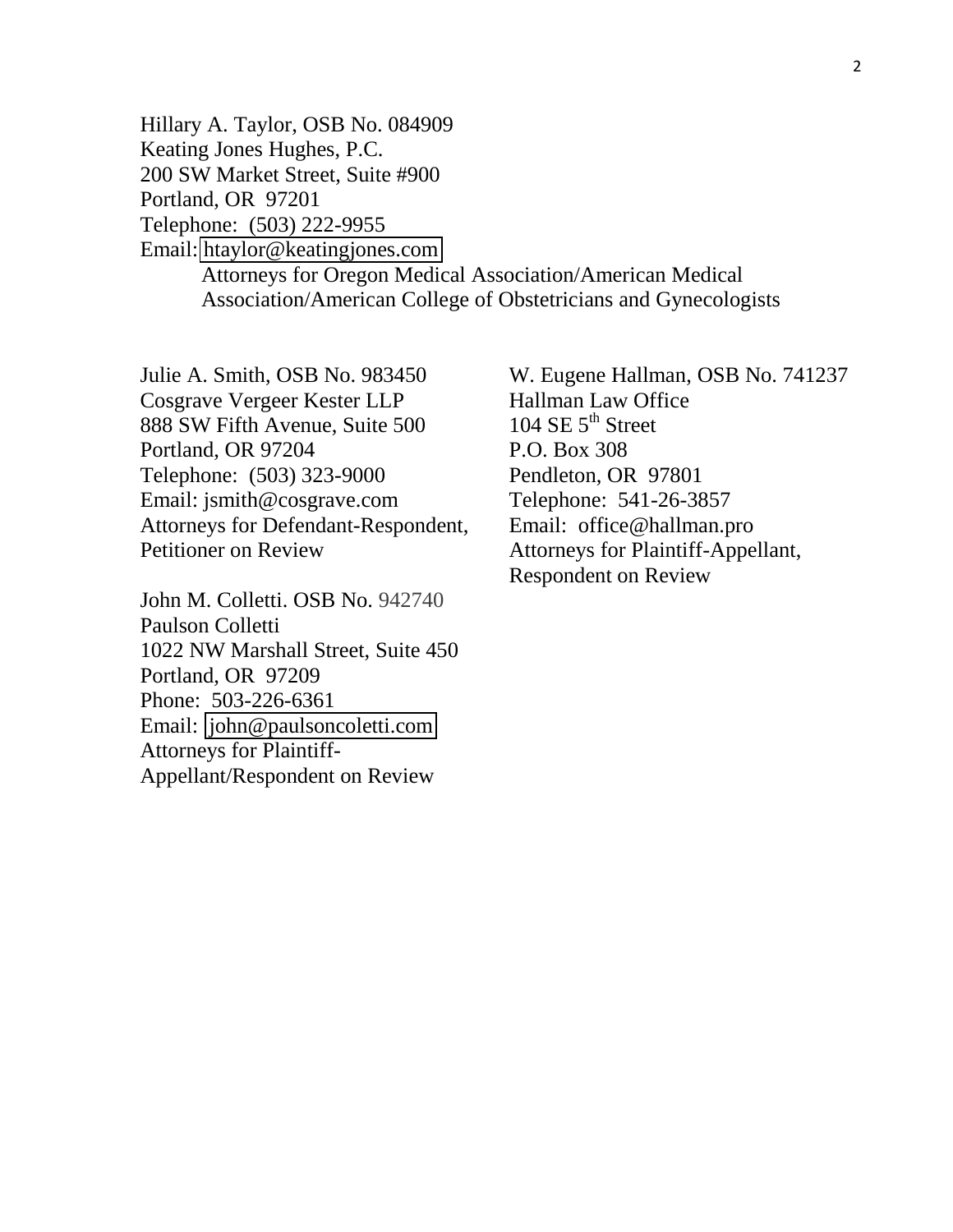# **TABLE OF CONTENTS**

| I. INTRODUCTION AND INTEREST OF AMICI CURIAE OMA/AMA/ACOG                   |  |
|-----------------------------------------------------------------------------|--|
| A. Challenges Facing Healthcare Access and the Medical Community 4          |  |
|                                                                             |  |
|                                                                             |  |
|                                                                             |  |
| 1. A "Substantiality" Test is rooted in Misconception and is Ill-Advised 10 |  |
|                                                                             |  |
| C. The Need for Limits on Noneconomic Damages Remains.  15                  |  |
|                                                                             |  |
| 2. Despite Ample Opportunity and Frequent Consideration, the Legislature    |  |
|                                                                             |  |
|                                                                             |  |
|                                                                             |  |
|                                                                             |  |
|                                                                             |  |
|                                                                             |  |
|                                                                             |  |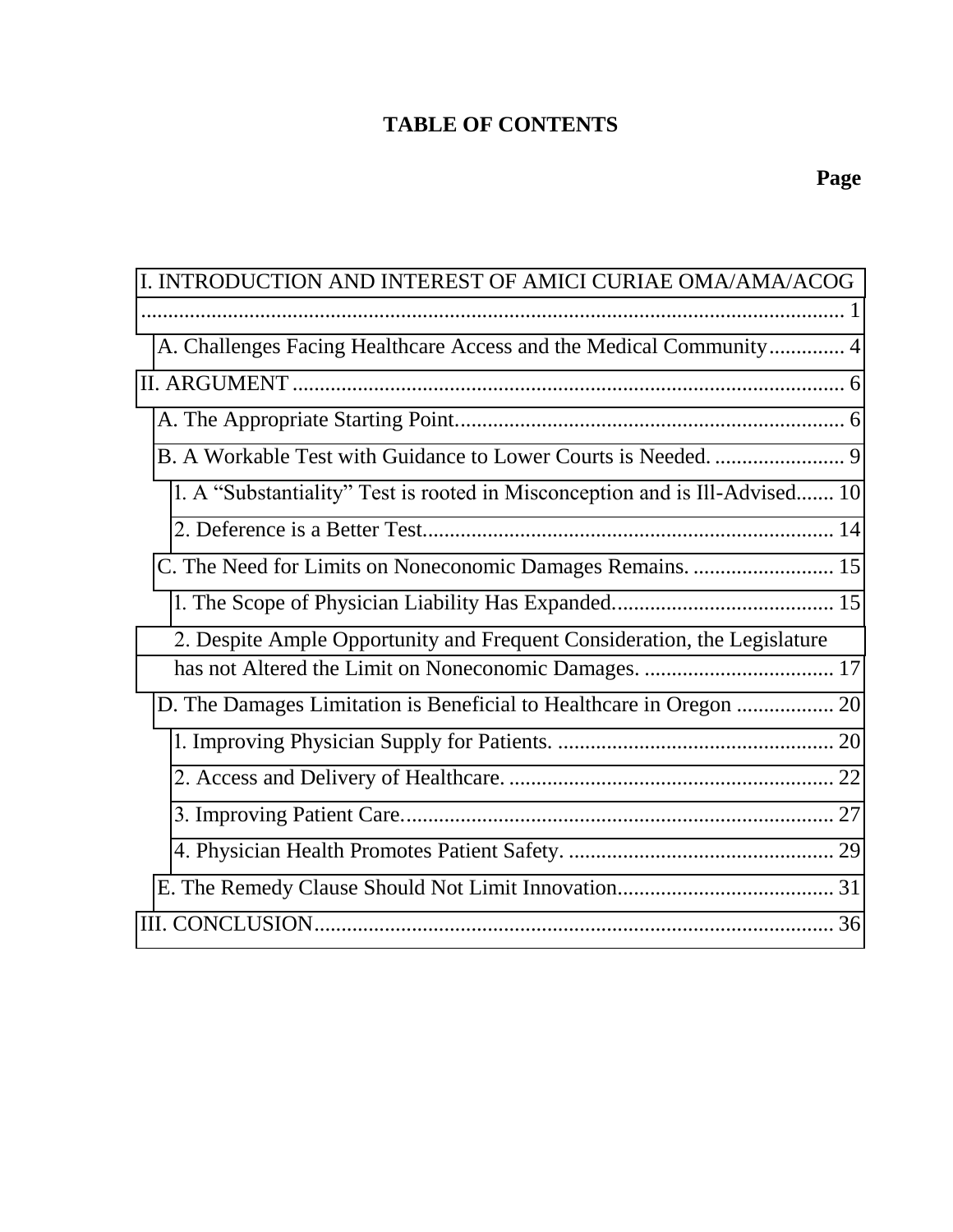# **INDEX OF AUTHORITIES**

| <b>Cases</b>                                                                                          |
|-------------------------------------------------------------------------------------------------------|
| Bowden v. Davis,                                                                                      |
| Fields v. Legacy Health Sys.,                                                                         |
| Greist v. Phillips                                                                                    |
| Hale v. Port of Portland,                                                                             |
| Horton v. OHSU,                                                                                       |
| Jehovah's Witnesses v. Mullen, 214 Or 281, 330 P2d 5 (1958), cert den, 359 US                         |
| Jones v. Salem Hosp.,<br>93 Or App 252, 762 P2d 303 (1988), rev den, 307 Or 514 (1989)  28            |
| Lakin v. Senco Products, Inc.,<br>329 Or 62, 987 P2d 463, modified, 329 Or 369, 987 P2d 476 (1999) 24 |
| Nat. Fedn. of Indep. Businesses v. Sebelius,                                                          |
| New State Ice Co. v. Liebmann,                                                                        |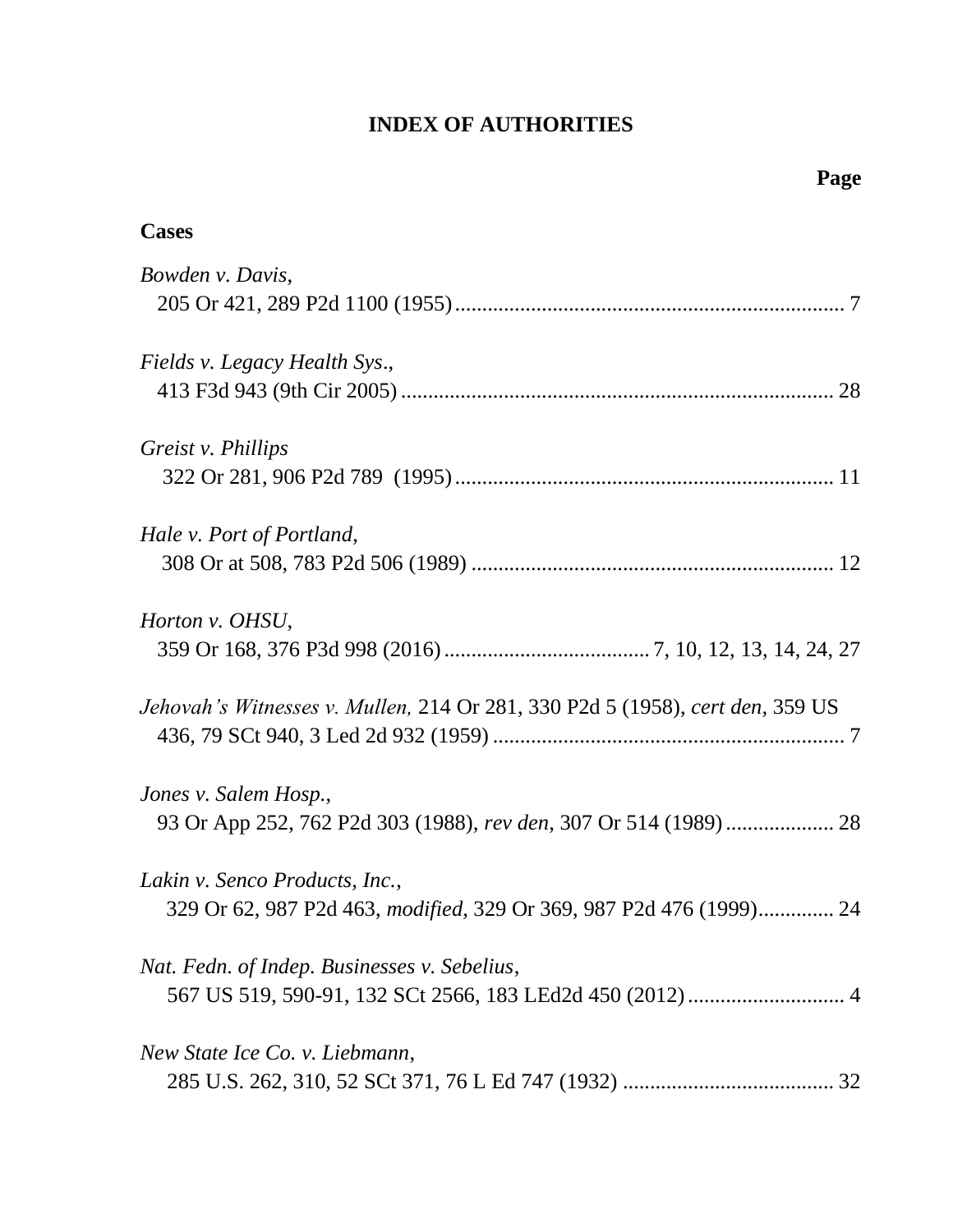| Noonan v. City of Portland,                                                |
|----------------------------------------------------------------------------|
|                                                                            |
| Perozzi v. Ganiere,                                                        |
|                                                                            |
| Philibert v. Kluser,                                                       |
|                                                                            |
| Smith v. Providence Health & Services—Oregon,                              |
|                                                                            |
| Smothers v. Gresham Transfer, Inc.,                                        |
|                                                                            |
| State of Oregon v. Azar, et al,                                            |
|                                                                            |
| Tenold v. Weyerhaeuser Co.,                                                |
| 127 Or App 511, 530, 873 P2d 413 (1994), rev dismissed, 321 Or 561 (1995)7 |
| Vasquez v. DoublePress Mfg. Inc.,                                          |
|                                                                            |
|                                                                            |

# **Statutes**

| Medical Injury Compensation Reform Act, Cal Civ Code, §3333.2, et seq  34 |  |
|---------------------------------------------------------------------------|--|
|                                                                           |  |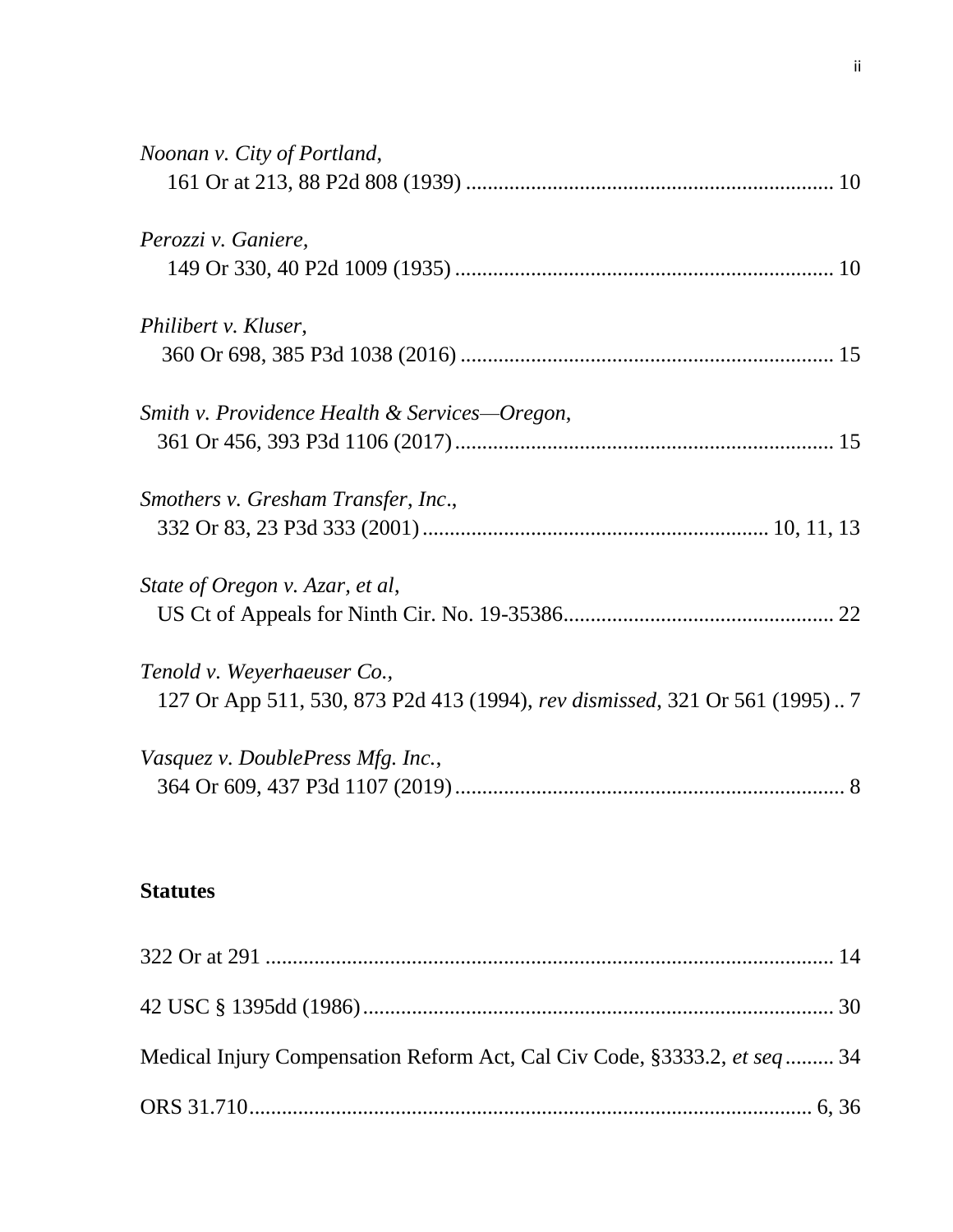# **Other Authorities**

| Allen Kahalia, MD, JD, and Michelle M. Mello, JD, Phd, New Directions in                                                                                  |
|-----------------------------------------------------------------------------------------------------------------------------------------------------------|
| American Medical Association, Council on Ethical and Judicial Affairs, Code of<br>Medical Ethics, Current Opinions: Opinion 8.11—Neglect of Patient, p 70 |
| Anupam B. Jena, et al. Outcomes of Medical Malpractice Litigation Against US<br>Physicians, 172:11                                                        |
|                                                                                                                                                           |
| Anupam B. Jena, et al, Malpractice Risk According to Physician Specialty, 365 N                                                                           |
| Ariel K. Smits, et al, <i>Change in Oregon Maternity Care Workforce after</i><br><b>Malpractice Premium Subsidy Implementation, 44:4 Health Services</b>  |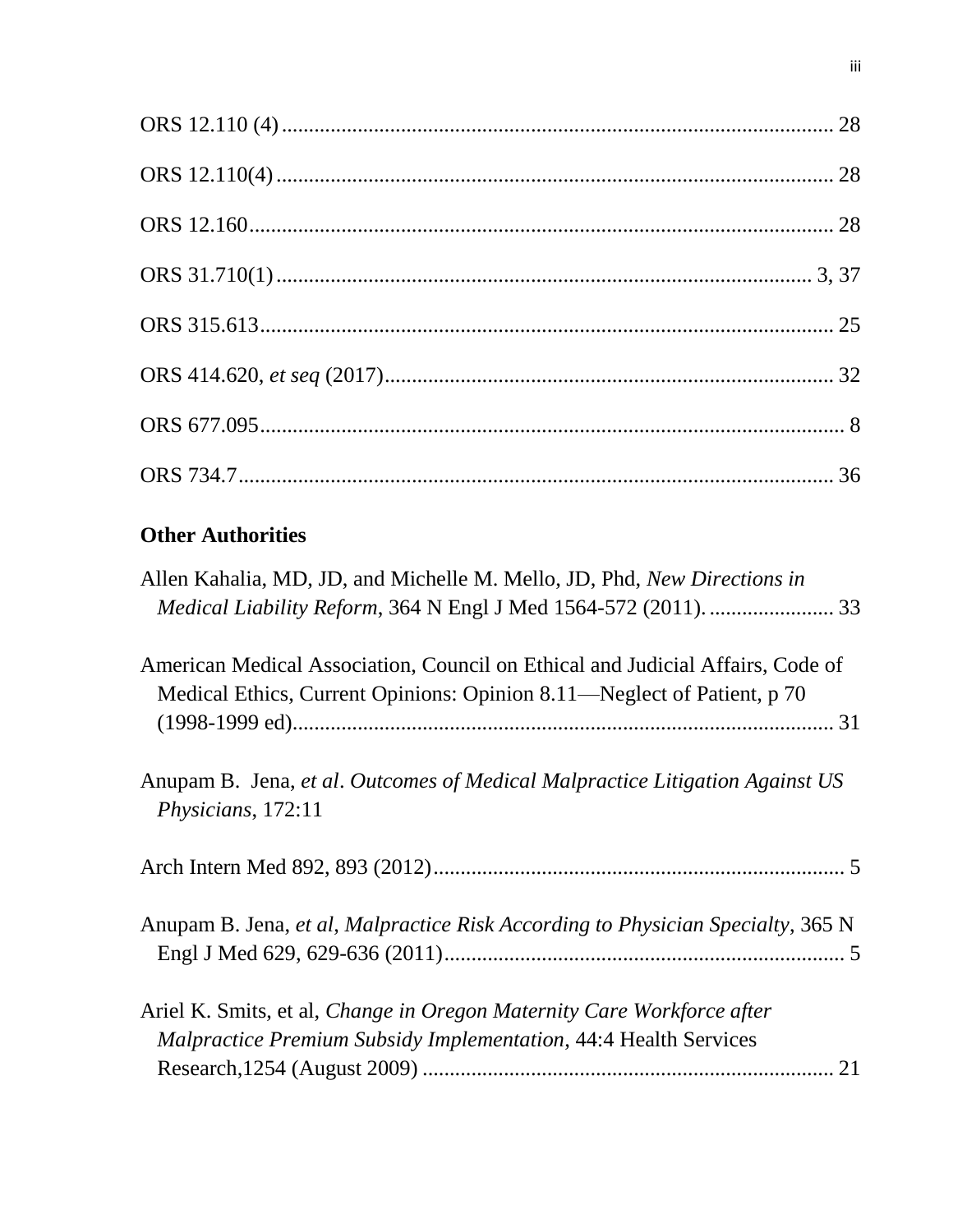| Brenda E. Sirovich, MD, MS, Steven Woloshin, MD, MS, & Lisa M. Schwartz,<br>MD, MS, Too Little? Too Much? Primary Care Physicians' Views on US              |
|-------------------------------------------------------------------------------------------------------------------------------------------------------------|
| Eric Helland & Mark H. Showalter, The Impact of Liability on the Physician                                                                                  |
| Florence R. LeCraw, et al, Changes in Liability Claims, Costs, and Resolution<br>Times Following the Introduction of a Communication-and-Resolution Program |
| How Policy Makers can Smooth the way for                                                                                                                    |
| Jennifer Moore, LLB, MA, PhD, Marie Bismark, LLB, MPH, MD, & Michelle M.<br>Mello, JD, PhD, MPhil, Patients' Experiences with Communication-and-            |
| Matsa, DA, Does Malpractice Liability Keep the Doctor Away? Evidence from                                                                                   |
|                                                                                                                                                             |
| Medical Professional Liability Insurance Indemnity<br>Payments, Expenses and Claim Disposition 2006-2015, AMA Policy Research                               |
| Medical Professional Liability Insurance Premiums: An Overview of the Market                                                                                |
| Michelle M. Mello and Allen Kachalia, et al, Outcomes in 2 Massachusetts<br>Hospitals Give Reasons For Optimism, Health Affairs, pp1800-1802 (2017) 34      |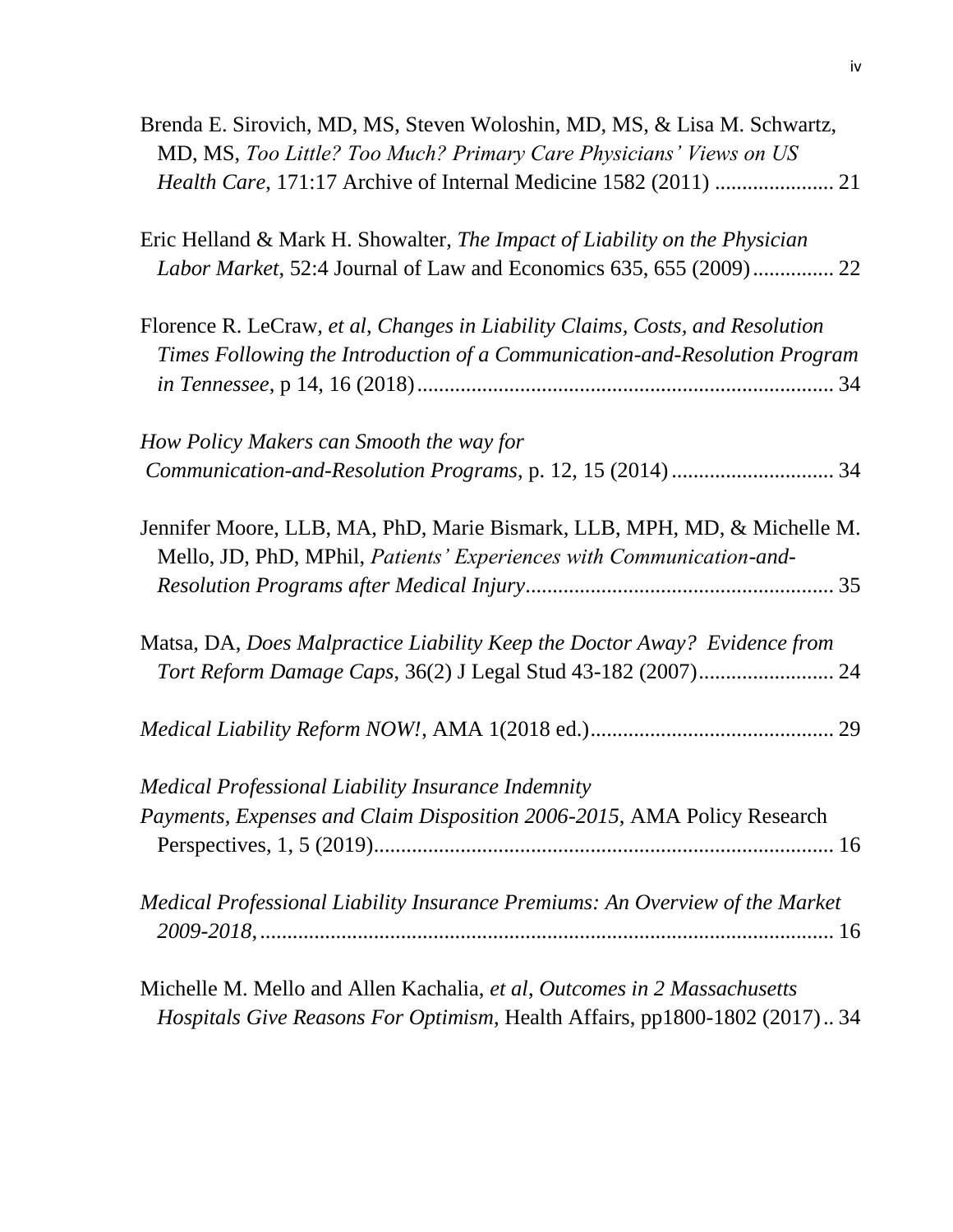| Michelle M. Mello, Amitabh Chandra, Atul A. Gawande, David M. Studdert,<br>National Costs of the Medical Liability System, 29(a) Health Affairs, 1574                                                             |
|-------------------------------------------------------------------------------------------------------------------------------------------------------------------------------------------------------------------|
|                                                                                                                                                                                                                   |
| Michelle M. Mello, et al, Communication-and-Resolution Programs: The<br>Challenges and Lessons Learned from Six Early Adopters, p 24, 26, 28 (2014)                                                               |
| Michelle M. Mello, JD, PhD & Allen Kachalia, MD, JD, Medical Liability Reform<br>in Oregon: Possibilities, Costs, and Benefits, A Report to the Oregon Health                                                     |
| New Directions in Medical Liability Reform, 364 N Engl J Med 1564, 1566                                                                                                                                           |
| Office of the Assistant Secretary for Planning and Evaluation, U.S. Dep't of<br>Health and Human Servs., Addressing the New Health Care<br>Crisis: Reforming the Medical Litigation System to Improve the Quality |
| Oregon Health Authority Health Policy & Analytics Division, CCO 2.0<br>Recommendations of the Oregon Health Policy Board, OR. 2018 October 32                                                                     |
| Texas Medical Association, <i>Proposition 12 Produces Healthy Benefits</i> (2016)25                                                                                                                               |
| Valerie Hedrick, The Medical Malpractice Crisis: Bandaging Oregon's Wounded<br>and Protecting Physicians, 43-3 Willamette Law Review 384 (2007) 25                                                                |
| William F. Rayburn, MD, MBA, FACOG, The Obstetrician-Gynecologist<br>Workforce in the United States: Facts, Figures, and Implications, 2017, ACOG,                                                                |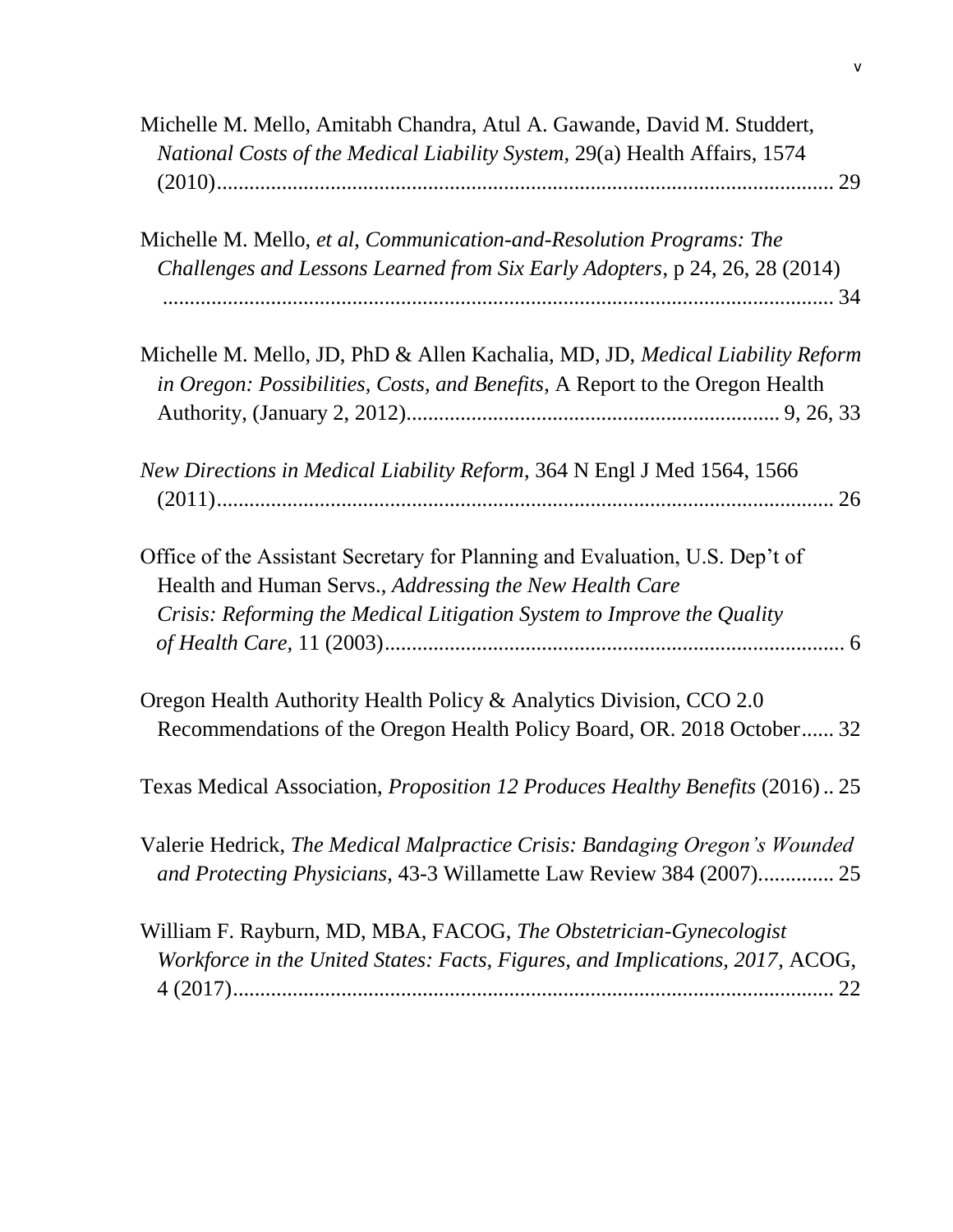# **Constitution**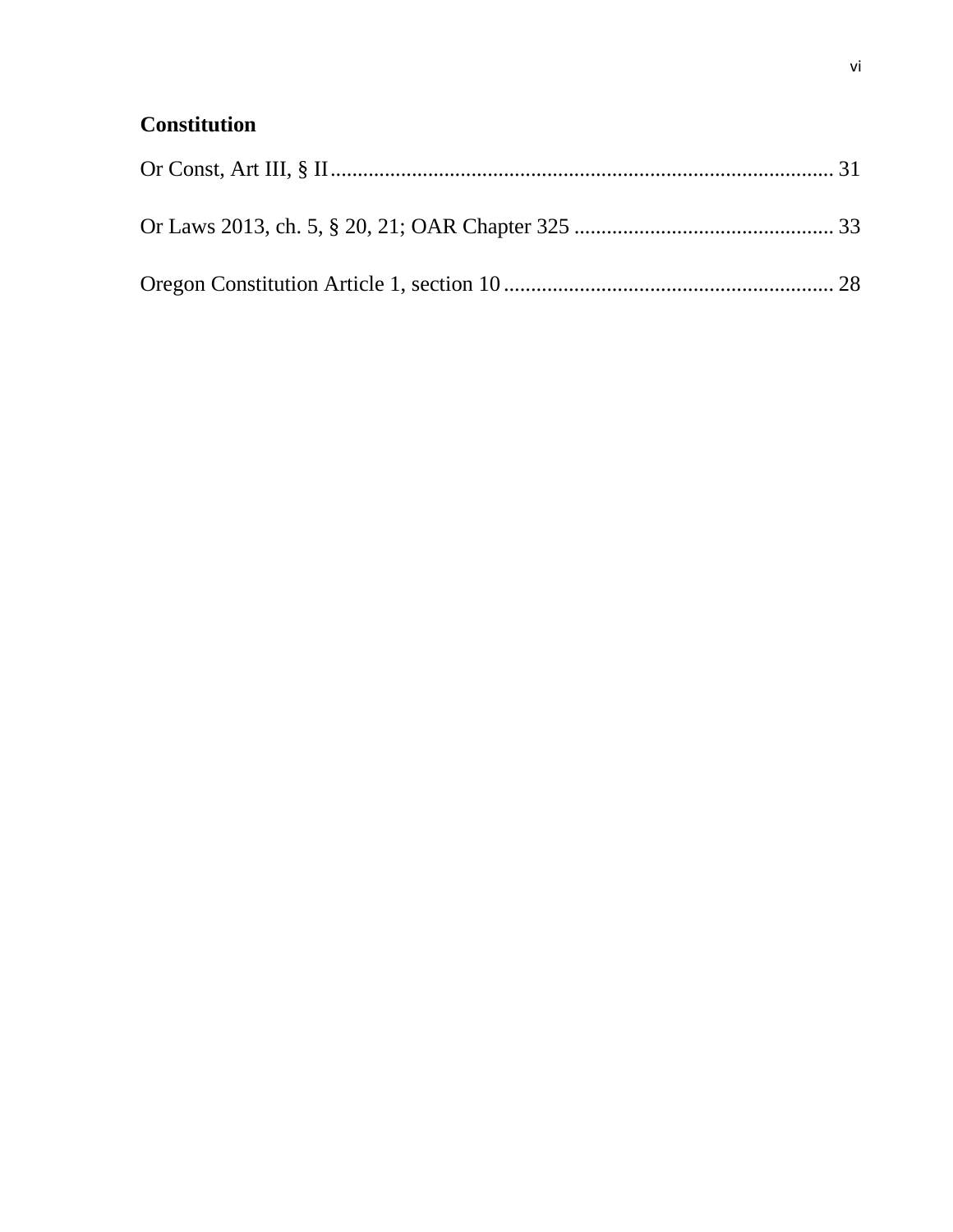# <span id="page-9-0"></span>**I. INTRODUCTION AND INTEREST OF AMICI CURIAE OMA/AMA/ACOG**

This case involves significant issues, including whether the noneconomic damages limit in ORS 31.710, as applied, is a constitutional exercise of the legislature's authority and whether it violates the remedy clause in Article I, section 10, of the Oregon Constitution. Because it provides a remedy, the limit on noneconomic damages for personal injury actions is constitutional; it is an appropriate, not arbitrary, action by the legislature to further an important public interest, and it should not be disturbed by the court. The legislature must be given latitude to enact reforms to address the changing needs and circumstances of our healthcare system, including how patients injured by medical negligence are compensated. The rule of law announced will affect possibilities for continued healthcare reform, and, as evidence before the legislature just this year showed, the very availability of healthcare for those who need it most. Reaching the correct answer is imperative.

This court should not put access to healthcare for innumerable Oregonians at risk in favor of invalidating the limit on damages in a single case. Taking action to address social issues of the day, including healthcare reform, requires an agile and effective legislative body. This court should not do what the legislature refuses to do, nor should it turn back the clock on healthcare in Oregon.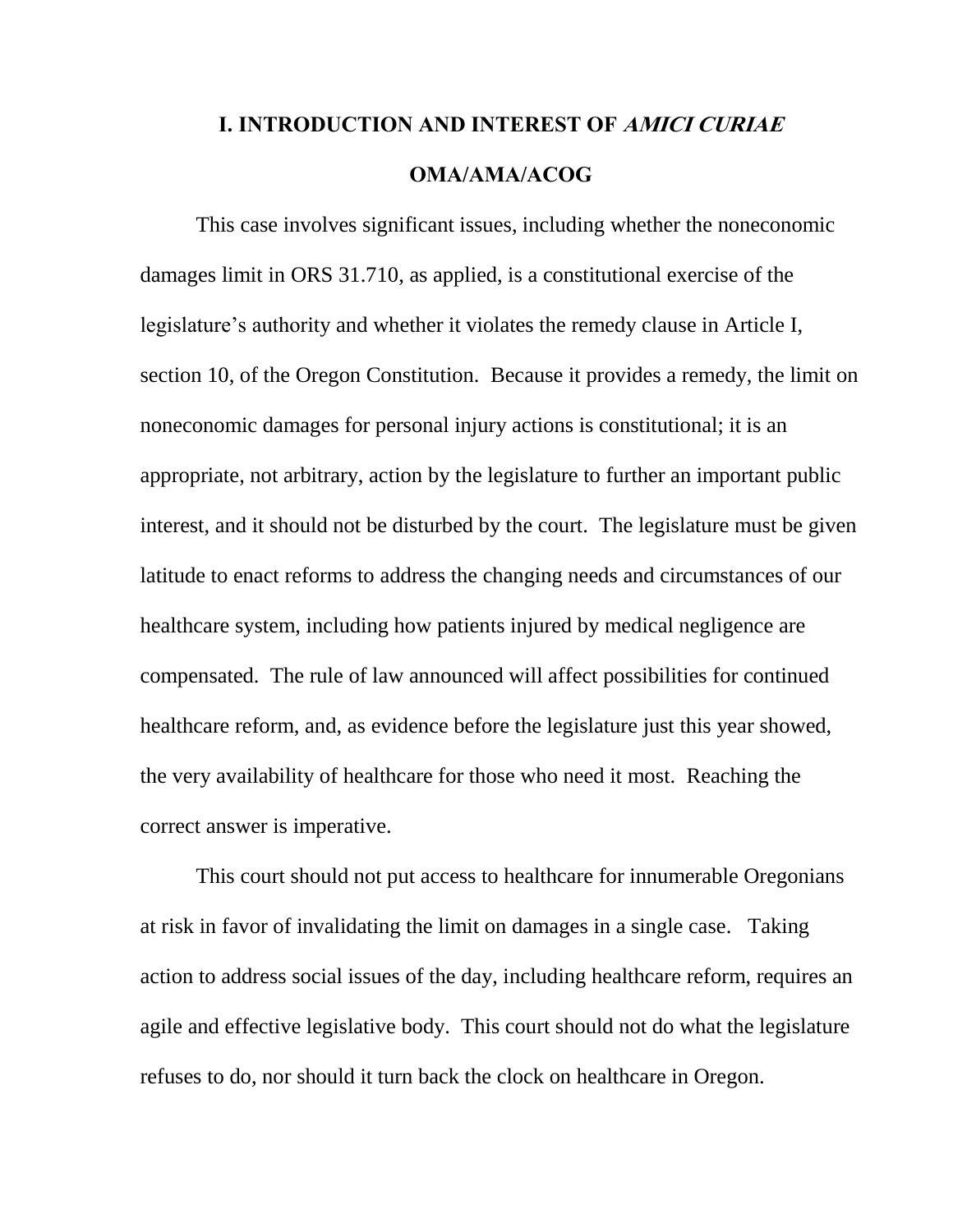The Oregon Medical Association (OMA) is a private, not-for-profit, professional association of physicians organized for the purpose of serving and supporting physicians in their efforts to improve the health of Oregonians and the safety of patients.

The American Medical Association (AMA) is the largest professional association of physicians, residents, and medical students in the United States. Additionally, through state and specialty medical societies and other physician groups seated in its House of Delegates, substantially all physicians, residents, and medical students in the United States are represented in the AMA's policy-making process. The AMA was founded in 1847 to promote the science and art of medicine and the betterment of public health, and these remain its core purposes. AMA members practice in every medical specialty and in every state, including Oregon.

The AMA joins this brief on its own behalf and as a representative of the Litigation Center of the American Medical Association and the State Medical Societies. The Litigation Center is a coalition among the AMA and the medical societies of each state, and the District of Columbia. Its purpose is to represent the viewpoint of organized medicine in the courts.

The American College of Obstetricians and Gynecologists (ACOG) is the nation's leading group of physicians providing health care for women. With more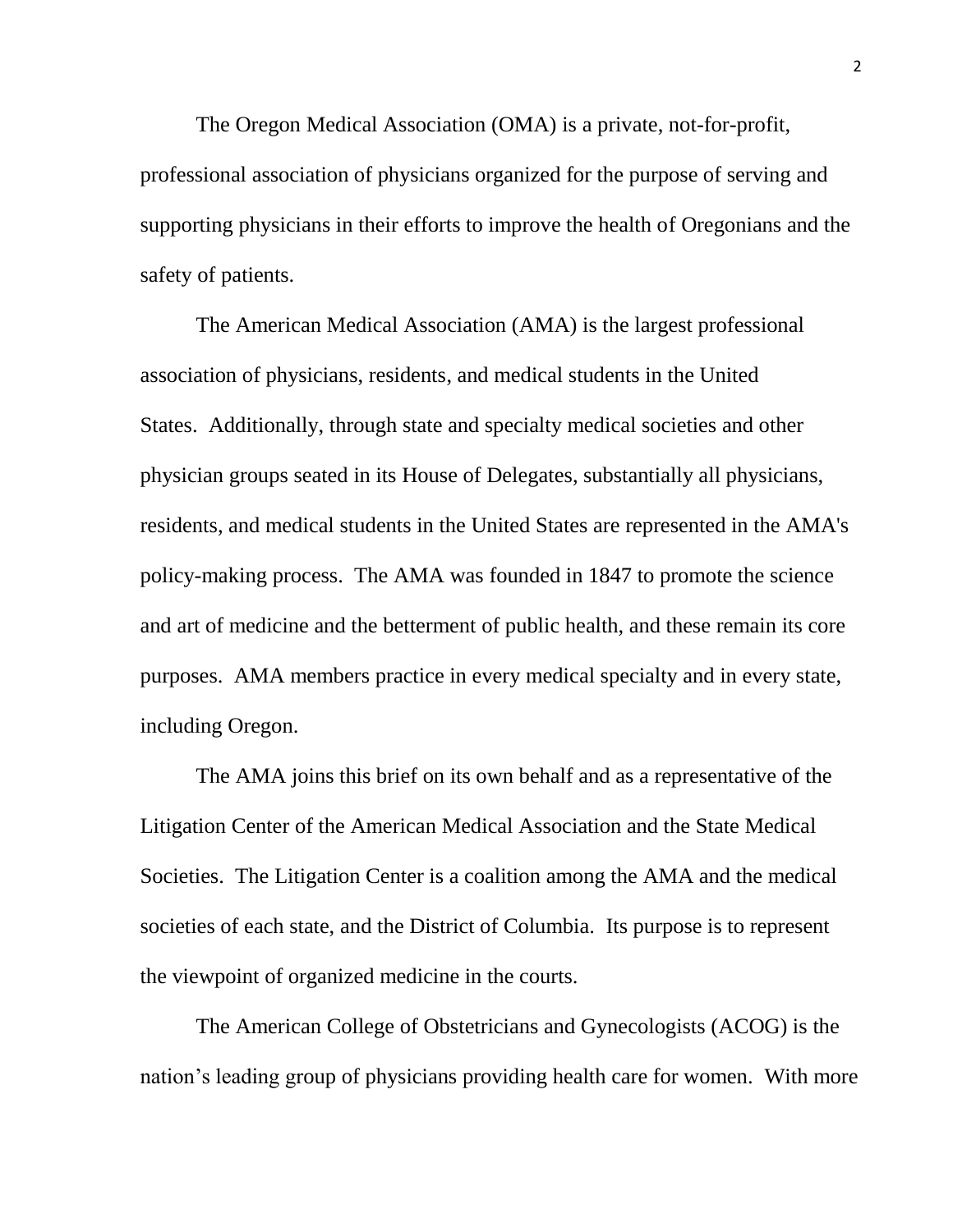than 58,000 members, representing obstetricians-gynecologists in the United States, including in the State of Oregon, ACOG advocates for quality health care for women, maintains the highest standards of clinical practice and continuing education of its members, promotes patient education, and increases awareness among its members and the public of the changing issues facing women's health care.

The defendant in this case happens to be the owner of a garbage truck; however, it could very well be another type of essential service provider such as a doctor, dentist, or day care provider. The rule of law framed in this case will affect how ORS 31.710(1) is applied in negligence actions against medical providers, and many others. There are real implications, not just in litigated claims and exposure, but in Oregonians' access to essential services, including healthcare.

The OMA/AMA/ACOG appear as *amici curiae* in support of McInnis Waste Systems, Inc.'s (McInnis) arguments that the limit in ORS 31.710(1) is constitutional as applied to plaintiff's recovery in this case. The *Amici* address the court's role in interpreting the remedy clause and argue that it should be construed in a way that, as intended, does not affect the legislature's power to innovate and improve the quality of life and services for Oregonians. Specifically, the *Amici*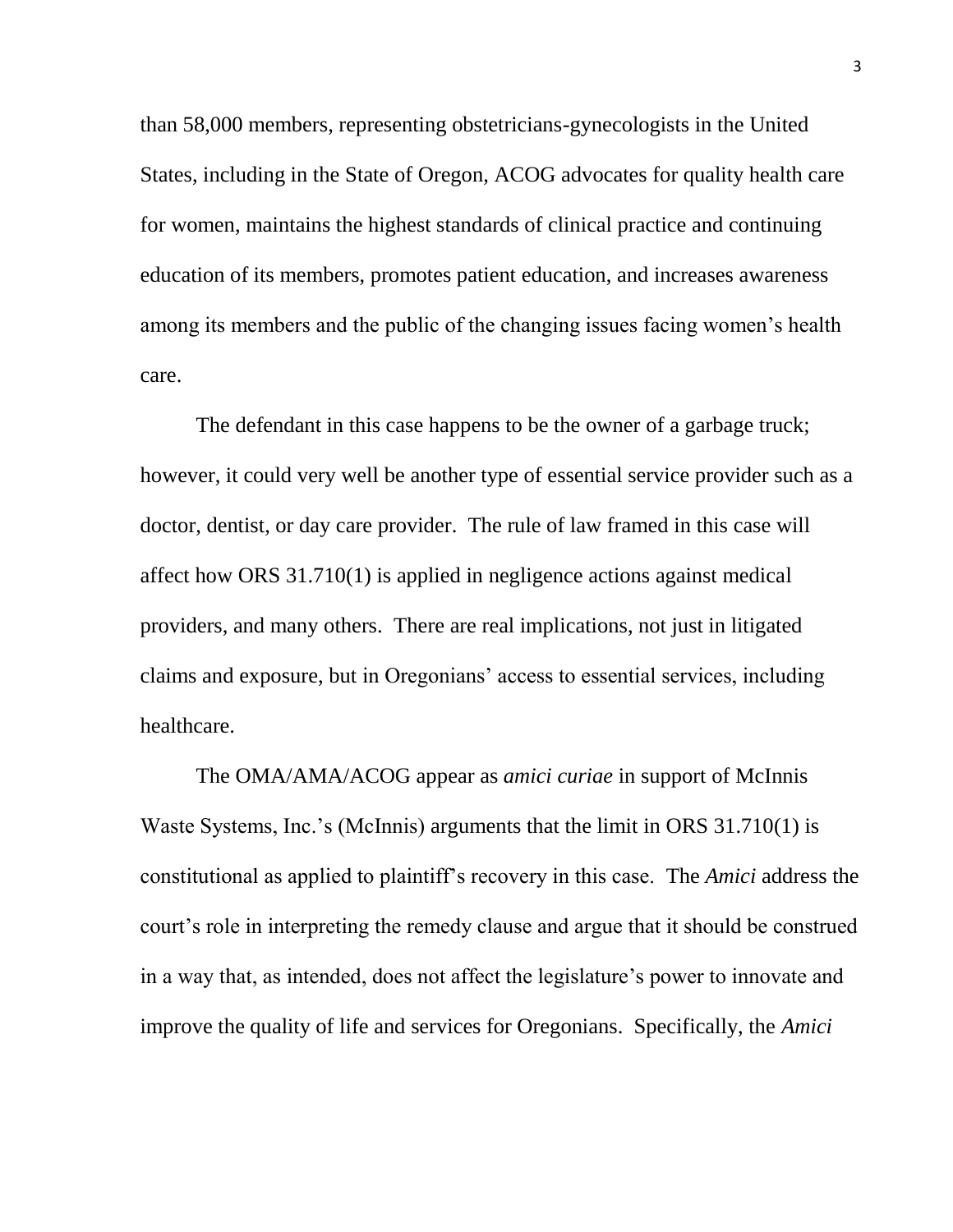address the impact the noneconomic damages limitation has on the important patient safety policy objectives of access to and the provision of medical care.

#### **A. Challenges Facing Healthcare Access and the Medical Community.**

<span id="page-12-0"></span>*Amici* are committed to providing high quality medical care to their patients. "Unlike the market for almost any other product or service, the market for medical care is one in which all individuals inevitably participate." *Nat. Fedn. of Indep. Businesses v. Sebelius*, 567 US 519, 590-91, 132 SCt 2566, 183 LEd2d 450 (2012) (Ginsburg, J., concurring in part, concurring in the judgment in part, and dissenting in part).

Physicians provide quality health care to patients, in many cases serving patients in unideal or complex circumstances. While physicians continue to provide quality healthcare to their patients as they have done for centuries, the burdens on the profession continue to increase. No one does their best work while under duress, and physicians are no exception. For all patients to be able to receive quality health care and for our medical system to continue functioning, there must be reasonable limits on liability.

The path to becoming a physician is significantly different than it once was. It takes years of graduate education and residency, often followed by specialty fellowship training before a physician settles in to practice. This may take a decade to complete. New physicians carry an average of \$200,000 in student loan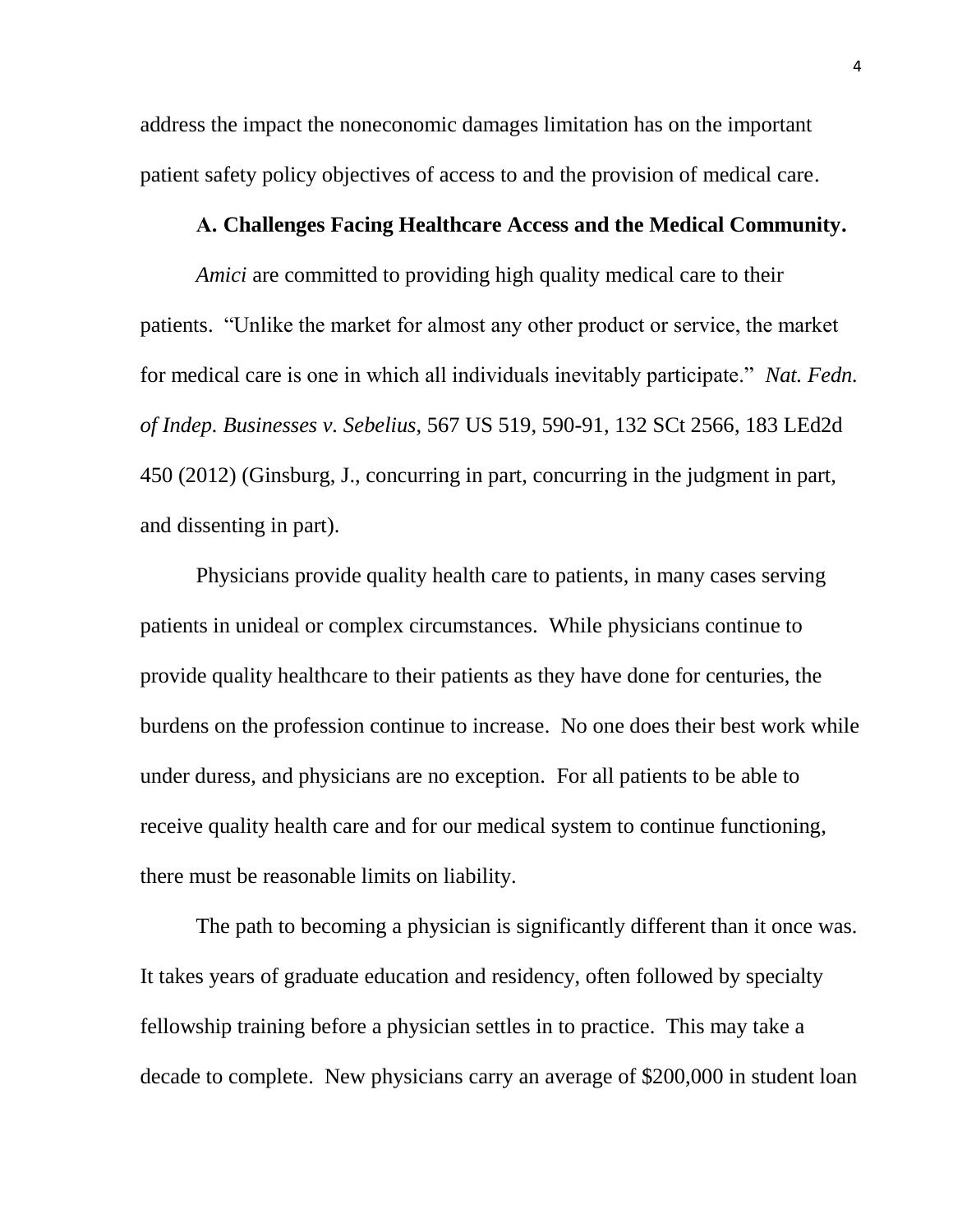debt.<sup>1</sup> Physicians today face a different and changing climate with respect to the public perception of doctors, healthcare, how it is delivered, paid for, and their own personal liability risks.

Many of today's physicians expect to be sued during their careers. Anupam B. Jena, *et al*, *Malpractice Risk According to Physician Specialty*, 365 N Engl J Med 629, 629-636 (2011). This likelihood increases for certain specialities, including those that often provide lifesaving care. *Id*. The majority of lawsuits for medical malpractice are not meritorious. Anupam B. Jena, *et al*. *Outcomes of Medical Malpractice Litigation Against US Physicians*, 172:11 Arch Intern Med 892, 893 (2012). In a state like Oregon, which does not have pretrial expert discovery or a pre-filing affidavit of merit requirement, it takes significant resources to evaluate and defend malpractice claims, even those that are unfounded. The personal and professional toll that litigation has on an accused doctor cannot be understated. In turn, it has an effect on the overarching healthcare system.

While the risk of liability has continued to increase, there are physician shortages throughout the country, including in states like Oregon. The shortage is especially pronounced for rural areas and for underserved populations. Lack of access is a public health crisis, one that is exacerbated when needed boundaries,

<sup>&</sup>lt;sup>1</sup> See American Association of American Medical Colleges, available at: [https://store.aamc.org/downloadable/download/sample/sample\\_id/240/.](https://store.aamc.org/downloadable/download/sample/sample_id/240/)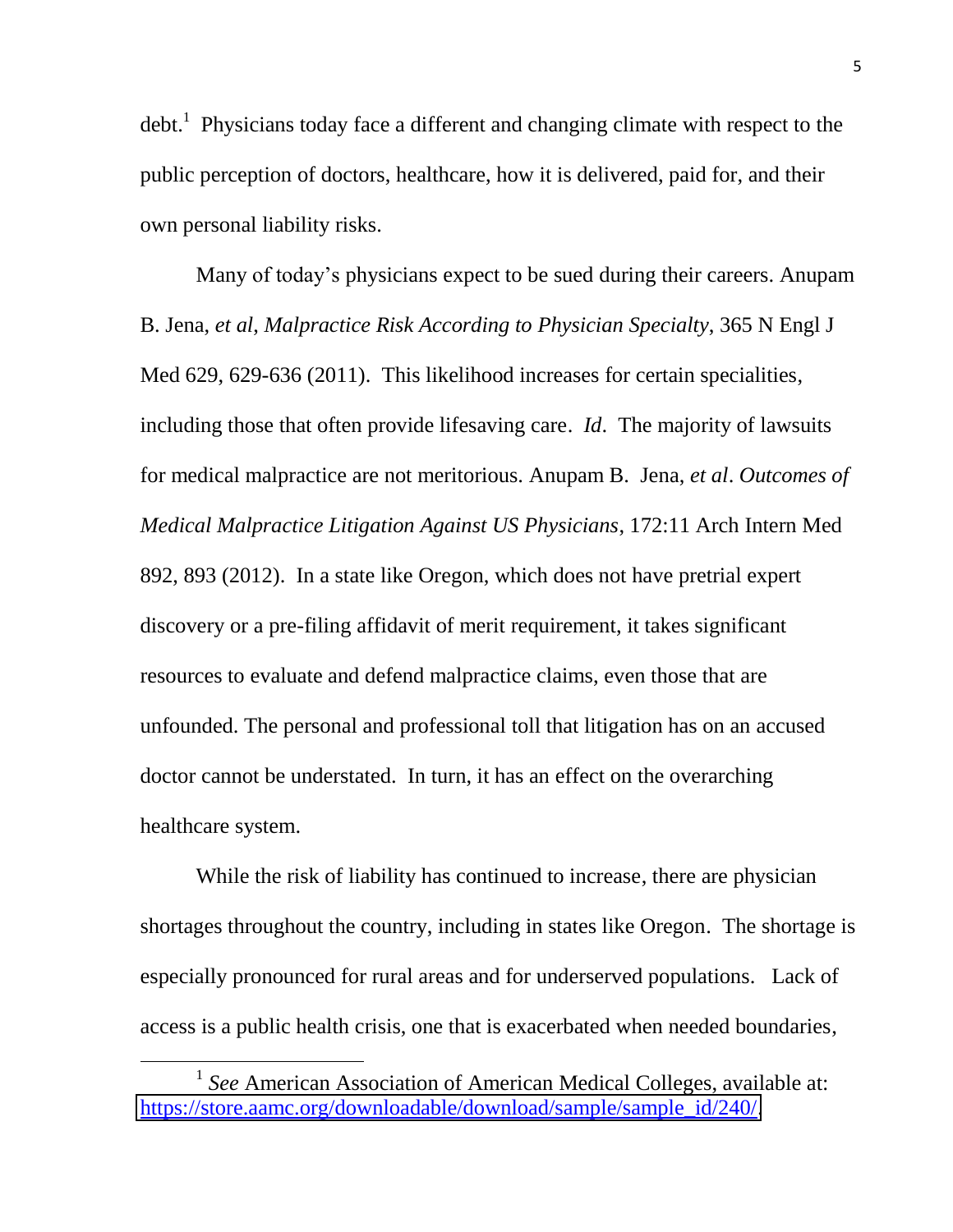such as limits on noneconomic damages, are eliminated. Office of the Assistant Secretary for Planning and Evaluation, U.S. Dep't of Health and Human Servs., *Addressing the New Health Care Crisis: Reforming the Medical Litigation System to Improve the Quality of Health Care,* 11 (2003). It is no surprise that even with the strongest defense a settlement may be paid, even to policy limits, because the risk of trial becomes too great when confronted with the possibility for unlimited damages and the personal toll on providers or families. This reality creates perverse incentives and can encourage litigation of claims that are not meritorious.

It is no surprise that the Oregon legislature has enacted reforms to address these concerns, including unpredictability, and the real costs to the public of unlimited noneconomic damages awards. The legislature is not and should not be restrained in acting by the remedy clause. Nor is access to care or the public health served by a construction of the Oregon Constitution that prevents the legislature from responding to the changing needs of all Oregonians.

#### **II. ARGUMENT**

#### <span id="page-14-0"></span>**A. The Appropriate Starting Point.**

<span id="page-14-1"></span>The legislature's judgment in enacting the limit should not be subject to judicial reexamination. "A proper analysis begins with the understanding that ORS [31.710] is presumptively constitutional, and that [the court] cannot declare a law that the legislature has passed in the best interests of all of the citizens of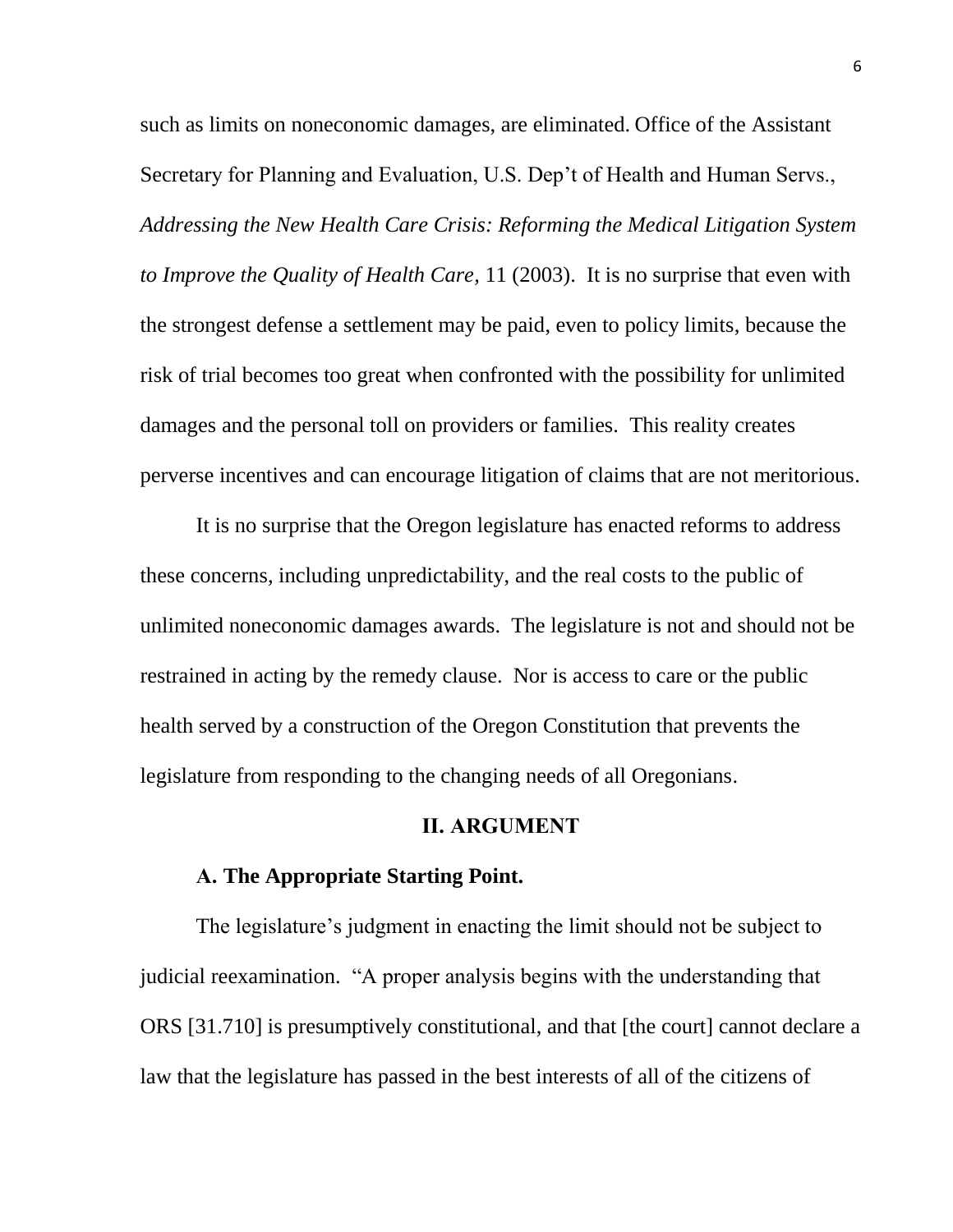Oregon unconstitutional except when the unconstitutionality is clearly shown." *Tenold v. Weyerhaeuser Co.,* 127 Or App 511, 530, 873 P2d 413 (1994), *rev dismissed*, 321 Or 561 (1995) (Edmonds, J., concurring) (citing *Bowden v. Davis*, 205 Or 421, 289 P2d 1100 (1955); *see also, Jehovah's Witnesses v. Mullen,* 214 Or 281, 293, 330 P2d 5 (1958), *cert den,* 359 US 436, 79 S Ct 940, 3 L Ed 2d 932 (1959). In other words, without clear constitutional prohibition, the remedy clause has nothing to say about challenged legislation and the inquiry is over.

When examined in light of Oregon's unique methodology, it is evident that the remedy clause was not intended as a means to tie the hands of the legislature. *See e.g.*, pp 13-23 of OMA/AMA brief filed in *Vasquez v. DoublePress Mfg. Inc.,* S065574, on May 24, 2018. Neither the language nor the relevant history supports such a premise. *Horton v. OHSU*, 359 Or 168, 219, 376 P3d 998 (2016) ("the remedy clause does not protect only those causes of action that pre-existed 1857, nor does it preclude the legislature from altering either common-law duties or the remedies available for a breach of those duties."). A deferential approach to the legislative body tasked with advancing public health is consistent with how the other clauses of Article I, section 10 are interpreted and how the remedy clause was interpreted pre-*Smothers*, and in *Horton*, and should be interpreted here.

Whether viewed through the lens of a *quid pro quo*, or simply the policy role of the legislature, the choice to enact a limit on noneconomic damages was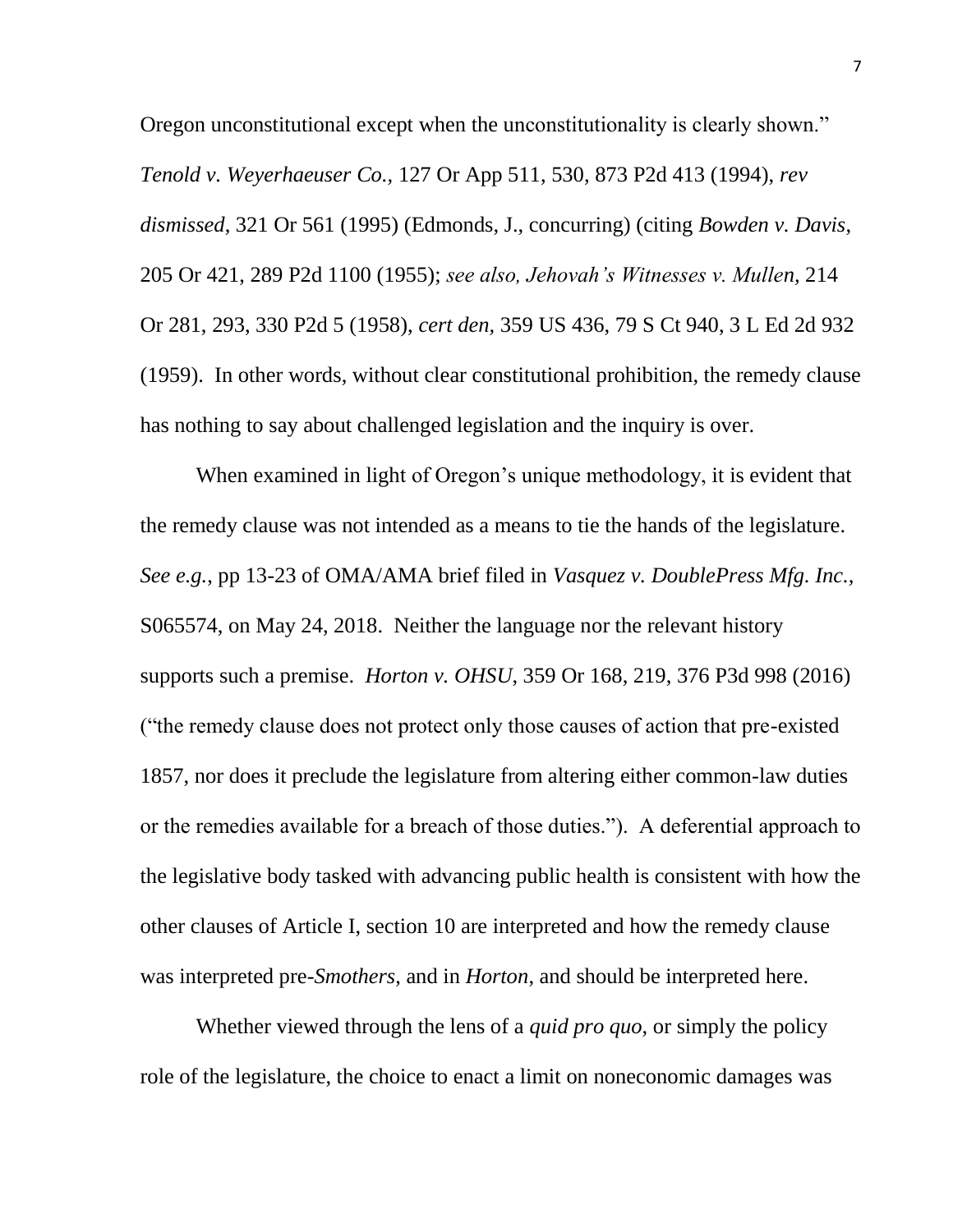intended to produce a public benefit, which is still needed. An analysis that considers *why* the legislature acted compels the conclusion that ORS 31.710(1) is constitutional.

The legislature defines the duty physicians owe to their patients. ORS 677.095. In enacting the limit on damages, the legislature did not alter that duty or eliminate a cause of action or remedy. It also did not affect economic damages, which remain unlimited. Rather, it imposed a limit on noneconomic damages for a breach of such duties as part of a comprehensive statutory scheme intended to extend benefits to some persons while adjusting benefits to others and advancing a public purpose. *Horton,* 359 Or at 223-24 (legislature recognized that damages available under the OTCA would not provide a complete remedy to everyone injured; however the increased limits provide complete recovery in many cases and expand the state's liability, and advance the purposes of sovereign immunity and ensure a solvent defendant available to pay a plaintiff's damages); *Vasquez v. DoublePress Mfg. Inc.*, 364 Or 609, 629-33, 437 P3d 1107 (2019) (recognizing that enactment of SB 323 was a part of a larger package of legislation and that one of its purposes was to "improve the justice system").

The legislature made a policy determination in light of the public benefit conferred that the recovery of \$500,000 in noneconomic damages was a sufficient remedy. The \$500,000 limit was designed to be sufficient for decades to come.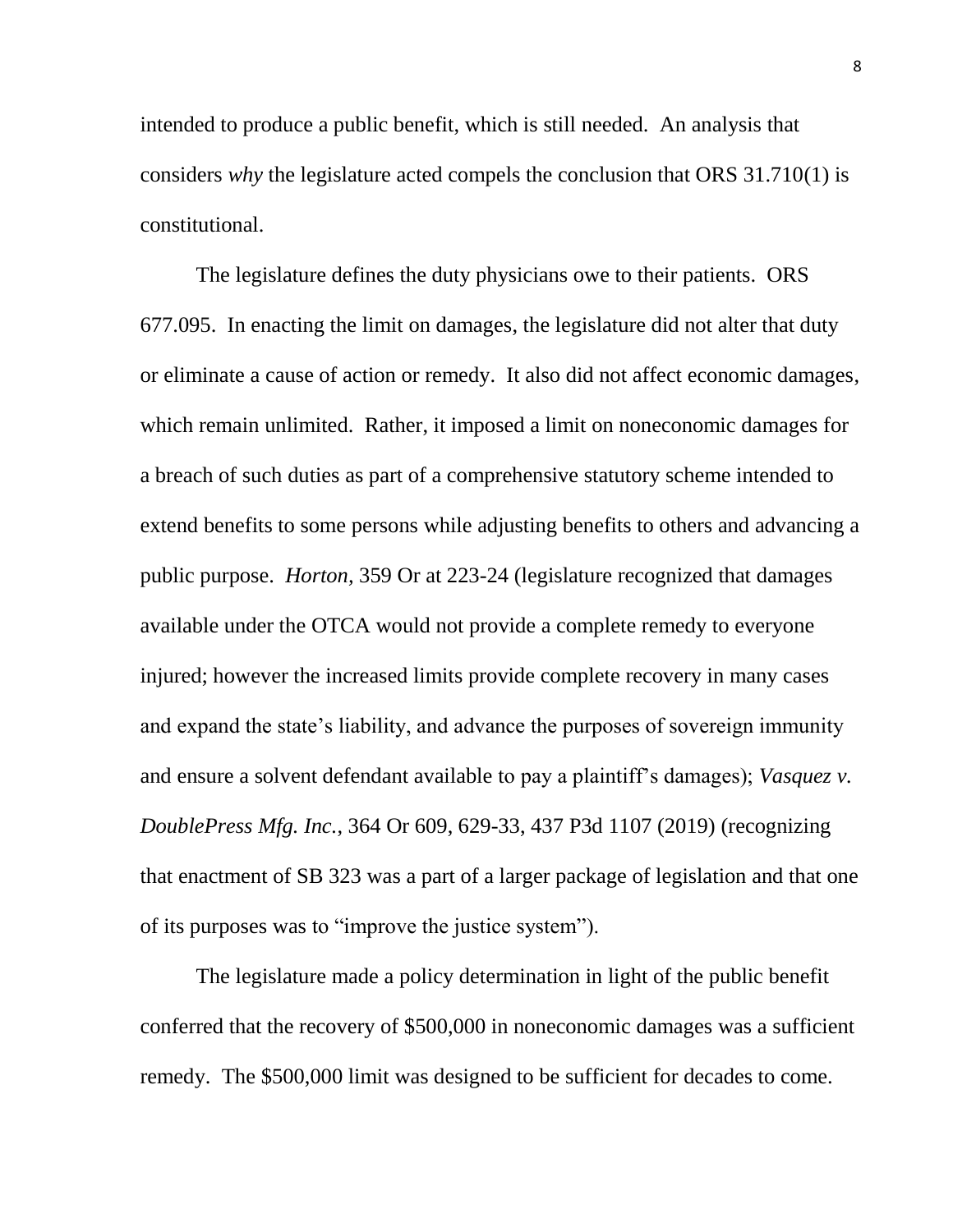Michelle M. Mello, JD, PhD & Allen Kachalia, MD, JD, *Medical Liability Reform in Oregon: Possibilities, Costs, and Benefits*, A Report to the Oregon Health Authority, 11 (January 2, 2012).<sup>2</sup> The limit is a reflection of legislative policy; it was designed to endure well into the future, and will continue be an effective limit if upheld.

#### **B. A Workable Test with Guidance to Lower Courts is Needed.**

<span id="page-17-0"></span>Case by case determination of the application of the limit undermines any purpose of providing predictability and cannot be squared with legislative intent. However, if the court is going to countenance individualized review of damages awards, there must be a workable test that lower courts can apply without need for every case to come to the appellate courts.

*Amici* join McInnis's arguments that where economic damages are fully recovered and noneconomic damages are available up to the legislative limit, the remedy afforded is constitutional. Although the court needs to look no further, should it do so, *amici* urge the proper application of Article I, section 10, as follows.

<sup>&</sup>lt;sup>2</sup> Available at:

https://www.oregonlegislature.gov/citizen\_engagement/Reports/2012\_OHA\_Medi cal%20Liability%20Reform%20in%20Oregon%20- %20Possiblities,%20Costs,%20and%20Benefits.pdf.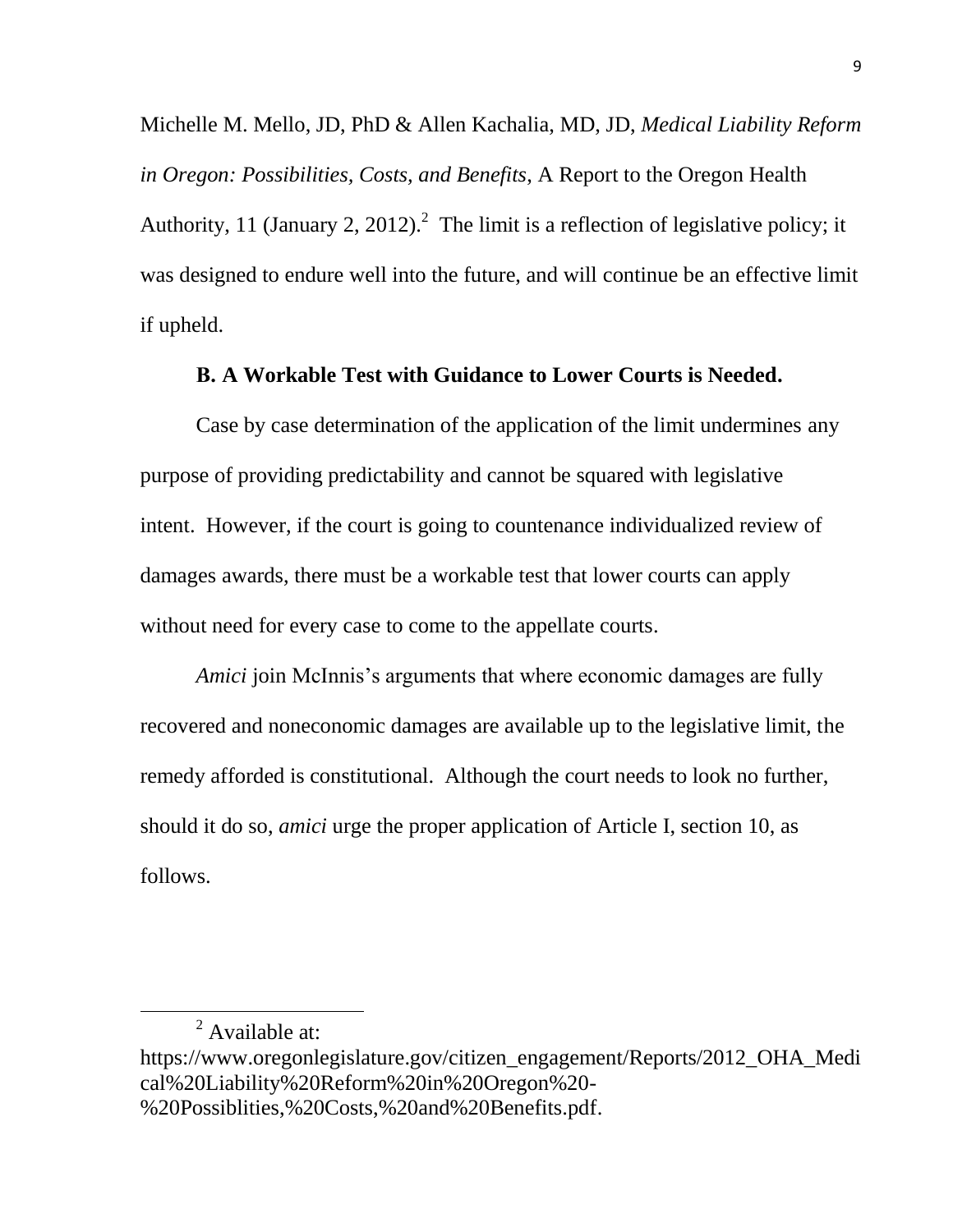#### 1. A "Substantiality" Test is rooted in Misconception and is Ill-Advised.

<span id="page-18-0"></span>Recognizing the important public interests at stake, it is appropriate to revisit the basic departure from constitutional construction that initiated the court's inconsistent application and interpretation of the remedy clause. *Horton,*  359 Or at 187-88 (overruling *Smothers v. Gresham Transfer*, *Inc*., 332 Or 83, 23 P3d 333 (2001) and finding that the central premise of the decision finds no support in the text and history of Article I, section 10, and continues to prove problematic). Pre-*Smothers*, the court properly allowed the legislature latitude to legislate for the public good. *Horton*, 359 Or at 193-94 (cases following *Perozzi v. Ganiere,* 149 Or 330, 40 P2d 1009 (1935) interpreted it as holding that Article I, section 10, does not deny the legislature latitude to modify and sometimes eliminate common law duties where changing conditions warrant, citing *Noonan v. City of Portland*, 161 Or 213, 249, 88 P2d 808 (1939)). The early cases recognized the imperative of allowing legislative flexibility.

*Horton* allows for the principle the remedy clause only requires a remedy that is not "paltry" or worthless. A careful reading of *Horton* supports the conclusion that if a claim for injury to person, property, or reputation exists, there must be some remedy afforded the injured party. Precedent does not require the court to weigh, balance or determine what it means in a particular case that a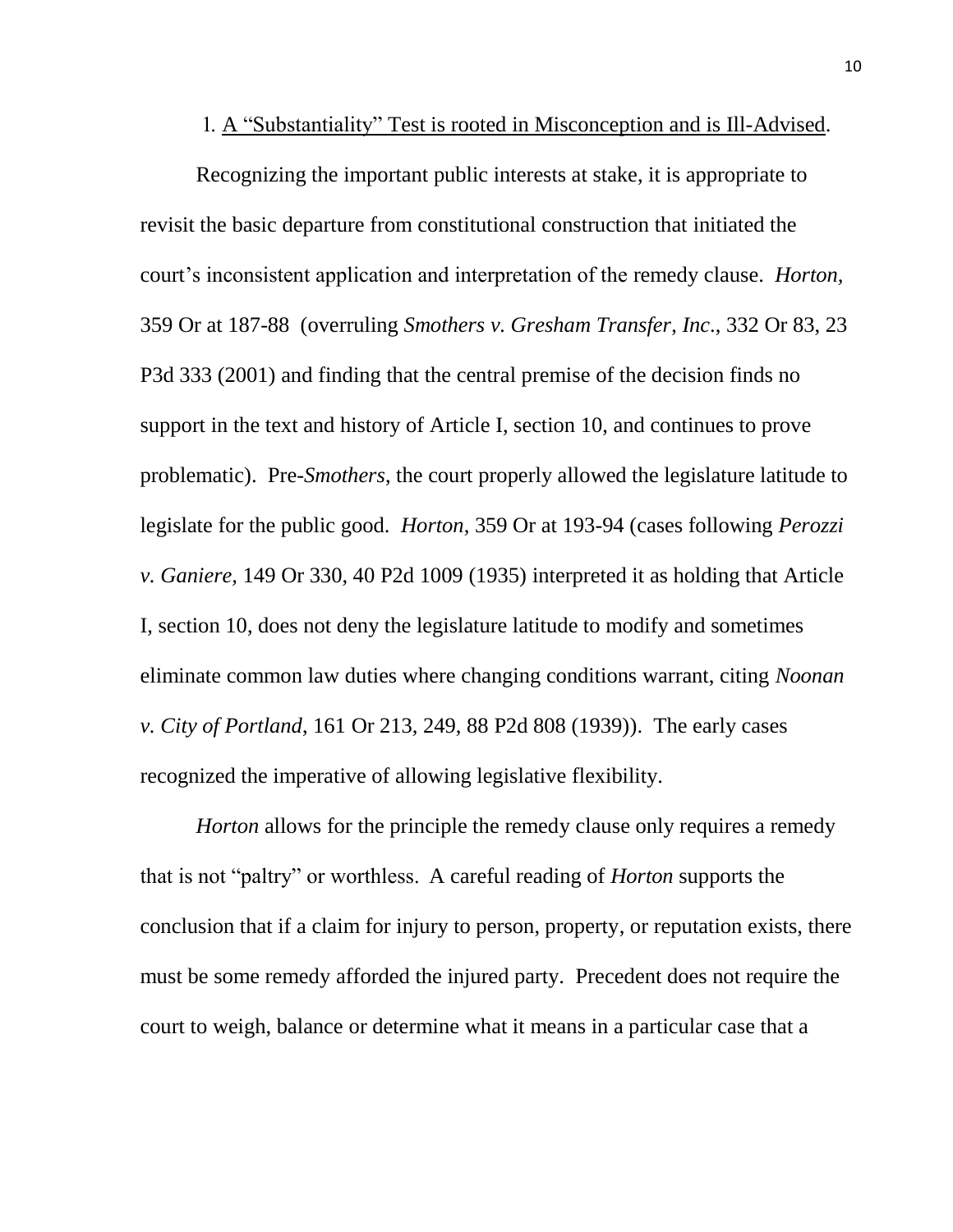plaintiff have a "substantial" remedy because all that is required is that the remedy not be paltry.

Indeed, separation of powers forbids such a judicial exercise. *Horton* foretells that "substantiality" is not required in order for a remedy afforded by the legislature to be constitutional, although the concept infiltrated remedy clause jurisprudence over the years and became tainted by *Smothers*. *Horton* took care to say that "the substantiality of the legislative remedy *can* matter in determining whether the remedy is consistent with the remedy clause." 359 Or at 221 (emphasis added). It did not state that it *must* be the measure, and for good reason.

The "substantiality" test, articulated as such for the first time in 1995 in *Greist v. Phillips*, has suffered the fate and realized the flaws cautioned by Justices Unis and Fadeley. 322 Or 281, 906 P2d 789 (1995). Justice Unis took the majority to task, telegraphing the problems now evident as the courts struggle to apply substantiality as a marker of constitutionality: "In my view, the 'substantial' test adopted by the court in this case is an unclear, imprecise, and flawed basis for applying the Oregon constitutional remedy guarantee clause." *Id.* at 311 (Unis, J., concurring). Justice Unis noted that the test "calls for the comparison of immeasurables," that it is vague and provides no guidance to legislators, litigants, or citizens about how the court will apply it and further will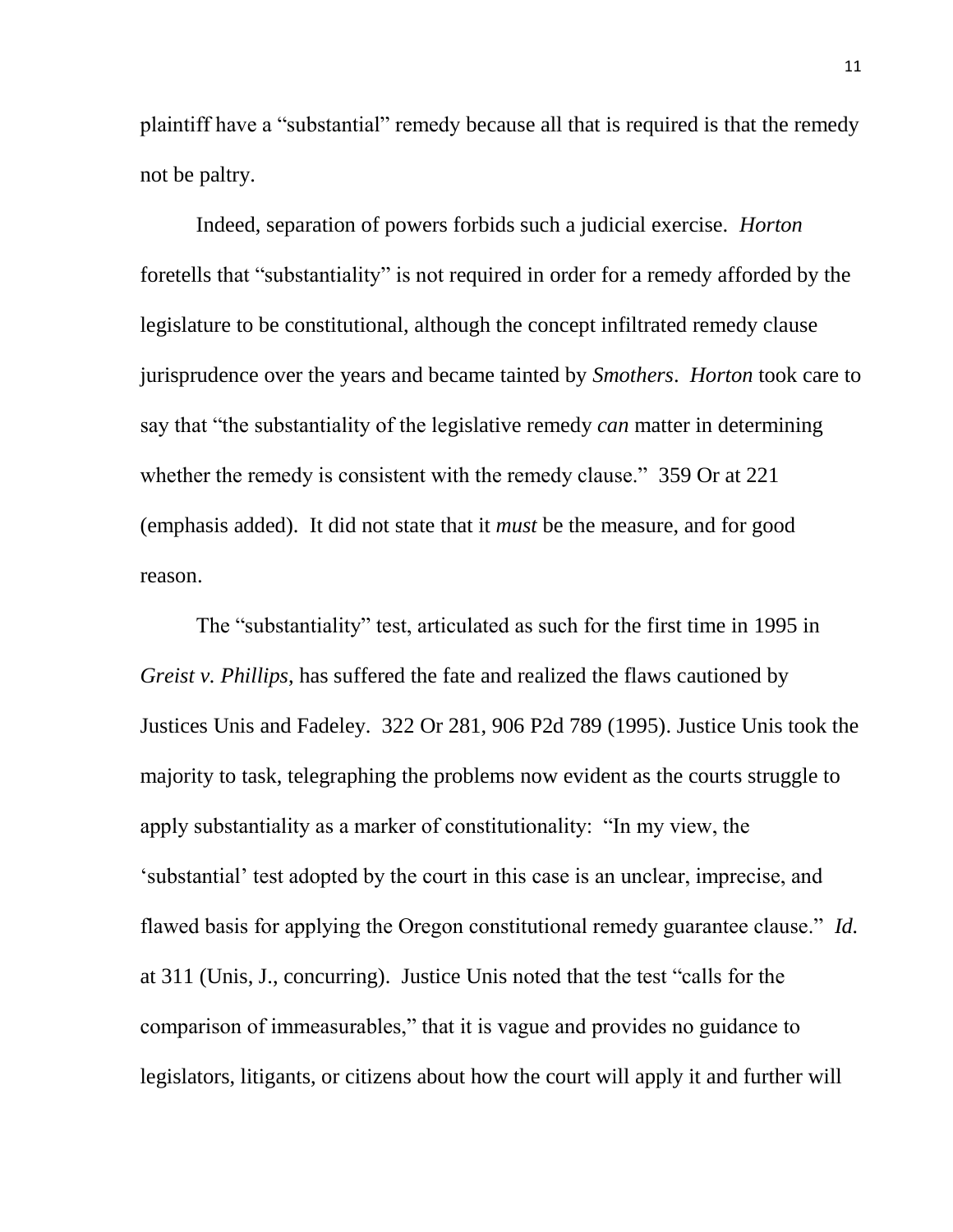lead to "haphazard" results. *Id.* at 311-14. Indeed, in seeking to flesh the remedy clause out or provide factors or circumstances that inform the analysis here, the court would be engaging in judicial legislation of a statute designed for broad application.

Justice Unis disagreed that the majority's reliance on "substantial" flowed from the passage it was based on in *Hale v. Port of Portland*, 308 Or 508, 523, 783 P2d 506 (1989), and otherwise found the decision problematic:

"In this case, the court's interpretation of Article I, section 10, of the Oregon Constitution (the "remedy guarantee clause") does not, in my view, meet those criteria [for appropriate constitutional interpretation]; it is another individually tenable but inconsistent opinion about the remedy guarantee clause."

*Id.* at 303 (footnote omitted).

Justice Fadeley warned that the "discussion of whether a statutory remedy is 'substantial'—a discussion engaged in to support the argument that less than a full remedy may be substituted for a full one by act of the legislature—is unnecessary and wide of the mark." *Id.* at 301.

Those shortcomings are manifest in how trial courts reacted after *Horton*. They were asked to apply ORS 31.710(1), the lack of appellate guidance with respect to how trial courts were to make substantiality determinations in individual cases was consistently cited as a problem. The problems are no less when this Court is asked to engage in a similar analysis. The framers would not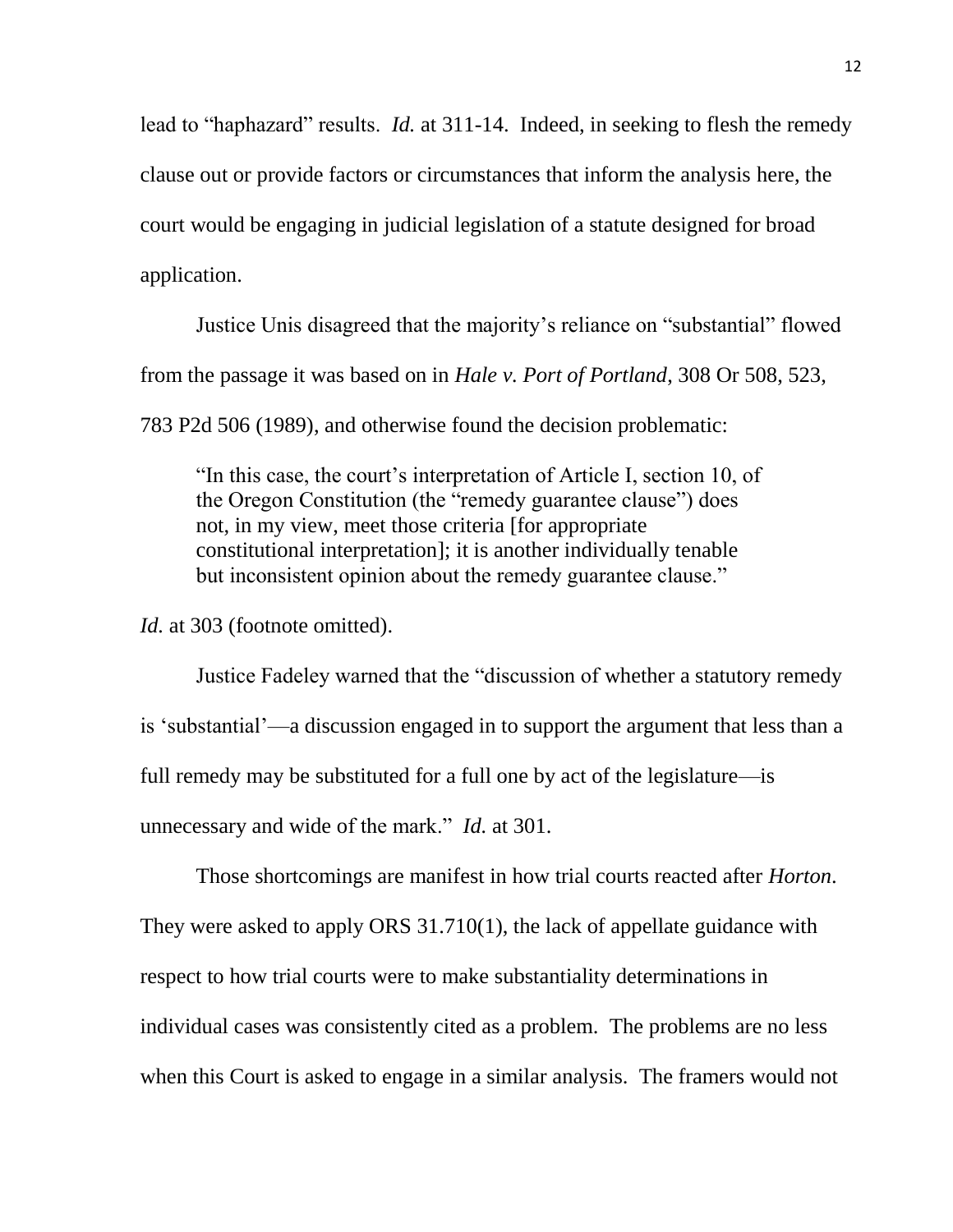have understood that the analysis of constitutionality would be reduced to "case

by case" valuations.

Even more problematic is the reality that

"[a] determination that a particular remedy is 'substantial' necessarily is a policy decision. Asking this court to decide whether a particular remedy is 'substantial' places this court in one of two untenable positions: either this court defers to the legislative judgment that a particular remedy is 'substantial,' thus negating any meaningful judicial review, or this court substitutes its own judgment as to whether it believes that the remedy afforded by the legislature is adequate, leading to, in effect, judicial legislation."

*Greist*, 322 Or at 312 (Unis, J., concurring). Substantiality is not a requirement articulated in the Constitution. The requirement's origin in Oregon jurisprudence can be traced to *dicta* in *Hale.* 

It was rejected and disappeared from analysis during the reign of *Smothers*, and appears again in *Horton*. The reintroduction of substantiality in *Horton* is by no measure secure and gives way entirely with the weight of principles of constitutional interpretation. Article I, section 10 does not contain a modifier indicating the character or type of the remedy afforded, only that there is one. Whether the modifier is "substantial" or "paltry" or "adequate" – all stray from the text and none are needed.

*Greist* held the plaintiff was not left without a remedy, and in fact, acknowledged the remedy afforded was "substantial," without any real discussion or analysis indicating that substantiality is required, though it existed in the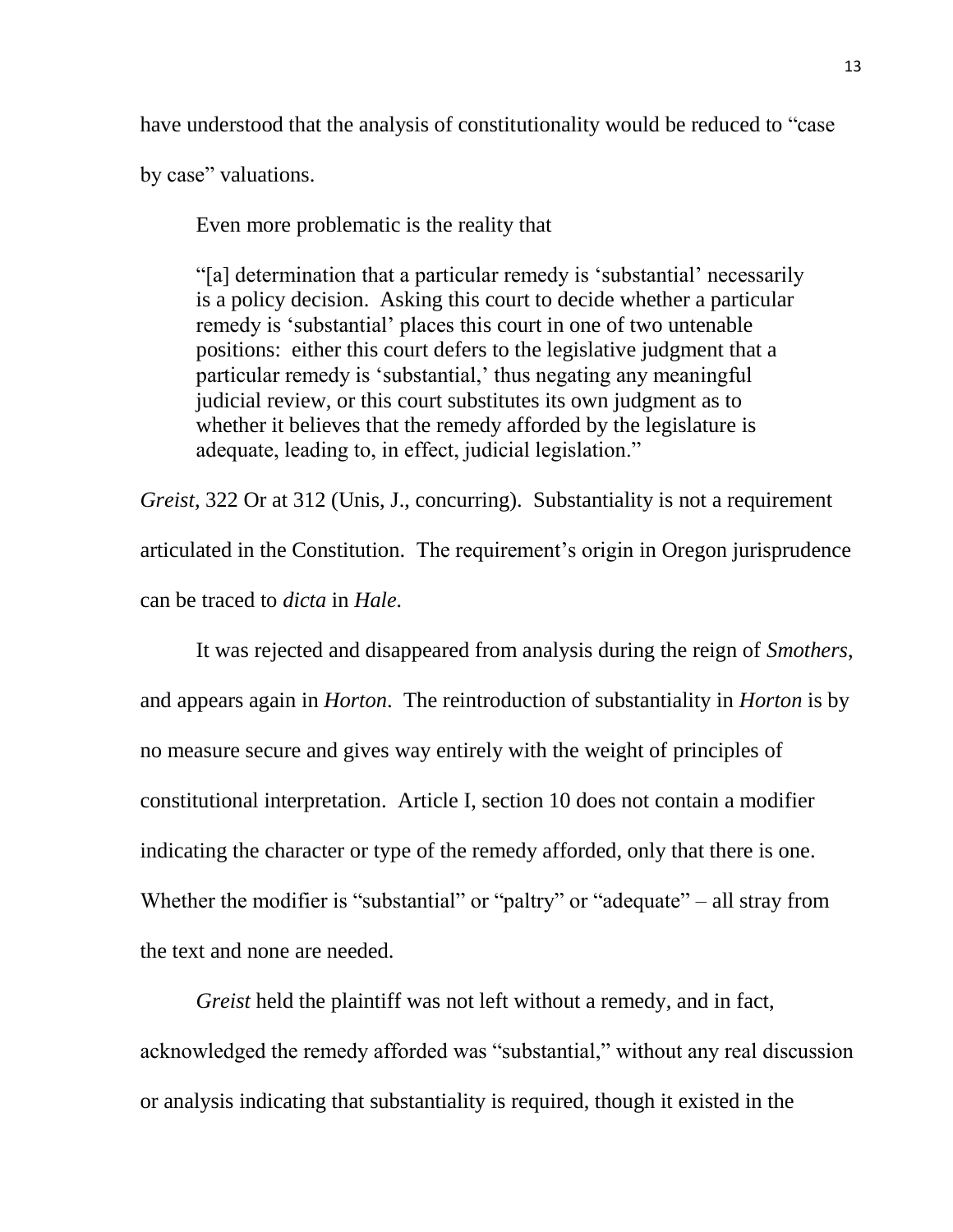application of ORS 31.710(1). 322 Or at 291. *Horton* tiptoed around "substantiality." This court should continue the work begun in *Horton* and heed Justice Unis's call to reexamine whether substantiality has *any* bearing on the legislature's plenary authority to shape remedies. *Id.* at 312 ("I believe that this court should reconsider any analysis based on an evaluation of whether a remedy is 'substantial.""). $3$ 

#### 2. Deference is a Better Test.

<span id="page-22-0"></span>All that is required by the Oregon Constitution is that there be a remedy. Here, plaintiff recovered all of the economic damages proven and noneconomic damages up to the statutory limit. The law recognizes a remedy, plain and simple. It need not be substantial or paltry; it must simply be something for the loss that was caused by the defendant. Paltry means that the remedy is so small as to be no remedy at all. An unlimited award of economic damages or a noneconomic damages award of \$500,000 cannot be considered paltry, whether alone or combined. Either actually affords the injured party a remedy, which is all that is

 $\overline{a}$ 

 $3$  Justice Unis also took on the problem in how to measure substantiality:

<sup>&</sup>quot;Is it measured in reference to a plaintiff's actual injuries, or is it measured by an abstract conclusion that a particular remedy is "substantial" as to a particular class of injuries? Is the "substantiality" of a remedy to be measured by reference to economic damages or by both economic and noneconomic damages? How do you determine substantiality in relation to the history of the remedy for the particular legally cognizable injury?"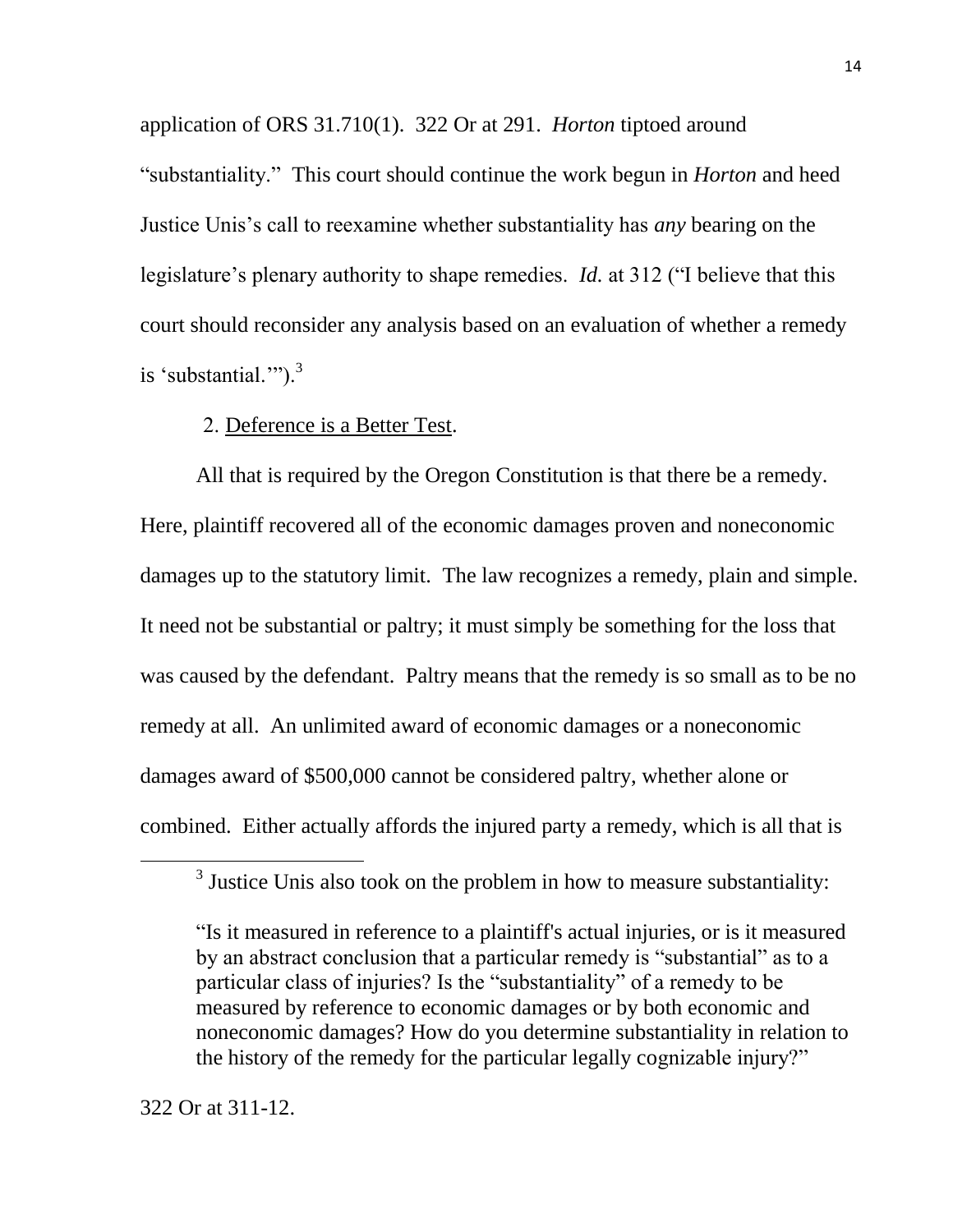required by Article I, section 10. Whether the remedy is "substantial" is not a proper consideration to a true reading of the clause. A principled approach that is faithful to the remedy clause is one that allows the legislature to act in its role and the court to consistently apply its methodology. That approach results in deference to the legislative decision that does not run afoul of the Oregon Constitution.

#### <span id="page-23-0"></span>**C. The Need for Limits on Noneconomic Damages Remains.**

### 1. The Scope of Physician Liability Has Expanded.

<span id="page-23-1"></span>Recent Oregon decisions have expanded the professional liability of physicians, more broadly than ever before. Just within the last few years, courts in Oregon have recognized new theories of liability against physicians. *See, e.g*., *Smith v. Providence Health & Services—Oregon*, 361 Or 456, 393 P3d 1106 (2017) (recognizing a cause of action based on the loss of an opportunity for a better outcome); *Tomlinson v. Metropolitan Pediatrics, LLC*, 362 Or 431, 412 P3d 133 (2018) (permitting a claim against medical providers for failure to diagnose in favor of non-patients. Cases like *Philibert v. Kluser*, 360 Or 698, 385 P3d 1038 (2016), are urged as support for claims for emotional distress brought by family members involved or present for a patient's medical care, leading to dramatically increased prayers for noneconomic damages.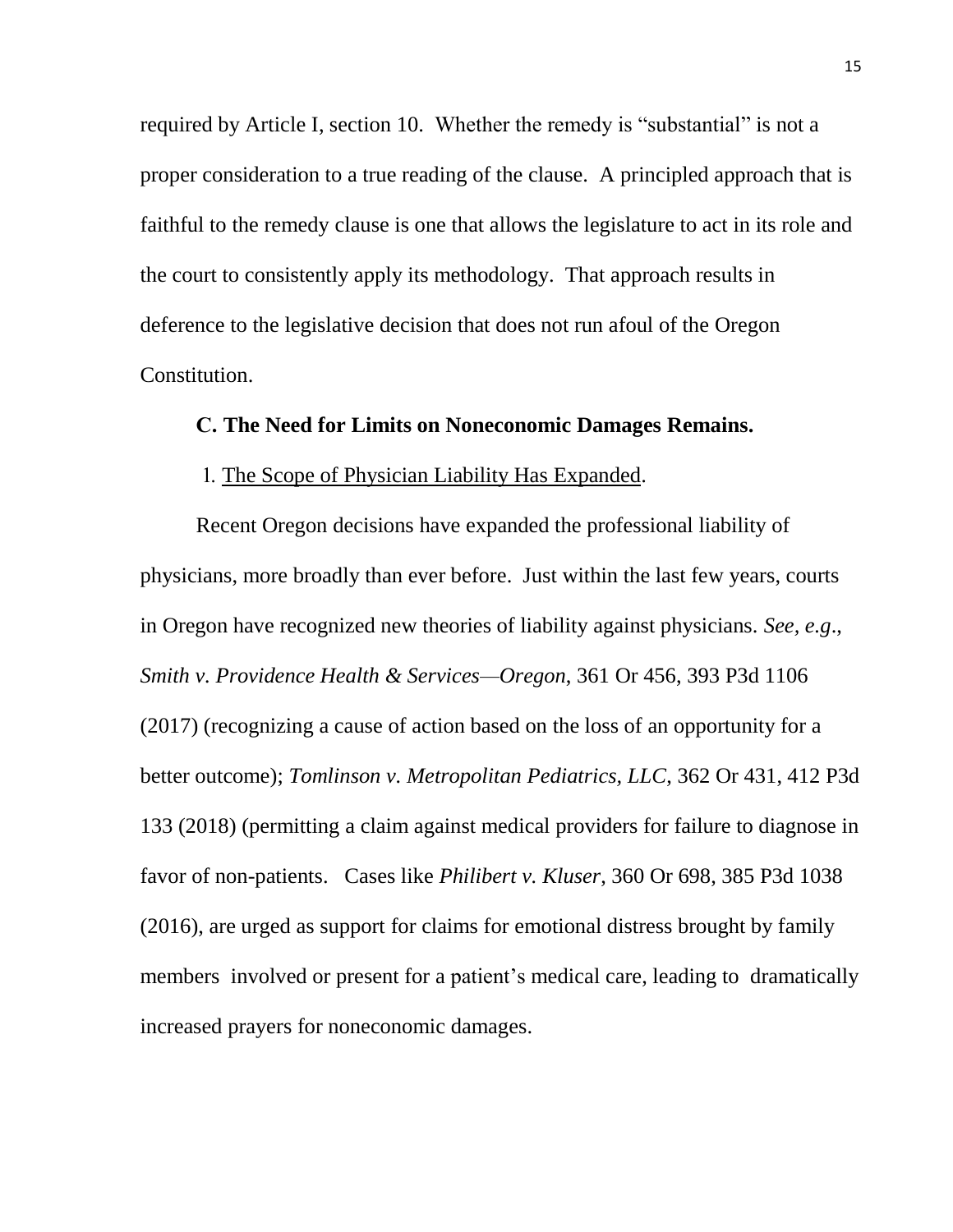Court decisions such as these increase claims against medical providers. Physicians are already sued at high rates, and many claims lack merit. Claims continue to be increasingly costly to defend. Jose Guardado, *Medical Professional Liability Insurance Premiums: An Overview of the Market 2009-* 2018, AMA Policy Research Perspectives 1, 5 (2018).<sup>4</sup> This climate does not allow medical liability premium rates to decrease. Jose Guardado, *Medical Professional Liability Insurance Indemnity Payments, Expenses and Claim Disposition 2006-2015*, AMA Policy Research Perspectives, 1, 5 (2019). 5 Whereas in 2009 nearly thirty six percent of premiums rates decreased, in 2018 only five percent decreased. *Id.* Conversely, the number of rates that increased in 2018 was double the number that increased in 2009. *Id*. Exposing healthcare providers to more litigation for unlimited amounts undermines the resolution of meritorious claims and exacerbates such problems and undermines the access and availability of services.

<sup>4</sup> Available at: [https://www.ama-assn.org/practice](https://www.ama-assn.org/practice-management/sustainability/medical-liability-market-research)[management/sustainability/medical-liability-market-research.](https://www.ama-assn.org/practice-management/sustainability/medical-liability-market-research)

<sup>5</sup> Available at: [https://www.ama-assn.org/sites/ama](https://www.ama-assn.org/sites/ama-assn.org/files/corp/media-browser/public/government/advocacy/policy-research-perspective-liability-insurance-claim.pdf)[assn.org/files/corp/media-browser/public/government/advocacy/policy-research](https://www.ama-assn.org/sites/ama-assn.org/files/corp/media-browser/public/government/advocacy/policy-research-perspective-liability-insurance-claim.pdf)[perspective-liability-insurance-claim.pdf.](https://www.ama-assn.org/sites/ama-assn.org/files/corp/media-browser/public/government/advocacy/policy-research-perspective-liability-insurance-claim.pdf)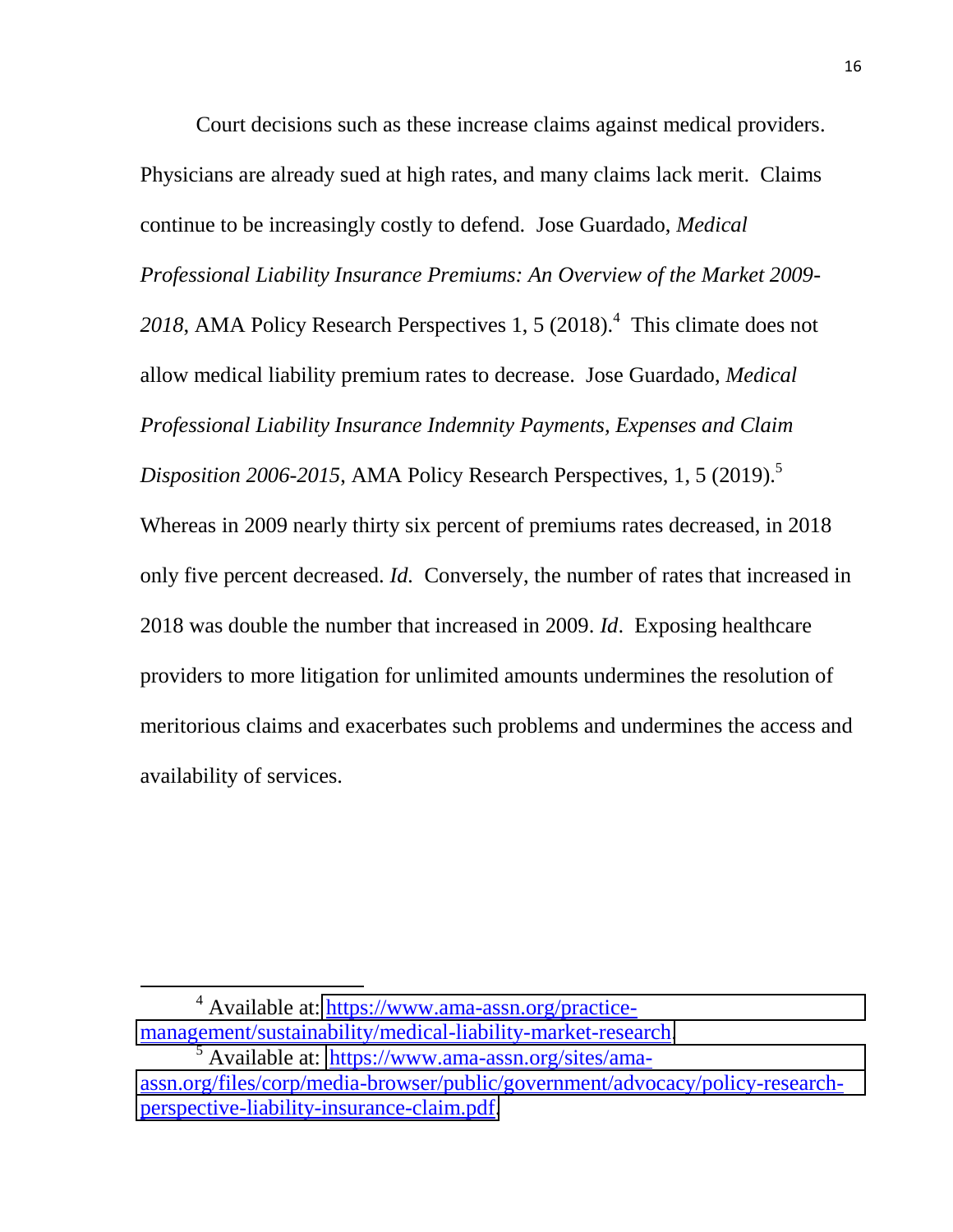# <span id="page-25-0"></span>2. Despite Ample Opportunity and Frequent Consideration, the Legislature has not Altered the Limit on Noneconomic Damages.

The legislative function continues in real time. ORS 31.710 was first enacted in 1987; it has remained on the books since that time for over thirty years, despite the court's lunges and retreats. Although this Court invalidated it as applied to certain cases in 1999 and 2000, the legislature has never rescinded or even amended it. Instead, over the years, the legislature has actively continued to hear proposals and evidence about why it is or is not needed. This important legislative function and activity should not go unnoticed or be disregarded.

Most recently, during the 2019 session, bills were considered that would increase the limit, repeal it altogether, or limit its application to certain types of cases. None of the proposed changes were enacted. The arguments made in the 2019 legislative session as to why the limit on damages is necessary gave the policy-making branch the opportunity to hear once again why the limit on damages is needed to avoid further public health crises in Oregon.<sup>6</sup>

Evidence was submitted from myriad medical providers about the need to retain the limit to enable access to quality healthcare. The American College of Obstetricians and Gynecologists (ACOG) and its 530 practicing Oregon members told the legislature the grave affects repeal of the limit would have, stating it

 $6$  The testimony and exhibits presented on HB 2014 are available at: [https://olis.leg.state.or.us/liz/2019R1/Measures/Overview/HB2014.](https://olis.leg.state.or.us/liz/2019R1/Measures/Overview/HB2014)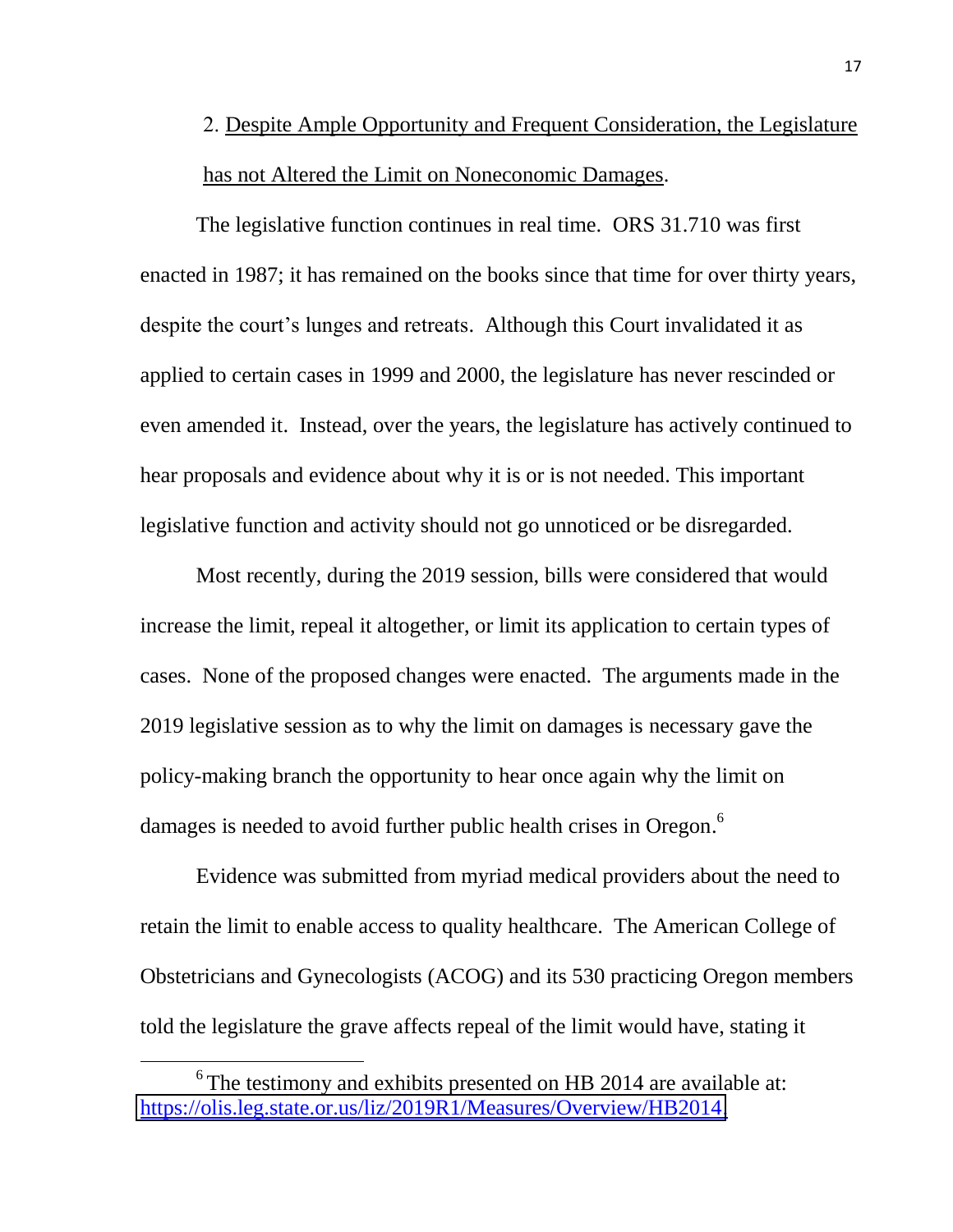"would turn back the clock on women's health care in our state."<sup>7</sup> ACOG stated that Oregon has made investments in prenatal, obstetric, post-partum, and wellwoman healthcare services which serve as an investment in Oregon's present and future. Repealing the limit threatens that investment. *Id*.

Medical liability costs contribute to the difficulty in maintaining the financial viability of women's healthcare practices and to recruitment and retention of practitioners. ACOG stated that the proposed bill would lead to: less prenatal care, shorter visits and longer waits, decreased availability of gynecological surgery, less preventative health, less care for the underserved, and less training for women's health. *Id.* The Oregon chapter of the American College of Emergency Physicians as well as other practitioners, medical students, and the OMA, joined those views, asking the legislature not to unwind the gains that have been made. Testimony, House Committee on Judiciary, HB 2014, March 5, 2019 Exhibit 5 (statement of Bryan Boehringer)<sup>8</sup>; Exhibit 6 (statement of

<sup>7</sup> Testimony, House Committee on Judiciary, HB 2014, March 5, 2019, Exhibit 7 (testimony of Dr. Carrie Miles), available at: [https://olis.leg.state.or.us/liz/2019R1/Downloads/CommitteeMeetingDocument/16](https://olis.leg.state.or.us/liz/2019R1/Downloads/CommitteeMeetingDocument/168306) [8306.](https://olis.leg.state.or.us/liz/2019R1/Downloads/CommitteeMeetingDocument/168306)

<sup>8</sup> Available at: [https://olis.leg.state.or.us/liz/2019R1/Downloads/CommitteeMeetingDocument/16](https://olis.leg.state.or.us/liz/2019R1/Downloads/CommitteeMeetingDocument/168284) [8284](https://olis.leg.state.or.us/liz/2019R1/Downloads/CommitteeMeetingDocument/168284)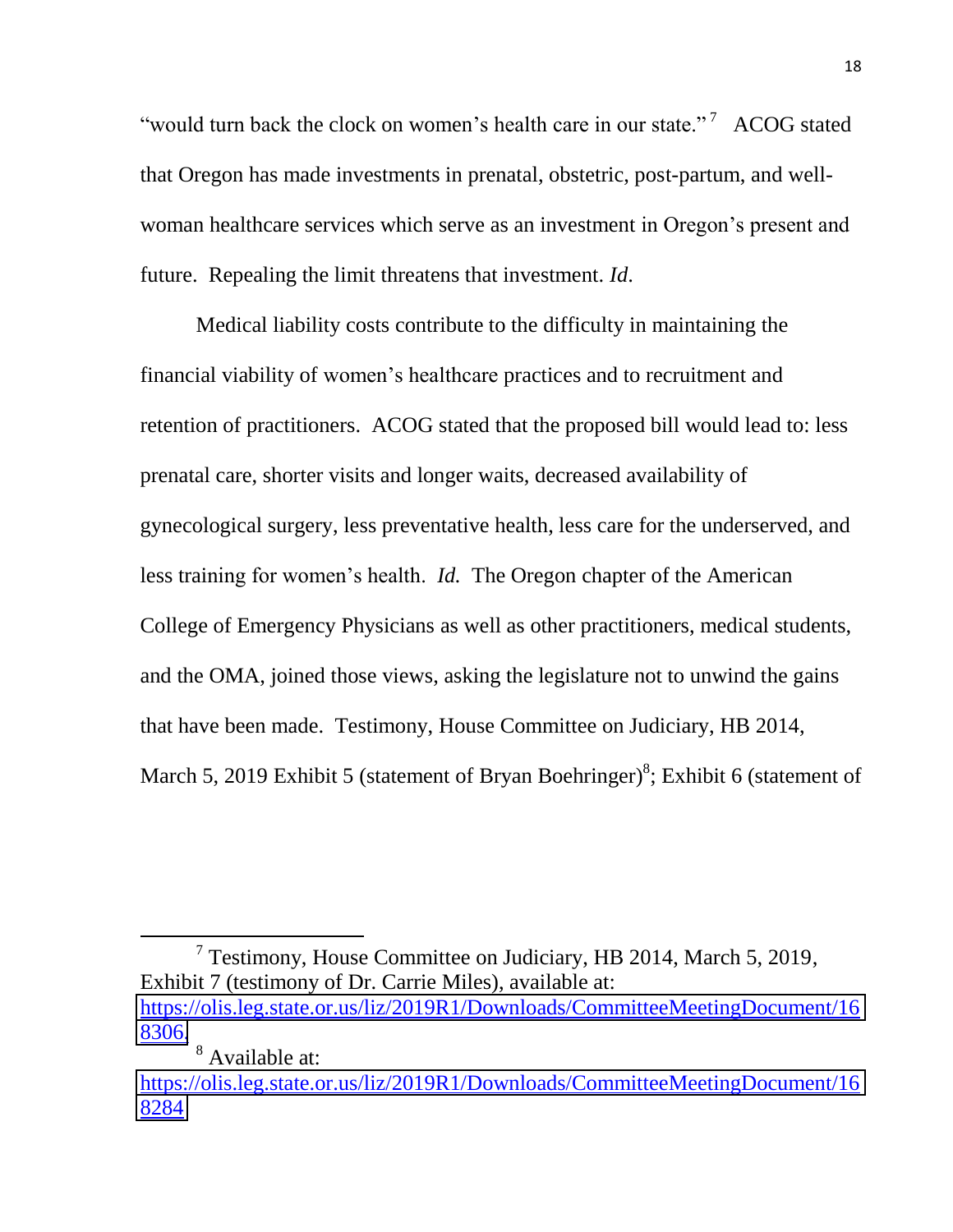Kevin Reavis)<sup>9</sup>; Exhibit 17 (statement of Katy King)<sup>10</sup>; Exhibit 15 (statement of Drew Hagedorn).<sup>11</sup>).<sup>12</sup>

Also, a physician testified about the enormous burden of being the target of a malpractice action.<sup>13</sup> The physician testified about their personal experience as a defendant in a nearly \$47 million lawsuit which arose from a 20-minute visit with the plaintiff's mother. Even though the jury found for the defense, the stress on the doctor, their partners, patients, and family was "terrifying" and they considered leaving Oregon and the practice. *Id*. This is but one example of the

<sup>9</sup> Available at:

 $\overline{\phantom{a}}$ 

<sup>10</sup> Available at: [https://olis.leg.state.or.us/liz/2019R1/Downloads/CommitteeMeetingDocument/16](https://olis.leg.state.or.us/liz/2019R1/Downloads/CommitteeMeetingDocument/167256) [7256](https://olis.leg.state.or.us/liz/2019R1/Downloads/CommitteeMeetingDocument/167256)

<sup>11</sup> Available at:

[https://olis.leg.state.or.us/liz/2019R1/Downloads/CommitteeMeetingDocument/16](https://olis.leg.state.or.us/liz/2019R1/Downloads/CommitteeMeetingDocument/167589) [7589](https://olis.leg.state.or.us/liz/2019R1/Downloads/CommitteeMeetingDocument/167589)

<sup>12</sup> Also instructive was testimony from an actuary about effects of the cap on insurance premiums and damages amounts. The actuary testified about the impact repealing the cap would have on professional liability insurance and provided evidence of the spike in premiums that occurred following *Lakin*. Audio Video Recording, Senate Committee on Judiciary, HB 2014, May 6, 2019, at 1:15:56, (Comments of Susan Foray), available at:

[http://oregon.granicus.com/MediaPlayer.php?clip\\_id=9217836f-5a0d-454a-af45-](http://oregon.granicus.com/MediaPlayer.php?clip_id=9217836f-5a0d-454a-af45-12ed7e0ed8b7&meta_id=5cf23ebe-4438-4d24-b3ac-ee81b0345a54) [12ed7e0ed8b7&meta\\_id=5cf23ebe-4438-4d24-b3ac-ee81b0345a54](http://oregon.granicus.com/MediaPlayer.php?clip_id=9217836f-5a0d-454a-af45-12ed7e0ed8b7&meta_id=5cf23ebe-4438-4d24-b3ac-ee81b0345a54) (accessed Oct 15, 2019).

<sup>13</sup> Audio Video Recording, Senate Committee on Judiciary, HB 2014, May 6, 2019, at 1:26:35 (comments of Dr. Carrie Miles), available at: [http://oregon.granicus.com/MediaPlayer.php?clip\\_id=9217836f-5a0d-454a-af45-](http://oregon.granicus.com/MediaPlayer.php?clip_id=9217836f-5a0d-454a-af45-12ed7e0ed8b7&meta_id=5cf23ebe-4438-4d24-b3ac-ee81b0345a54) [12ed7e0ed8b7&meta\\_id=5cf23ebe-4438-4d24-b3ac-ee81b0345a54](http://oregon.granicus.com/MediaPlayer.php?clip_id=9217836f-5a0d-454a-af45-12ed7e0ed8b7&meta_id=5cf23ebe-4438-4d24-b3ac-ee81b0345a54) (accessed Oct 15, 2019).

[https://olis.leg.state.or.us/liz/2019R1/Downloads/CommitteeMeetingDocument/16](https://olis.leg.state.or.us/liz/2019R1/Downloads/CommitteeMeetingDocument/168282) [8282](https://olis.leg.state.or.us/liz/2019R1/Downloads/CommitteeMeetingDocument/168282)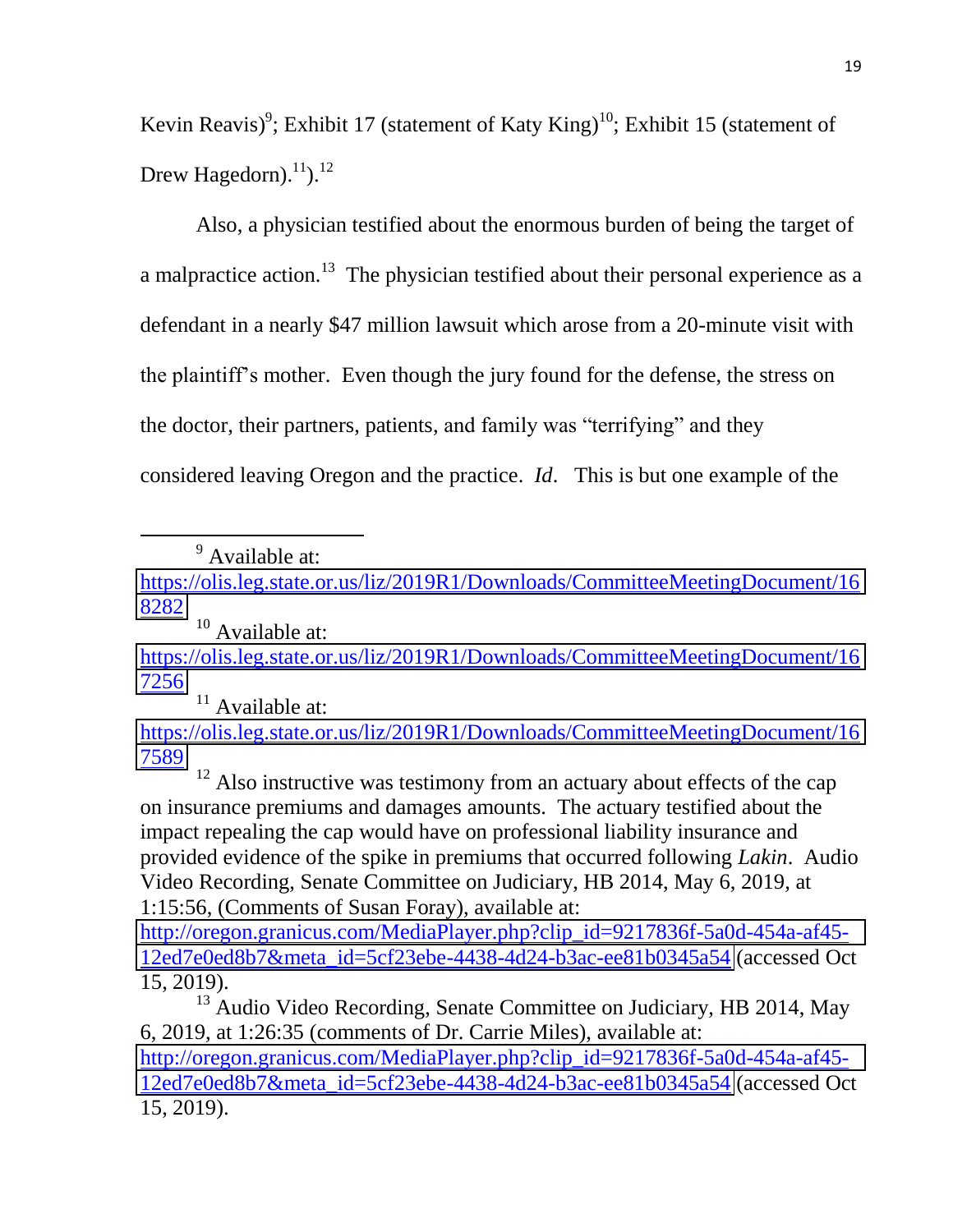many physicians who are sued every year in Oregon with similar experiences. The toll this process takes and the uncertainty it thrusts upon the professionals we all rely on is oppressive and unyielding and contributes to shortages in those who wish to enter the these professions.

#### **D. The Damages Limitation is Beneficial to Healthcare in Oregon.**

<span id="page-28-0"></span>The legislature has a legitimate interest in guaranteeing access to quality health care for all Oregonians. Asked to upend the limit in the 2019 legislative session, the legislature refused, in part based on the evidence about the effect on Oregon healthcare. Limits on noneconomic damages have a positive impact, for example, improved access to care, improved physician supply, improved delivery of healthcare in rural areas, and the elimination of waste in the system. The legislature is permitted to achieve a balance in providing adequate and ongoing benefits to the public and also compensating those unintentionally injured.

#### 1. Improving Physician Supply for Patients.

<span id="page-28-1"></span>There are two parts to this issue. The first is simply having enough medical providers to meet the needs to ensure an appropriate level of access to care for all. The second is attracting the best and brightest to practice in Oregon, including in its rural areas. All Oregonians have a vested interest in ensuring a steady flow of knowledgeable and skilled physicians are available and willing to provide care. The omnipresent cloud of potential liability impacts where physicians decide to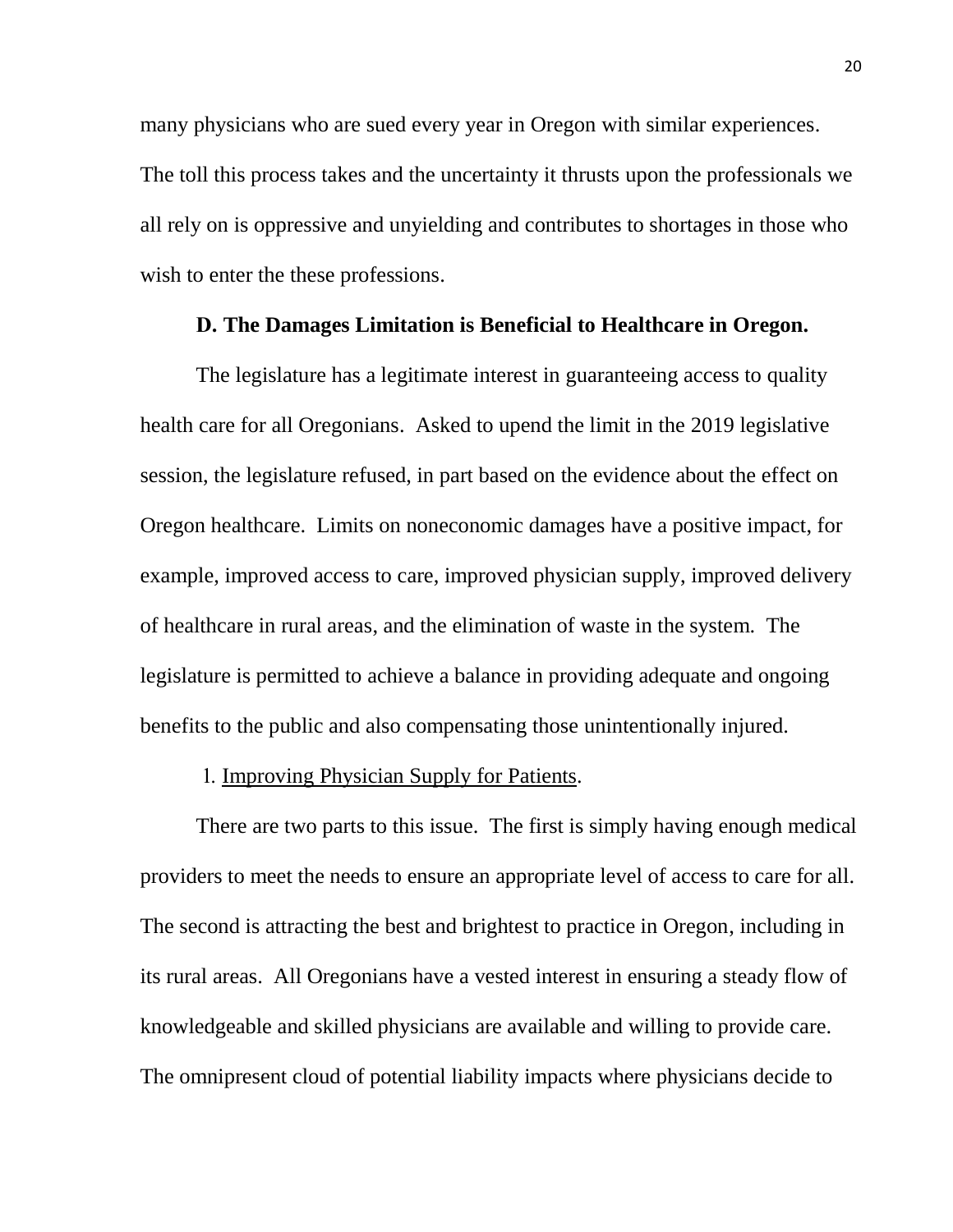practice, their chosen specialty, what procedures they will perform and in certain cases even *if* they will practice at all. Brenda E. Sirovich, MD, MS, Steven Woloshin, MD, MS, & Lisa M. Schwartz, MD, MS, *Too Little? Too Much? Primary Care Physicians' Views on US Health Care*, 171:17 Archive of Internal Medicine 1582 (2011); *see also Massachusetts Medical Society's 2013 Physician Workforce Study Shows Physician Shortages, Difficulty in Recruiting*, Massachusetts Medical Society (2013).<sup>14</sup>

Like the rest of the country, Oregon is experiencing a shortage of providers in many areas and specialities. *See Oregon Areas of Unmet Health Care Need Report*, Oregon Office of Rural Health (2019). 15 As an example, obstetrics, a field that experiences extremely high liability exposure, continues to be an under-filled speciality in Oregon. This adversely affects neonatal and maternal health, infant mortality, and complications during delivery. Ariel K. Smits, et al, *Change in Oregon Maternity Care Workforce after Malpractice Premium Subsidy Implementation*, 44:4 Health Services Research, 1254 (August 2009).

Oregon is not alone; there are nationwide shortages that adversely affect the delivery and quality of care. *See* William F. Rayburn, MD, MBA, FACOG, *The* 

<sup>&</sup>lt;sup>14</sup> Available at: [http://www.massmed.org/News-and-Publications/MMS-](http://www.massmed.org/News-and-Publications/MMS-News-Releases/Massachusetts-Medical-Society-s-2013-Physician-Workforce-Study-Shows-Physician-Shortages,-Difficulty-in-Recruiting/#.Xa94uehKiUk)[News-Releases/Massachusetts-Medical-Society-s-2013-Physician-Workforce-](http://www.massmed.org/News-and-Publications/MMS-News-Releases/Massachusetts-Medical-Society-s-2013-Physician-Workforce-Study-Shows-Physician-Shortages,-Difficulty-in-Recruiting/#.Xa94uehKiUk)[Study-Shows-Physician-Shortages,-Difficulty-in-Recruiting/#.Xa94uehKiUk](http://www.massmed.org/News-and-Publications/MMS-News-Releases/Massachusetts-Medical-Society-s-2013-Physician-Workforce-Study-Shows-Physician-Shortages,-Difficulty-in-Recruiting/#.Xa94uehKiUk)

<sup>&</sup>lt;sup>15</sup> Available at: [https://www.ohsu.edu/sites/default/files/2019-](https://www.ohsu.edu/sites/default/files/2019-08/2019%20Areas%20of%20Unmet%20Health%20Care%20Needs%20Report.pdf) [08/2019%20Areas%20of%20Unmet%20Health%20Care%20Needs%20Report.pd](https://www.ohsu.edu/sites/default/files/2019-08/2019%20Areas%20of%20Unmet%20Health%20Care%20Needs%20Report.pdf) [f.](https://www.ohsu.edu/sites/default/files/2019-08/2019%20Areas%20of%20Unmet%20Health%20Care%20Needs%20Report.pdf)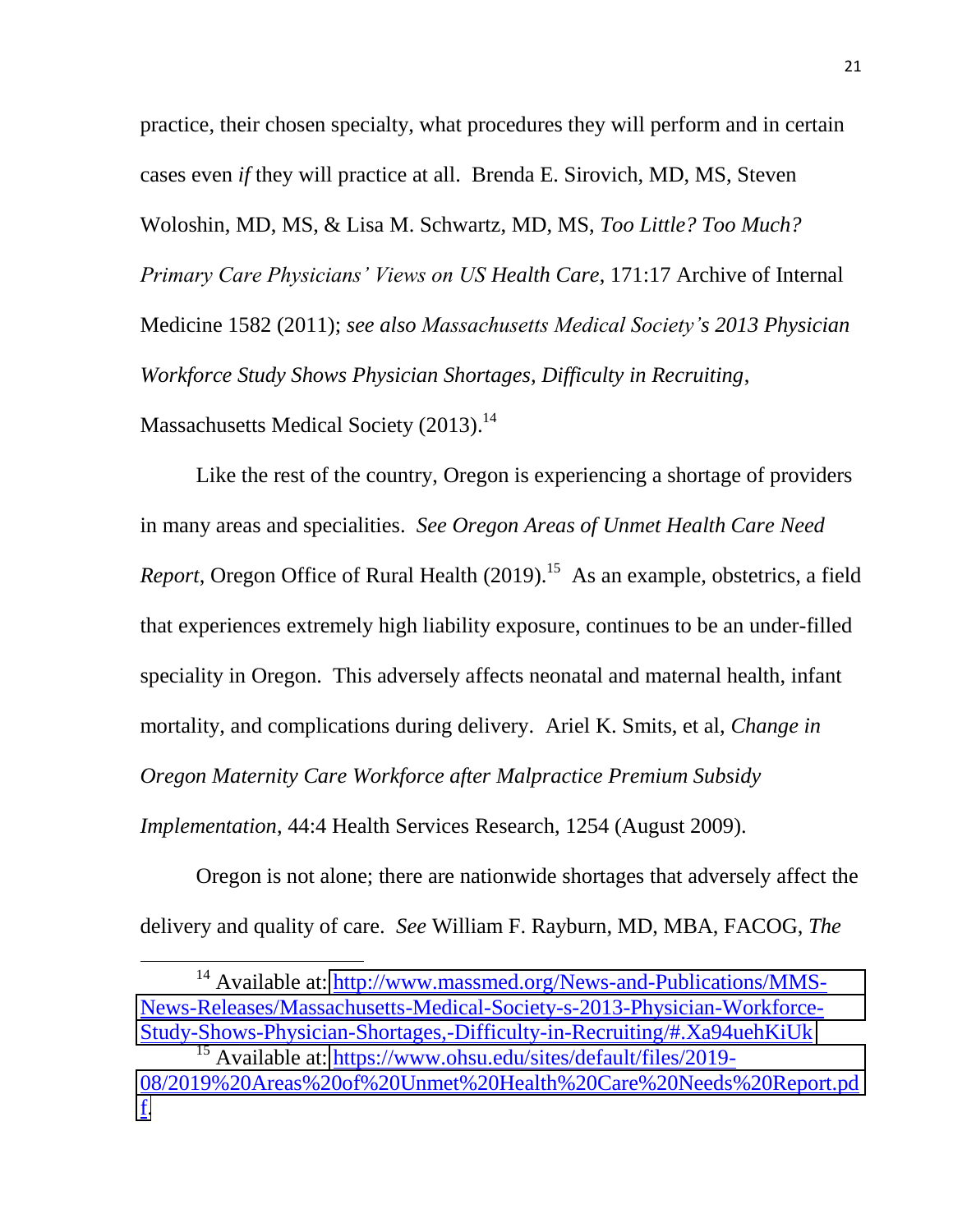*Obstetrician-Gynecologist Workforce in the United States: Facts, Figures, and Implications, 2017, ACOG, 4 (2017)* (half of the counties in the United States already do not have any obstetrician-gynecologists). Shortages often occur in areas and ways that affect the most vulnerable populations. For example, the shortage of OBGYNs and family practice physicians greatly affects access to healthcare for women and underserved communities. Shortages increase with increased risk for liability. Eric Helland & Mark H. Showalter, *The Impact of Liability on the Physician Labor Market*, 52:4 Journal of Law and Economics 635, 655 (2009).

### 2. Access and Delivery of Healthcare.

l

<span id="page-30-0"></span>Access to care is an evolving problem in Oregon, as elsewhere.<sup>16</sup> It does not only affect rural areas as explained below, but also occurs more generally with

<sup>&</sup>lt;sup>16</sup> For example, there is grave concern that changed national policy and rulemaking will have serious and deleterious effects on the access and availability of healthcare, particularly for women and children and those in underserved areas. This Court should not assist the regression of the gains achieved that are now threatened by the Administration.

One example of regression is the drastic regulatory changes by HHS on Title X. Title X is an extremely successful, nearly 50 year-old program that supports vital reproductive health services for millions of low-income individuals. A Final Rule issued by HHS earlier this year, however, threatens to undo progress and decimate the program. Because of this, the AMA joined by the OMA, Oregon's Attorney General, together with AGs from 20 states and DC, Planned Parenthood, and others, filed suit to prevent the Final Rule from taking effect because of the irreparable harm it would cause. *State of Oregon v. Azar, et al*, US Ct of Appeals for Ninth Cir. No. 19-35386. The central issues for the medical practitioners and organizations involved include: access to care, the effect of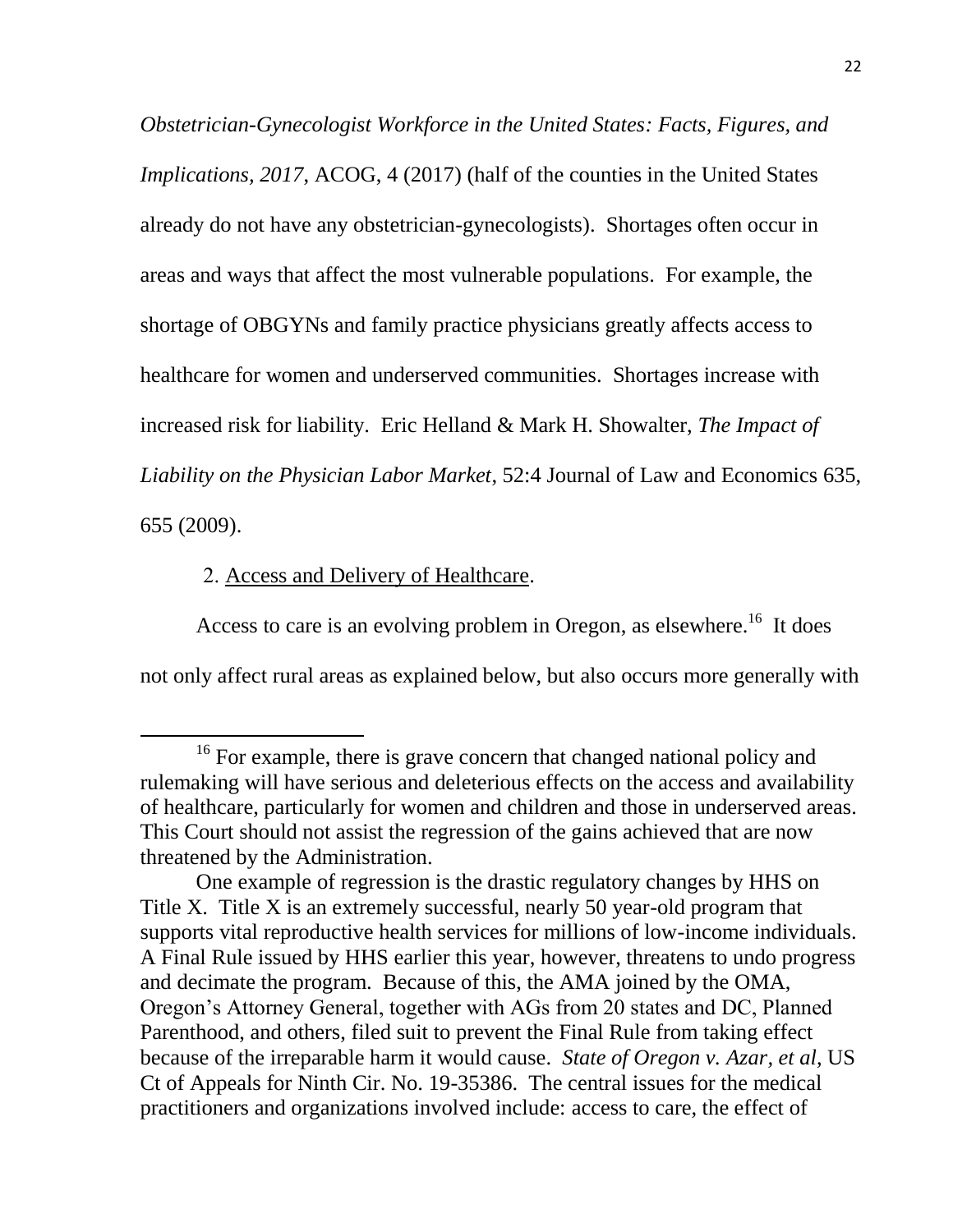respect to certain specialties. As an example, Oregon is sorely lacking in the substantial number of mental health practitioners needed to care for our population. *See e.g.*, American Psychiatric Nurses Association, *Expanding Mental Health Care Services In America*, An Information Report Prepared by the American Psychiatric Nurses Association (2019); <sup>17</sup> *Oregon Areas of Unmet Health Care Need Report*, Oregon Office of Rural Health (2019). As the stigma of mental health is lessening and more people seek the care they need, the delivery system must adapt and the legislature must also be able to keep up. *See e.g.*, ORS 426.005 to 426.390 (statutory scheme providing civil and criminal immunity for medical providers and others involved in mental health assessments, holds, and commitments).

Oregon is a rural state, with the majority of its land area designated rural under federal and state standards. Smits, *et al*, Health Services Research at 1254. According to the Office of Rural Health, patients residing in rural areas make up a large percentage (34.9 percent) of Oregonians. Rural residents are most effected

 $\overline{a}$ 

physician shortages on women's healthcare, and interference in the physicianpatient relationship. Although raised in a different context, the concerns are present here.

Three district courts, including the District of Oregon, granted the plaintiffs' motion for a preliminary injunction, making detailed findings about the harms that would occur if the Final Rule takes effect. *See* Opinion and Order, US Dist Ct of Oregon, No. 6:19-cv-00318-MC, ECF #61, McShane, J., April 29, 2019.  $17$  Available at:

[https://www.apna.org/files/public/Resources/Workforce\\_Development\\_Report\\_Fi](https://www.apna.org/files/public/Resources/Workforce_Development_Report_Final_Draft_6_25.pdf) [nal\\_Draft\\_6\\_25.pdf](https://www.apna.org/files/public/Resources/Workforce_Development_Report_Final_Draft_6_25.pdf) (accessed October 18, 2019).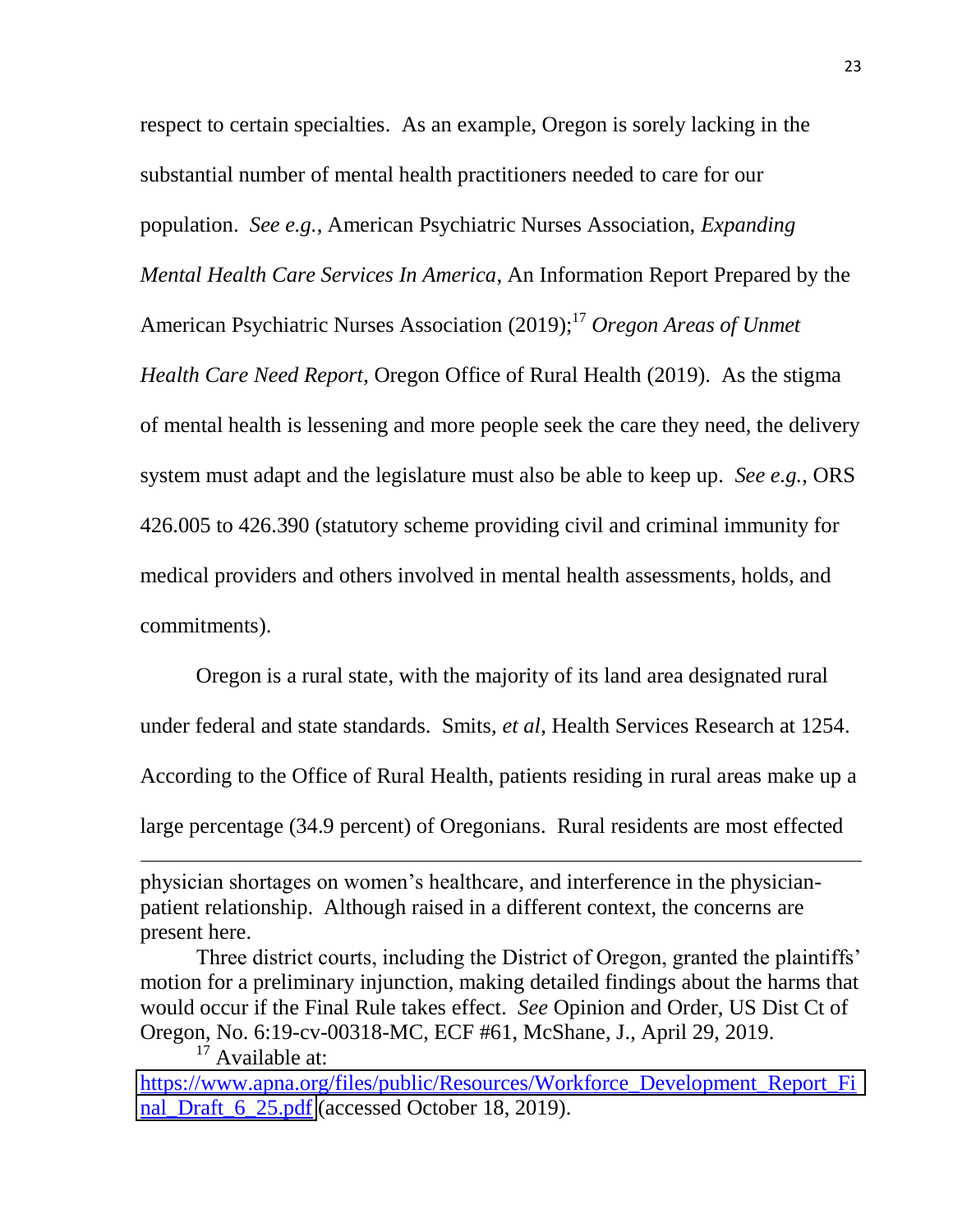by and have historically experienced shortages in physician supply and decreased access to care.

These are the patients who would be disproportionately affected by a ruling curbing the legislature's authority. States with limits on noneconomic damages enjoy a positive impact among surgical and support specialists locating in rural counties. David A. Matsa, *Does Malpractice Liability Keep the Doctor Away? Evidence from Tort Reform Damage Caps*, 36:2 J Legal Stud 143-182 (2007) (for surgical and support specialties, rural counties in states with limits had about 10 percent more physicians per capita than rural counties in states without limits).

In the years immediately following this Court's decision in *Lakin v. Senco Products, Inc.*, Oregon's rural physician workforce decreased as liability premiums rose and instability in the malpractice market increased. 329 Or 62, 987 P2d 463, *modified,* 329 Or 369, 987 P2d 476 (1999) (holding application of *former* ORS 18.560(1) to common law claims existing in 1857, violated Article I, section 17's provision for trial by jury) *overruled by Horton,* 359 Or 168; *see* note 13.<sup>18</sup> This adversely affects delivery of care to patients in need. For example, specialists such as neurosurgeons, orthopedic surgeons, and obstetriciansgynecologists reported facing decisions between practicing in a difficult liability

<sup>&</sup>lt;sup>18</sup> OHSU Center for Rural Health, in 2004 the Portland Area had 302 physicians for every 100,000 residents, while rural Oregon residents had only 104 physicians per 100,000 residents.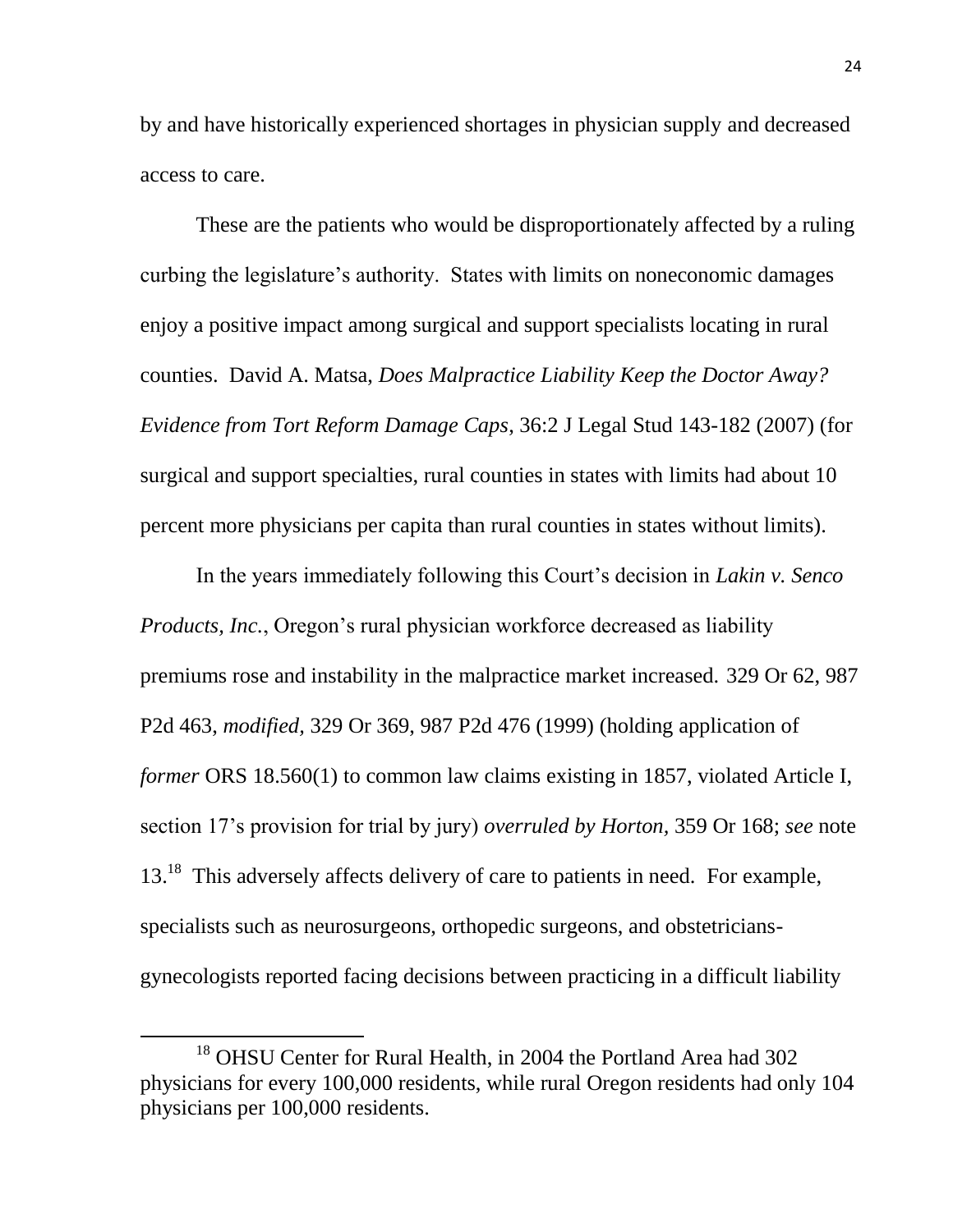environment and providing care in high need communities.<sup>19</sup> Two rural cities closed their only obstetrical practices due to the rapidly rising costs of medical liability insurance, which meant that patients in Roseburg had to drive sixty to ninety miles for obstetrical services. Valerie Hedrick, *The Medical Malpractice Crisis: Bandaging Oregon's Wounded and Protecting Physicians*, 43:3

Willamette L R 363, 384 (2007). The fallout from *Lakin* resulted in the AMA classifying Oregon as one of twelve states "experiencing a medical malpractice liability crisis." *Id*.

In contrast to the Oregon experience following *Lakin*, Texas has had a different evolution. In 2003, Texas enacted legislation limiting liability for noneconomic damages in medical liability cases to \$250,000. Texas Medical Association, *Proposition 12 Produces Healthy Benefits* (2016). <sup>20</sup> In the years that followed, Texas's physician workforce outpaced its population. Access to care improved, including for obstetricians and other specialities in rural areas and areas not previously served. *Id*.

After *Lakin*, the Oregon legislature was able to respond, in part, and created the Oregon Rural Medical Practitioners Subsidy Program to incentivize rural practice and attempt to mitigate the physician shortage. ORS 315.613. The

<sup>19</sup> *See, e.g. Physician Workforce Data Sources* Oregon Medical Association Memorandum*,* HB 4136, Feb 4, 2016.

 $^{20}$  Available at: [https://www.texmed.org/tortreform/.](https://www.texmed.org/tortreform/)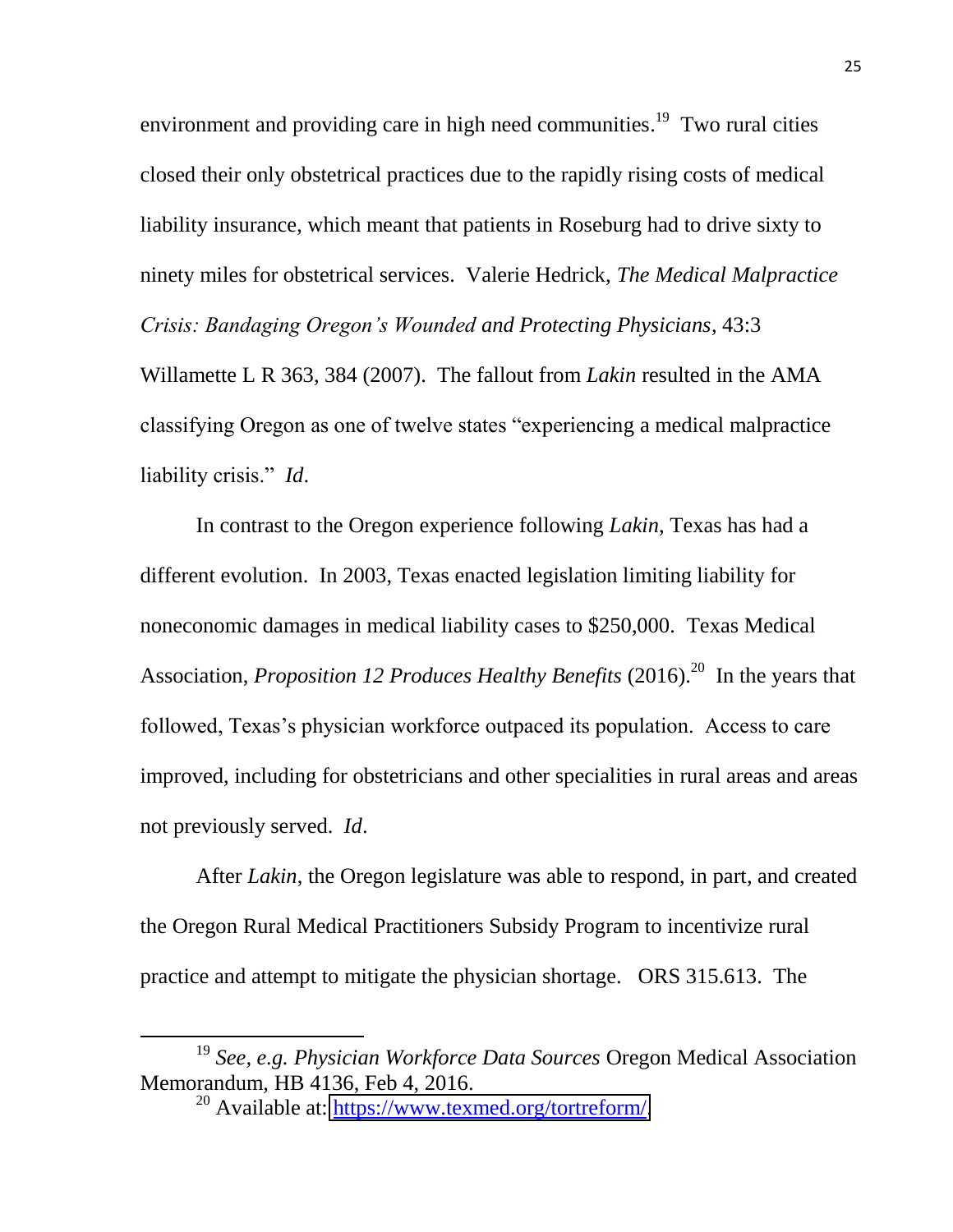legislation sought to ease an immediate burden; nevertheless, the recruitment and retention of rural physicians and midlevel providers such as nurse practitioners remains difficult when the risk is often too great to serve. *See* Smits, *et al*, Health Services Research at 1254 (indicating that in Oregon rural physicians were stopping maternity care at a significantly higher rate than urban physicians). However, the situation will likely become dire and unstable again if the limit on damages is invalidated.

The result of another "*Lakin*" would be to further destabilize the medical care available to a large portion of Oregon's residents. Damages limits have a significant impact on physician supply, and even more so in rural areas, as the findings discussed above show. Mello and Kachalia, Report to OHA at 17; *see also*, Allen Kachalia, MD, JD & Michelle M. Mello, JD, PhD, *New Directions in Medical Liability Reform*, 364 N Engl J Med 1564, 1566 (2011) (studies of limits on noneconomic damages have nearly uniformly found limits are an effective means of reducing the size of indemnity payments). <sup>21</sup> Liability exposure is a substantial disincentive to the skilled surgeons, obstetricians, and other specialists so desperately needed in rural areas that would otherwise be willing to accept lower salaries, even in the face of mounting student debt, in order to serve the greater public need.

<sup>21</sup> Available at: https://www.nejm.org/doi/pdf/10.1056/NEJMhpr1012821 (accessed May 13, 2018).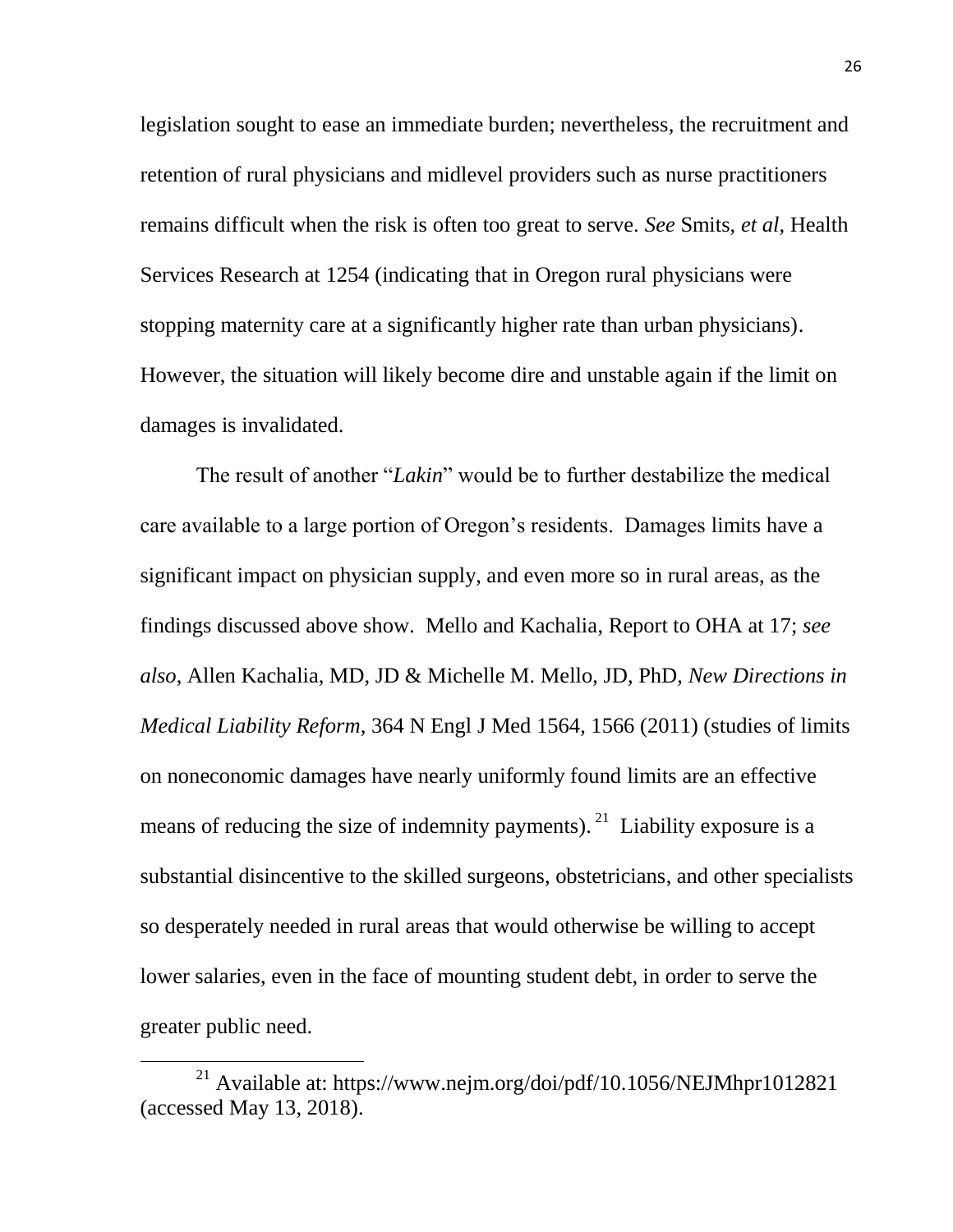Of course, upholding the limit is not only constitutionally mandated, it will have a positive effect on the provision of health care in Oregon. Indeed, in the short time between when *Horton* was decided in May 2016 and the contrary court of appeals opinion in this case, there was an immediate effect on trial court judgments and the valuation of claims. *See* Matsa, 36:2 J Legal Stud at 143-182 (research shows that it may take at least six to ten years for the full effect of limits on physician supply to be felt and that this long term effect is twice that of the short-term effect). *Horton*, of course, expressly declined to pass on ORS 31.710, limiting its holding to the OTCA. Since *Horton*, the majority of physicians in Oregon who are not employed by public bodies have not been able to experience a positive impact from that decision.

#### 3. Improving Patient Care.

<span id="page-35-0"></span>Rather than focus on the provider side of healthcare, liability reforms are rightly more patient-centered than ever before. Focusing on patient safety and efficiency of care are objectives of the healthcare system. How injured patients are compensated when negligence occurs must be viewed in that context. Improving transparency and communication between patients and providers is a goal of clinical practice and safety measures. Legislatively-imposed boundaries to liability such as noneconomic damages limits, the OTCA, statutes of limitation and repose, comparative fault, limits on attorney's fees, providing immunity for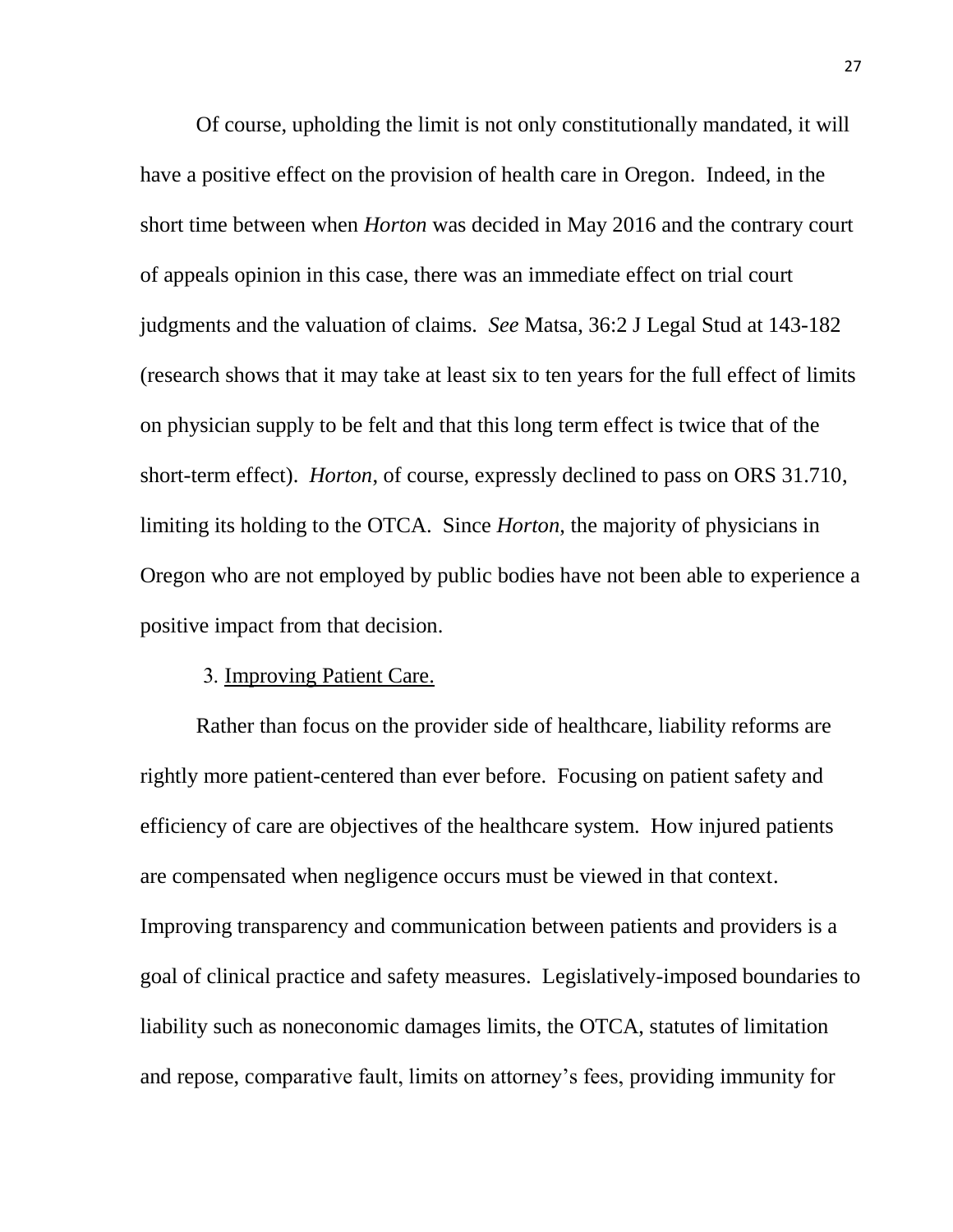certain services, and collateral source reforms, allow strides toward patient safety goals to continue as the system adjusts toward greater reform. Those boundaries must be allowed to remain in place while allowing the legislature freedom to implement new approaches to improving healthcare.

With respect to medical malpractice claims in particular, the legislature has legitimate concerns about the availability and cost of liability insurance for healthcare providers, and thus the cost and continued availability of quality healthcare for Oregonians. *Jones v. Salem Hosp.*, 93 Or App 252, 258-59, 762 P2d 303 (1988), *rev den*, 307 Or 514 (1989) ORS 12.110(4) was "enacted in response to the so-called 'medical malpractice crisis'" and that treating minors and adults identically for malpractice claims had a rational basis despite the fact that minors and others with disabilities were given more time under ORS 12.160 for other claims; *Fields v. Legacy Health Sys*., 413 F3d 943, 955 (9th Cir 2005) ("Here, the classifications made in the Oregon statutes of limitations and repose are rationally related to the legitimate legislative ends of avoiding stale claims and limiting the costs of litigation and medical care;" court upheld the ORS 12.110 **Error! Bookmark not defined.**(4) five-year period of repose for medical malpractice claims against Article I, section 10 challenges as well as equal protection and due process challenges under the U.S. Constitution). Medical providers and insurers must be able to depend on legislation in order to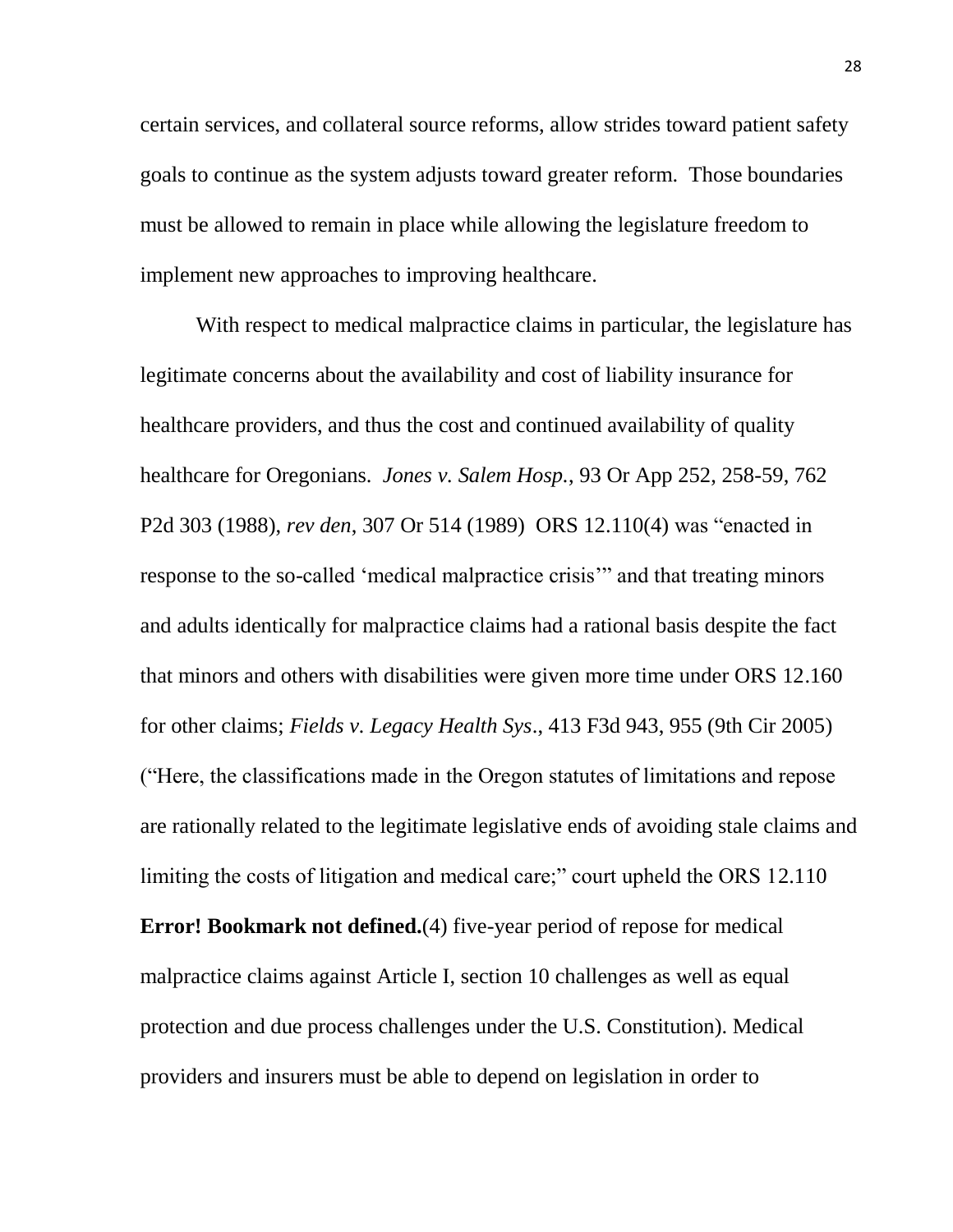appropriately value cases and resolve meritorious claims. Encouraging reasonable settlement serves all participants in the process.

#### 4. Physician Health Promotes Patient Safety.

<span id="page-37-0"></span>Improving patient care includes retaining and recruiting a healthy physician population. Conversely, the personal toll on physicians named in litigation – even unfounded litigation – is dramatic. Litigation affects their personal well-being, their families, their practices, and their willingness and ability to continue seeing patients. *See, e.g.*, Michelle M. Mello, *et al.*, *National Costs of the Medical Liability System,* 29:9 Health Affairs 1569, 1574 (2010) (discussing the reputational and emotional toll on clinicians); *Medical Liability Reform NOW!*, AMA  $1(2019 \text{ ed.})^{22}$  Pending litigation can mean the defendant physician cannot move to accept a new position or they may be unable to expand their practices in areas where additional services are critically needed because they face personal exposure in the amount alleged by the plaintiff. It can prevent physicians from being able to buy or sell their homes, or undertake the financing necessary to pay for a child's tuition or take care of an aging parent.

There is no assurance a physician can insure against unlimited losses; and, without a limit on noneconomic damages there is no way to predict what that

 $^{22}$ Available at: [https://www.ama-assn.org/practice](https://www.ama-assn.org/practice-management/sustainability/state-medical-liability-reform)[management/sustainability/state-medical-liability-reform](https://www.ama-assn.org/practice-management/sustainability/state-medical-liability-reform) (last accessed 10/10/19).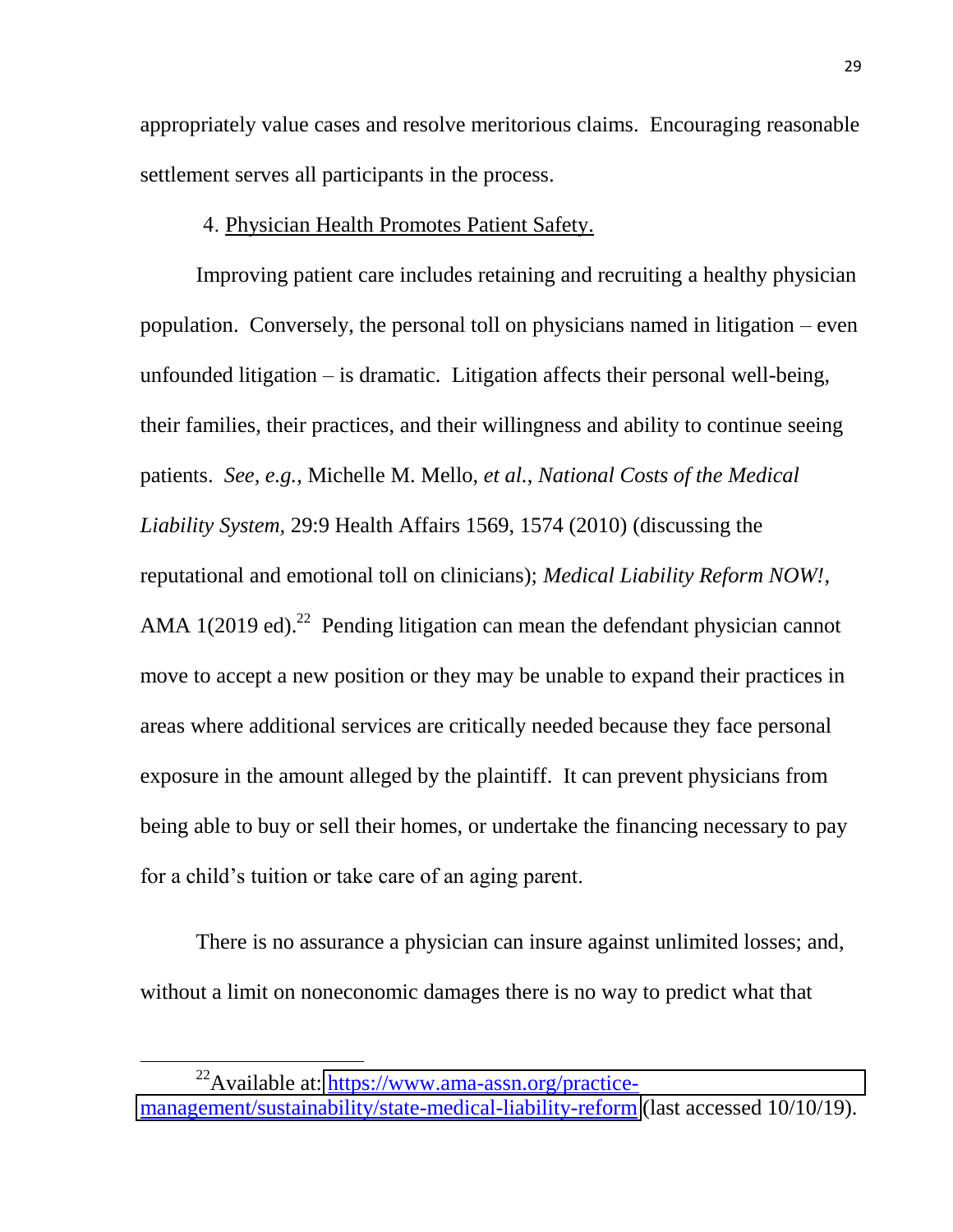exposure might be. When noneconomic damages prayers eclipse policy limits, physicians are put in untenably acute circumstances: defend the claim and risk unlimited personal liability or consent to settle and suffer the professional and personal consequences that flow from settling a claim in which they believe, and have experts to support, that they met the standard of care.<sup>23</sup>

Access is crucial, as demonstrated by the Emergency Medical Treatment and Active Labor Act (EMTALA). EMTALA requires medical specialists to respond when called to the emergency department to care for a patient with an emergency medical condition, including treating a patient in active labor. 42 USC § 1395dd (1986). Unlike other markets for services, "the inability to pay for care does not mean that an uninsured individual will receive no care. Federal and state law, as well as professional obligations and embedded social norms, require hospitals and physicians to provide care when it is most needed, regardless of the patient's ability to pay." *NFIB v. Sebelius*, 567 US at 592-93 (J. Ginsburg, concurring in part, concurring in the judgment in part, and dissenting in part)

 $23$  For example, one consequence of settlement is that it triggers a mandatory report to the National Practitioner Data Bank (NPDB). The NPDB is a national clearinghouse created by Congress that must be queried by every health care oversight body and credentialing committee nationwide. For more information *see generally*, [www.npdb.hrsa.gov.](http://www.npdb.hrsa.gov/) The NPDB is an important patient safety measure; however, there can be unintended effects on practitioners. A malpractice settlement, whether in a case in which it is justified or not, will follow that physician for the rest of their career and can result in further investigations even after a lawsuit is resolved.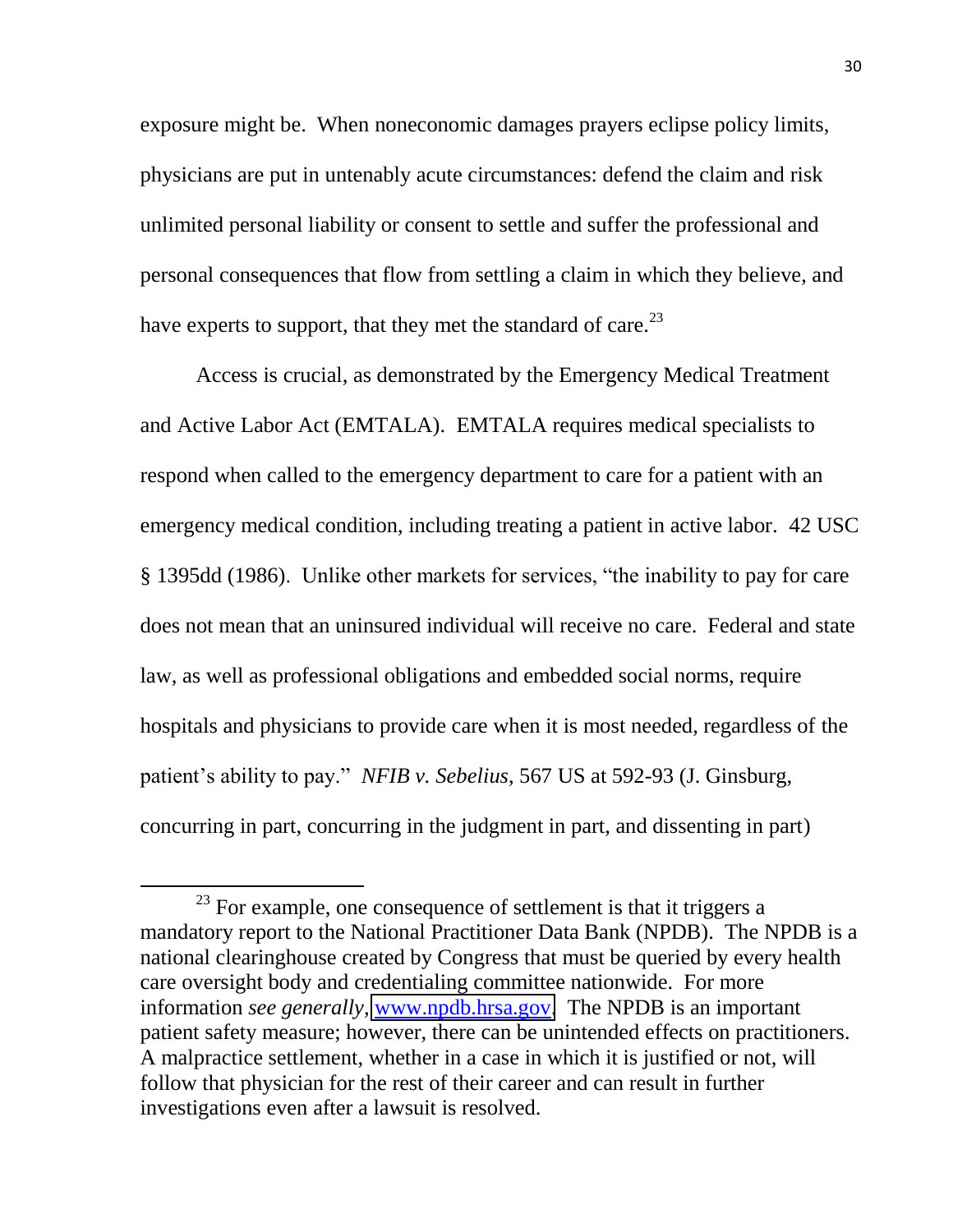(citing, among others, American Medical Association, Council on Ethical and Judicial Affairs, Code of Medical Ethics, Current Opinions: Opinion 8.11— Neglect of Patient, p 70 (1998-1999 ed).

The patient seeking emergency care is often a stranger to the physician and may be in poor health and a poor historian, and in precarious condition when first encountered. Physicians have legal and ethical obligations to care for patients and they fulfill this duty throughout their daily work. It is certainly within the legislature's purview to protect physicians who must provide treatment despite the liability risks presented.

#### **E. The Remedy Clause Should Not Limit Innovation.**

<span id="page-39-0"></span>The legislature must have flexibility to encourage and prescribe innovation in healthcare and other areas.  $24$  Unlike Congress, states have plenary power to adopt laws for the good of their citizens. US Const, Amend. X ("The powers not delegated to the United States by the Constitution, nor prohibited by it to the States, are reserved to the States respectively, or to the people."). The state legislature is where that lawmaking power resides. Or Const, Art III, § 2. State legislatures fulfill an important function as "laboratories of democracy." *New* 

 $24$  The power of the legislature to encourage certain conduct to achieve public health policy objectives by granting civil immunity is well-understood. ORS 41.675 (peer review); ORS 41.685 (emergency medical services); ORS 676.175 (trauma system immunities), ORS 419.025 (child abuse reporting immunity), ORS 441.820 (physician reporting), ORS 30.800 (Good Samaritan laws), ORS 426.335 (mental health hold and civil commitment immunities).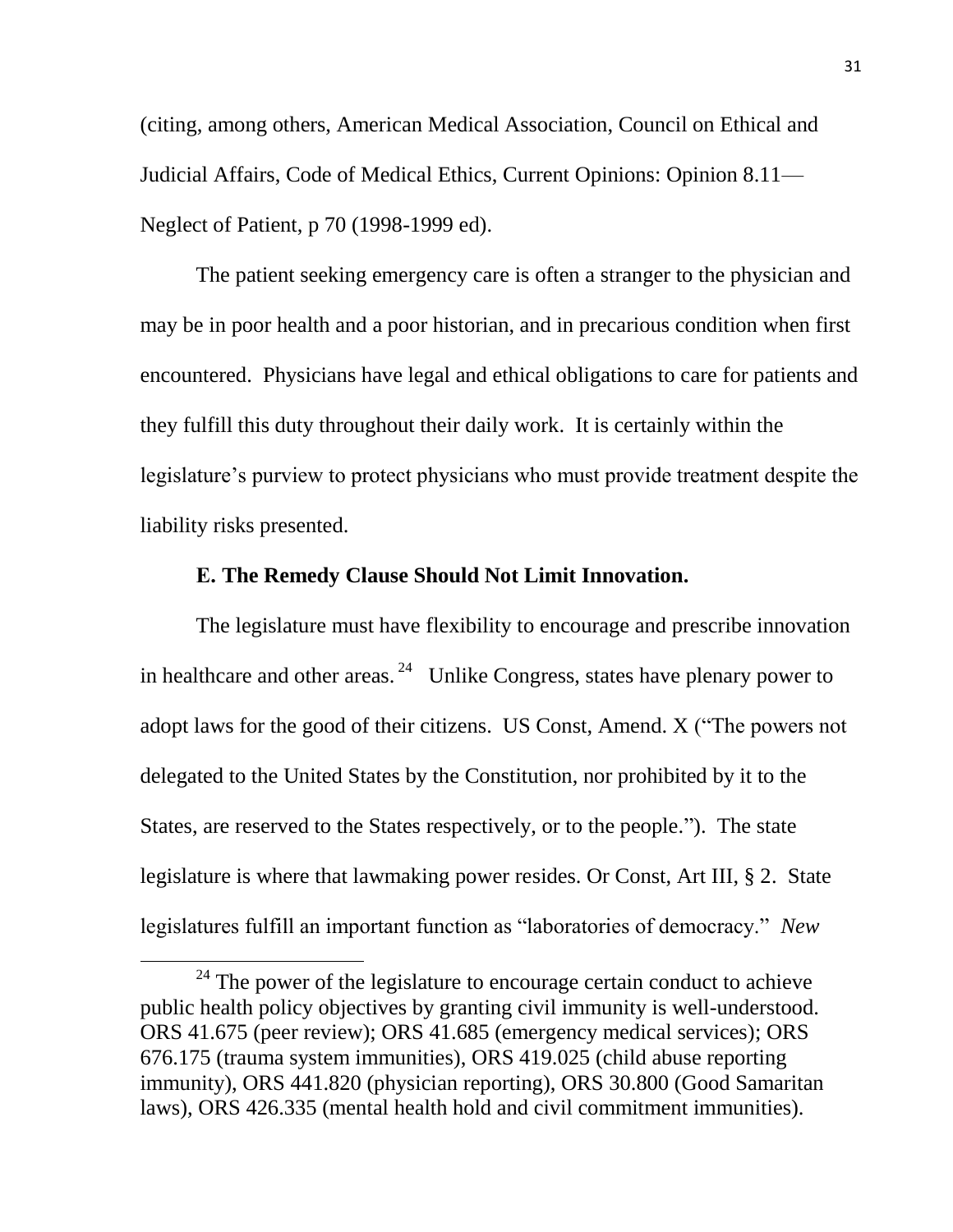*State Ice Co. v. Liebmann*, 285 US 262, 310, 52 SCt 371, 76 L Ed 747 (1932) (Brandeis, J., dissenting) ("There must be power in the states and the nation to remould, through experimentation, our economic practices and institutions to meet changing social and economic needs.").

In the area of healthcare, Oregon has pioneered ways of improving and providing near-universal healthcare for children and adults. Oregon's innovations, for example, in creating Coordinated Care Organizations (CCOs) served as a model for the underpinnings of the federal ACA.<sup>25</sup> ORS 414.620, *et seq* (2017). CCOs are now in the "CCO 2.0 phase" moving forward to provide greater access to care. Oregon Health Authority Health Policy & Analytics Division, CCO 2.0 Recommendations of the Oregon Health Policy Board, OR. 2018 October.  $26$  Oregon continues to address ways for improving patient safety, the delivery of medical care, and the system for compensating for medical negligence. Progress must continue.

Innovative reforms are being developed to complement traditional reforms such as limits on noneconomic damages. New programs to tackle the inequities in the current tort system and optimize patient safety include innovations such as

<sup>25</sup> *See e.g.,* https://news.ohsu.edu/2017/03/07/oregons-cco-approach-is-amodel-for-reduced-health-care-spending-study-finds (last accessed May 10, 2018).

<sup>&</sup>lt;sup>26</sup> Available at: [https://www.oregon.gov/oha/OHPB/CCODocuments/2018-](https://protect-us.mimecast.com/s/PKnjCkRBv8sZkEoh2c97C?domain=oregon.gov) [OHA-CCO-2.0-Report-Executive-Summary.PDF](https://protect-us.mimecast.com/s/PKnjCkRBv8sZkEoh2c97C?domain=oregon.gov) (last accessed October 18, 2019).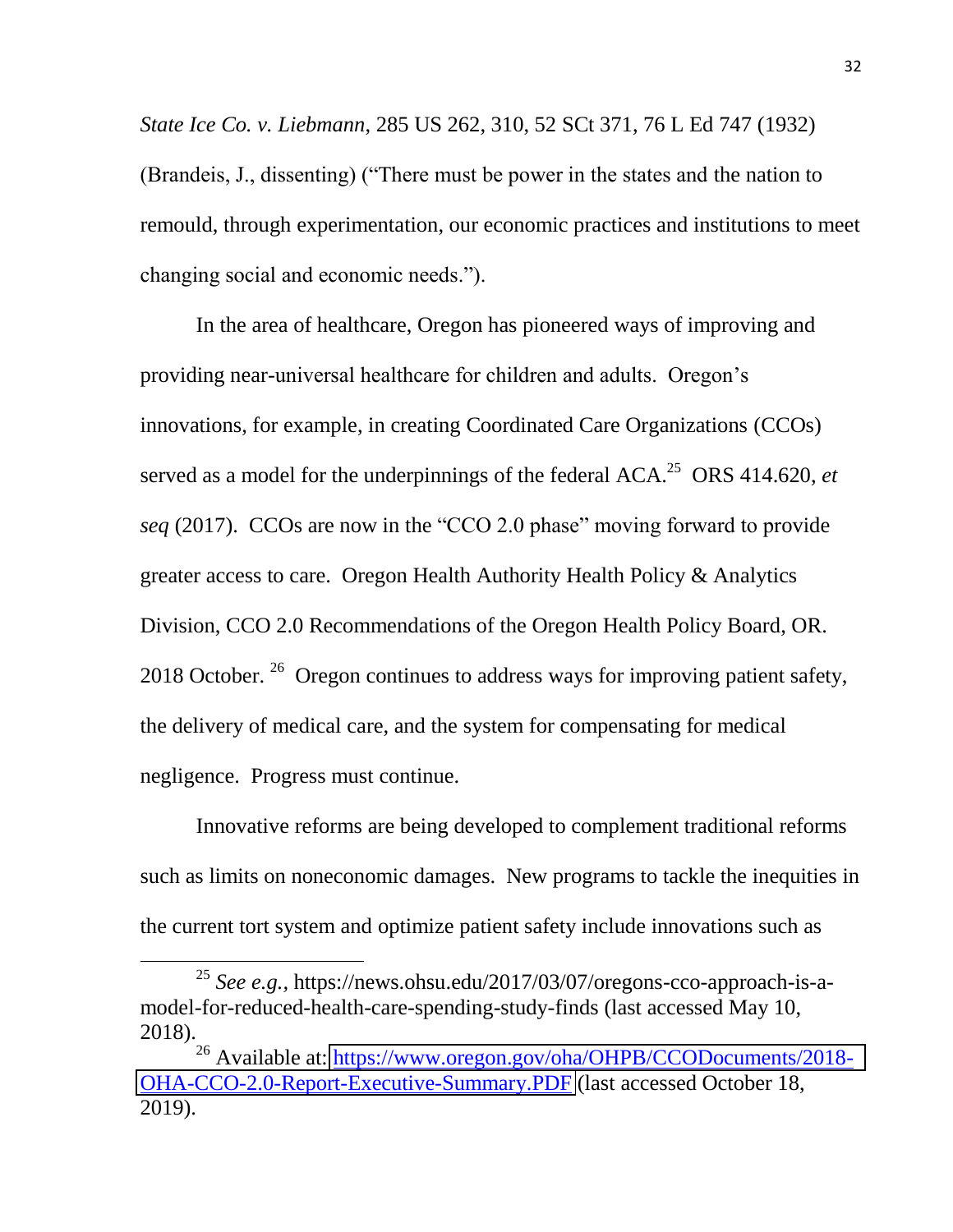communication and resolution programs (CRPs), health courts or administrative compensation systems, and strengthening state apology laws.

For example, in 2012, the Oregon legislature commissioned an independent study to look in detail at key design features and likely effects of liability reform options, including: caps on noneconomic damages, medical panels, extending the applicability of the OTCA, modifying the joint and several liability statutes, and an administrative compensation system. *See generally,* Mello & Kachalia, Report to the OHA.

Adopting reforms or further development of the ideas from the 2012 report would likely require the legislature to define the boundaries and the compensation allowed for claims, perhaps altering or eliminating certain types of damages or even the way in which "damages" are conceived. There are a myriad of changes and innovations that the legislature could entertain; however, it must be free to do so. Kachalia & Mello, 364 N Engl J Med at 1564-1570.

As a step toward reform, in 2014, the legislature passed Oregon's Early Discussion and Resolution (EDR) law. Or Laws 2013, ch 5, §§ 20, 21; OAR Ch 325. The goals of the EDR program include creating a system that will expedite the resolution of meritorious claims and provide more consistent damage awards.<sup>27</sup> Other states and groups, including in Massachusetts and Iowa, have

l

<sup>27</sup> *See e.g.*, https://oregonpatientsafety.org/edr/about-edr/.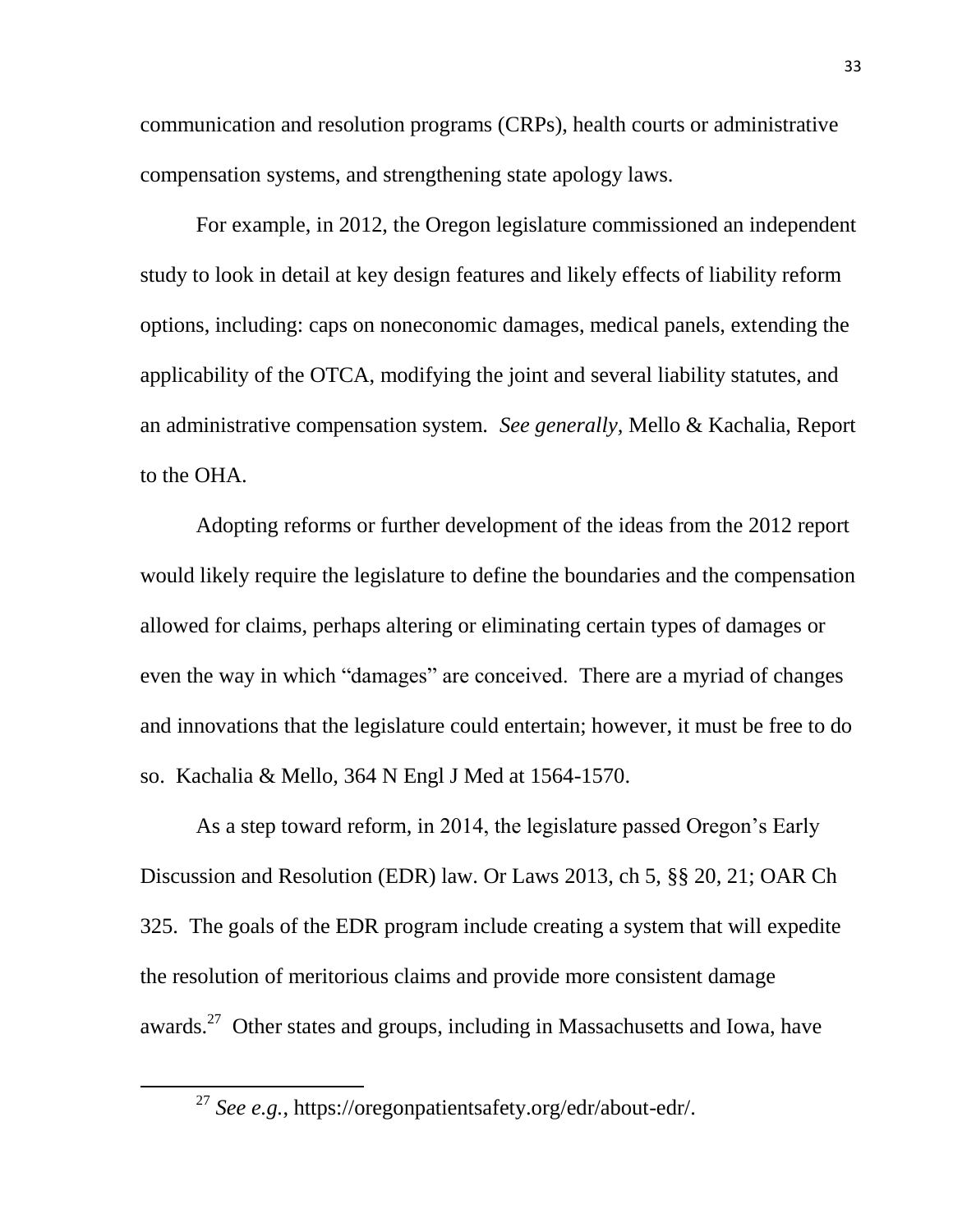adopted similar programs. *See e.g.*, the Massachusetts Alliance for

Communication and Resolution following Medical Injury (MACRMI).<sup>28</sup>

Proponents of CRPs are optimistic that such programs will lower the number of lawsuits brought against medical providers, reduce meritless claims, expedite settlement, provide consistency to the compensation paid to injured patients and reduce transactional expenses such as attorney fees.<sup>29</sup> Such improvements further the goals of providing compensation to patients harmed by medical negligence in a less adversarial climate than the tort system and without a large percentage of a damages award going to lawyers and experts, rather than the injured person. *See e.g.*, Medical Injury Compensation Reform Act, Cal Civ Code, § 3333.2, *et seq*

<sup>28</sup> Available at: http://www.macrmi.info/#sthash.UyfIe63V.dpbs.

<sup>29</sup> *See e.g.*, Michelle M. Mello and Allen Kachalia, *et al*, *Outcomes in Two Massachusetts Hospitals Give Reasons For Optimism*, 36:10 Health Affairs 1795, 1800-1802 (2017) available at:

https://www.healthaffairs.org/doi/abs/10.1377/hlthaff.2017.0320; Florence R. LeCraw, *et al*, *Changes in Liability Claims, Costs, and Resolution Times Following the Introduction of a Communication-and-Resolution Program in Tennessee*, 23:1 Journal of Patient Safety and Risk Management 14, 16 (2018), available at:

http://journals.sagepub.com/doi/abs/10.1177/1356262217751808?journalCode=cri c; William M. Sage, *et al*, *How Policy Makers can Smooth the Way for Communication-and-Resolution Programs*, 33:1 Health Affairs 11, 12, 15 (2014), available at: https://www.healthaffairs.org/doi/pdf/10.1377/hlthaff.2013.0930; Michelle M. Mello, *et al*, *Communication-and-Resolution Programs: The Challenges and Lessons Learned from Six Early Adopters*, 33:1 Health Affairs 20, 24, 26, 28 (2014) ("Interviewees at two programs indicated that their state's cap on noneconomic damages probably helped their CRP succeed, especially in terms of assessing the value of serious injury"), available at:

https://www.healthaffairs.org/doi/pdf/10.1377/hlthaff.2013.0828.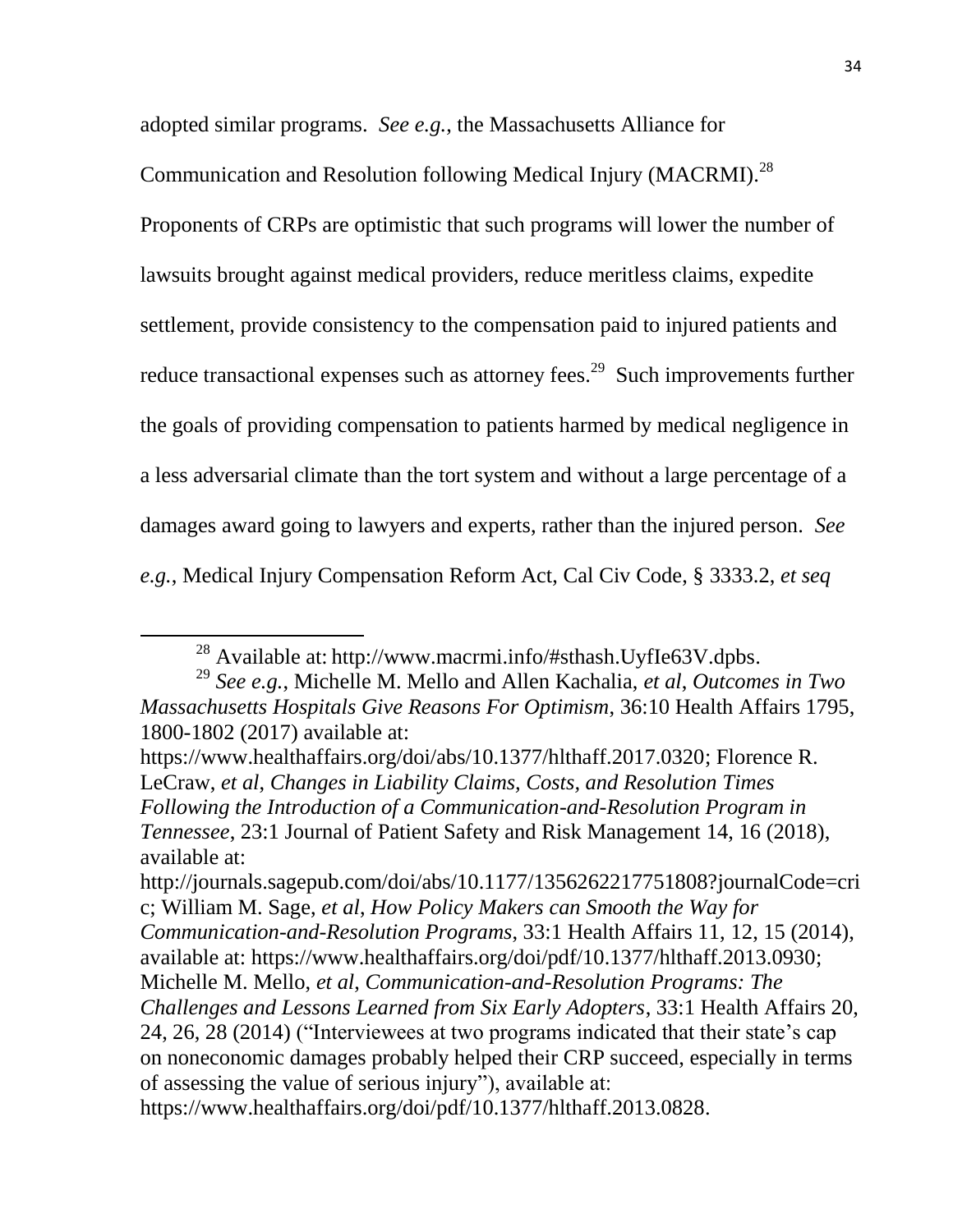(limiting noneconomic damages to \$250,000 and creating a sliding scale with limits on the percentage a contingent fee lawyer can earn that decreases as the size of the plaintiff's award increases).

CRPs are thought to encourage transparency, strengthen the patientprovider relationship, and provide resolution for adverse outcomes without the costs associated with the traditional tort system with a strong focus on improving the quality of healthcare. Mello & Kachalia, 36:10 Health Affairs at 1797-99, 1801; LeCraw, 23:1 Journal of Patient Safety and Risk Management at 14, 16; Jennifer Moore, LLB, MA, PhD, Marie Bismark, LLB, MPH, MD, & Michelle M. Mello, JD, PhD, MPhil, *Patients' Experiences with Communication-and-Resolution Programs after Medical Injury*, 177:11 JAMA Intern Med 1595, 1596- 1600 (2017);<sup>30</sup> Sage, 33:1 Health Affairs at 11, 18; Mello, 33:1 Health Affairs at  $22 - 28.<sup>31</sup>$ 

The construction of Article I, section 10, repeatedly urged by plaintiffs has the potential to chill innovation. The more favorable approach is to allow the legislature to act. The legislature is the branch of government with the opportunity and resources to conduct research, commission studies and task forces, and view available options or develop new ones to increase patient safety

<sup>&</sup>lt;sup>30</sup> Available at:

https://jamanetwork.com/journals/jamainternalmedicine/articleabstract/2656885?redirect=true.

<sup>31</sup> S*ee generally*, http://communicationandresolution.org/.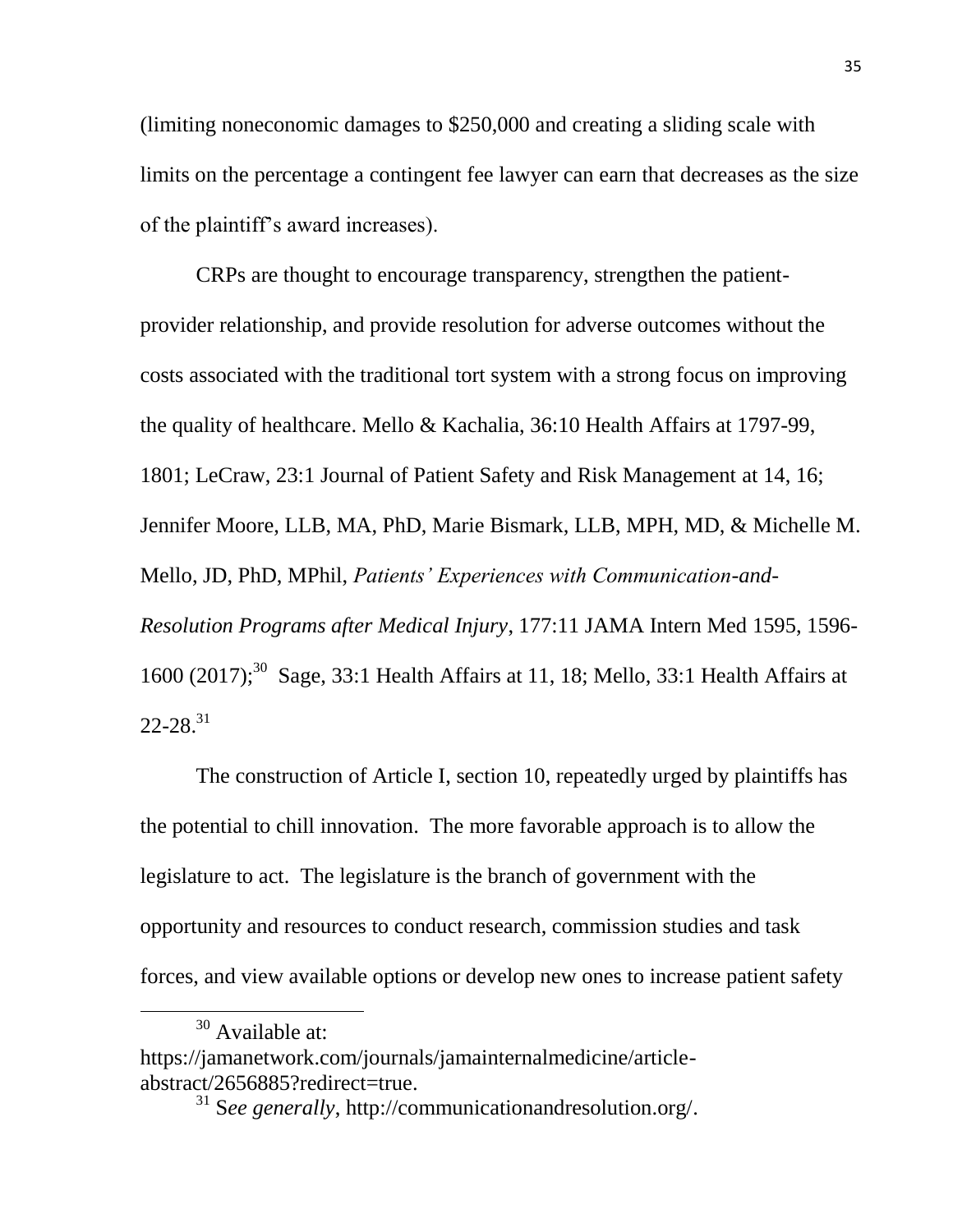and access to health care. *See e.g.*, ORS 734.770, *et seq* (creating the Oregon Life & Health Insurance Guaranty Association in 1975 to protect policyholders, up to certain limits, when their insurers become insolvent). Indeed, it did as much with respect to ORS 31.710 in the 2019 session. The legislature cannot fulfill its functions effectively if it is limited by a dated interpretation of the remedy clause. Holding that a damages award in a single case must be individually assessed for constitutionality against the legislature's policy choice undermines the ability of the legislature to reform the system and place reasonable boundaries on liability in order to promote the public interest.

Necessity is forcing progress at an increased pace. The remedy clause should not stand as a roadblock to further advancement of a system that is indisputably in need of repair. The court should not exchange access to care for those who need it most for an arbitrary noneconomic damages award in an individual case.

#### **III. CONCLUSION**

<span id="page-44-0"></span>*Amici* urge the court to carefully consider how and why the court is subjecting the legislature's action in ORS 31.710 to strict scrutiny. The Oregon legislature has reevaluated the damages limit, as recently as the 2019 session, and it has not altered it. This limit is essential to ensure continued access to healthcare in Oregon. Invalidating the limit would result in further instability for an essential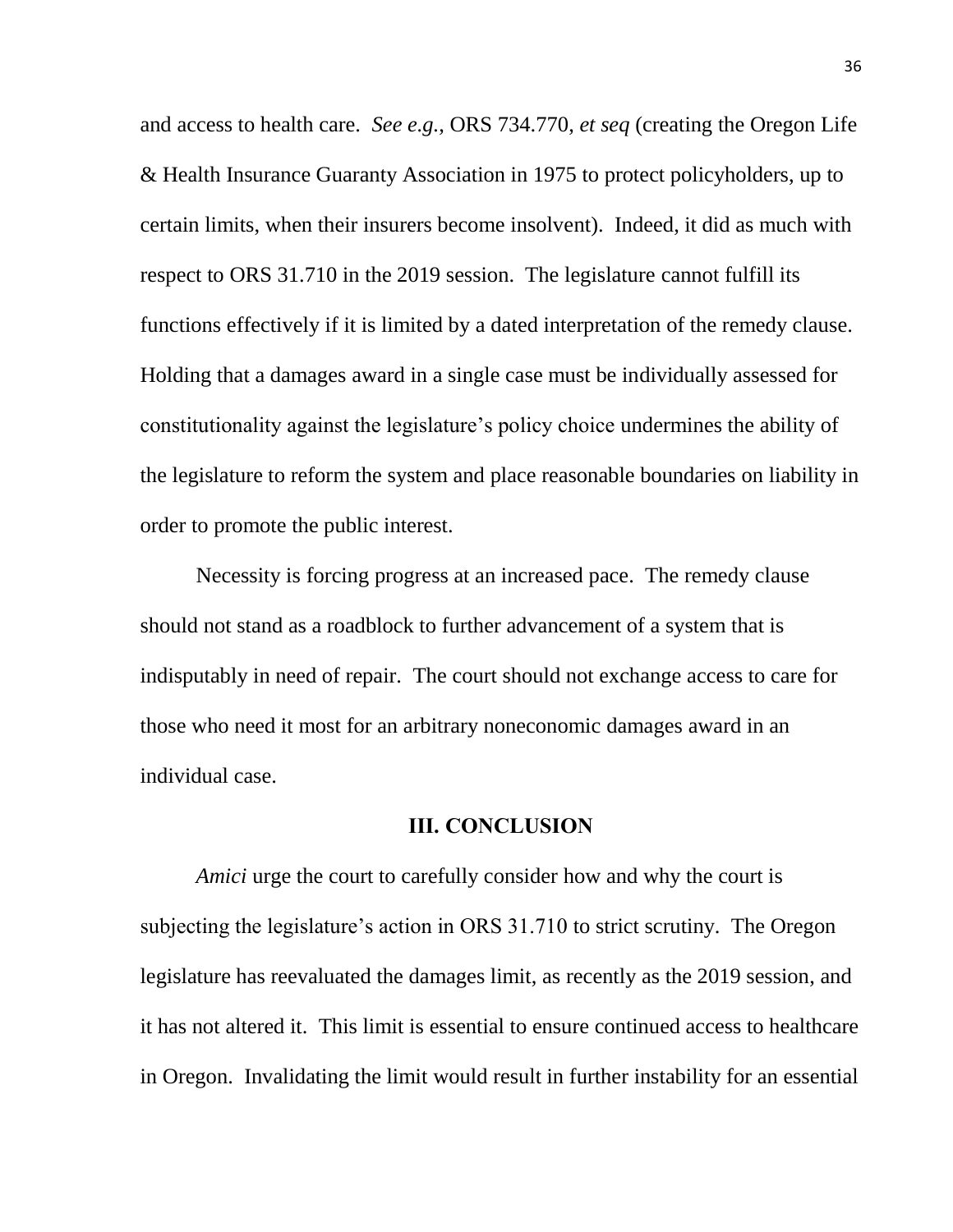service needed by all Oregonians. In the exercise of principled interpretation, the court should uphold the constitutionality of ORS 31.710(1).

DATED this 24<sup>th</sup> day of October, 2019.

## KEATING JONES HUGHES, P.C.

*/s/ Hillary A. Taylor*

Hillary A. Taylor, OSB No. 084909 htaylor@keatingjones.com; 503-796-0699 FAX Of Attorneys for *Amici Curiae* Oregon Medical Association, American Medical Association, and American College of Obstetricians and Gynecologists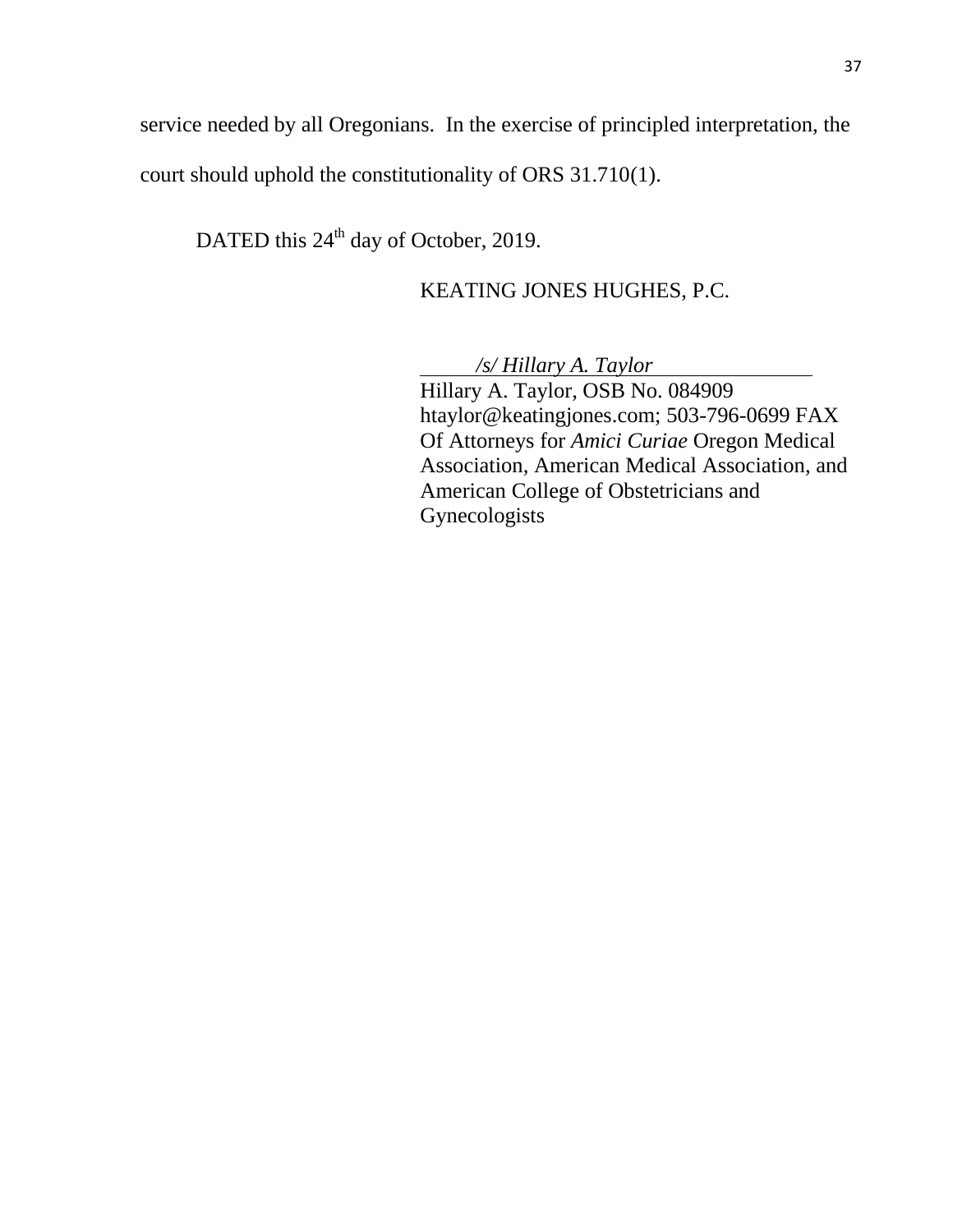## CERTFICATE OF COMPLIANCE

I certify that this memorandum complies with the word count limitation for briefs pursuant to ORAP 5.05(2)(b); the word count is 8,221words. I further certify that this brief is produced in a type font not smaller than 14 point in both text and footnotes pursuant to ORAP  $5.05(2)(d)(ii)$ .

In addition, I certify that this document was converted into a searchable PDF format from the original Word document for electronic filing and was scanned for viruses.

> */s/ Hillary A. Taylor* Hillary A. Taylor, OSB No. 084909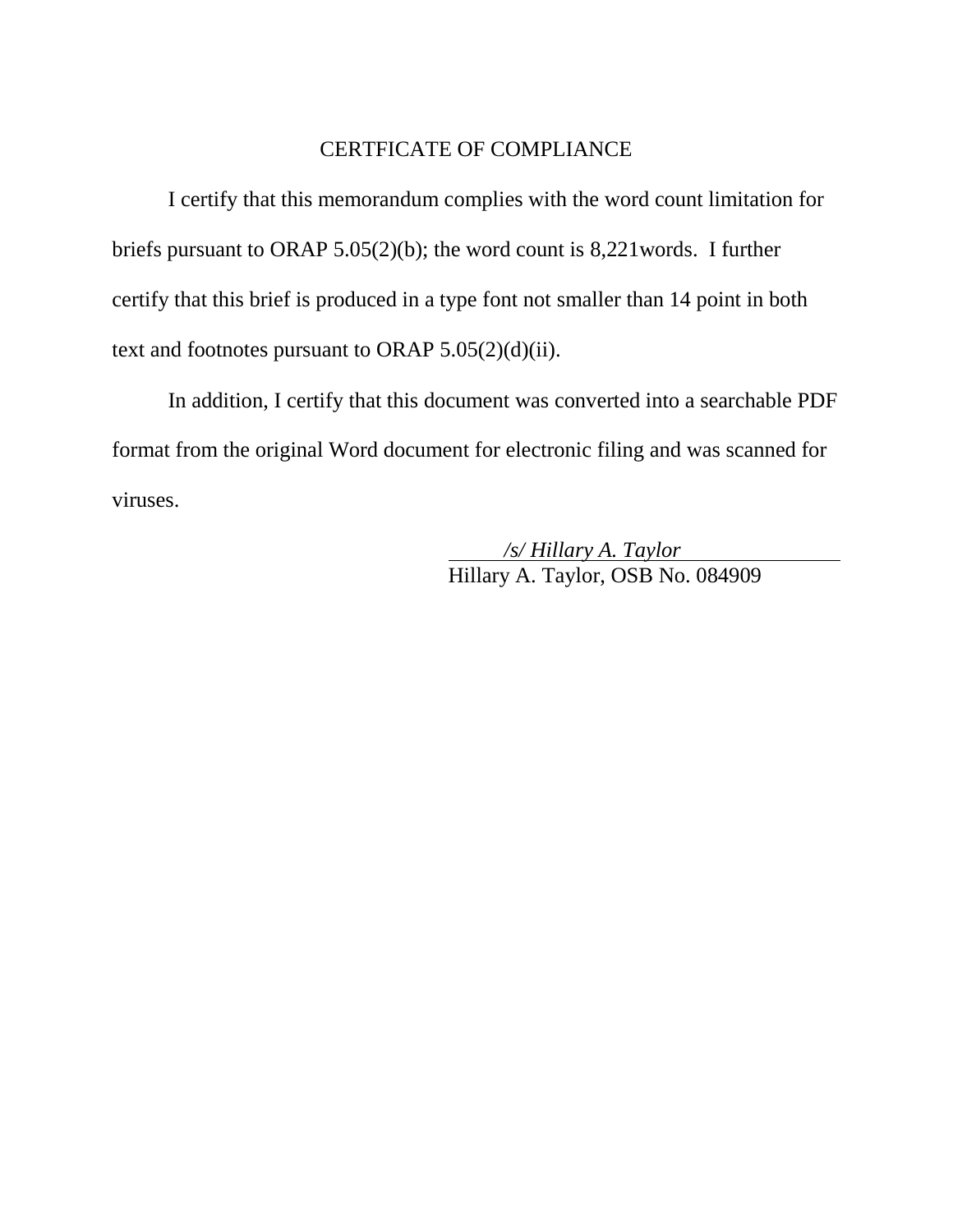#### **CERTIFICATE OF FILING AND MAILING**

I certify that I electronically filed the attached with the State Court Administrator, using the Oregon Appellate eFiling system, on October 24, 2019.

I further certify that on the same date, through the use of the electronic service function of the appellate eFiling system, I served the foregoing **Brief on** *Amici Curae* **Oregon Medical Association, American Medical Association, and American College of Obstetricians and Gynecologists on Behalf of Petitioner on Review** on the following parties:

W. Eugene Hallman Hallman Law Office 104 SE Fifth Street PO Box 308 Pendleton, OR 97801

Attorneys for Plaintiff-Appellant/Respondent on Review

Julie A. Smith, OSB No. 983450 Cosgrave Vergeer Kester LLP 888 SW Fifth Avenue, Suite 500 Portland, OR 97204

Attorneys for Defendant-Respondent, Petitioner on Review

I further certify that, on the same date, I mailed a copy of the **Brief on** *Amici Curae* **Oregon Medical Association, American Medical Association, and American College of Obstetricians and Gynecologists on Behalf of Petitioner on Review**, by first class mail, with postage prepaid, to the following lawyers, at the following addresses:

John M. Coletti Paulson Coletti 1022 NW Marshall Street, Suite 450 Portland, OR 97209